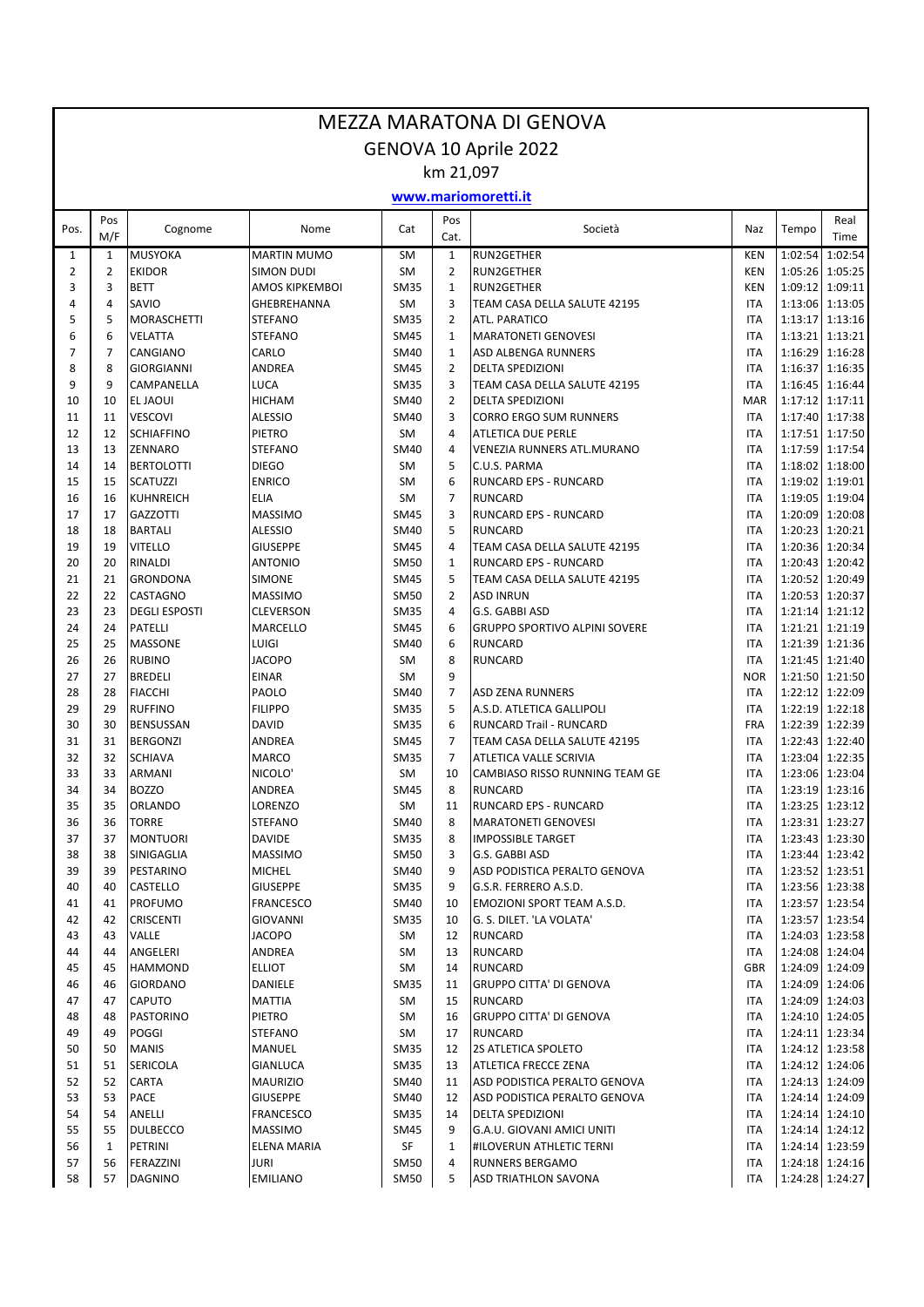| 59         | 58             | <b>SOLA</b>                 | <b>MARCO</b>                       | <b>SM55</b>       | $\mathbf{1}$         | SPLENDOR 1922                                               | ITA                      |                                    | 1:24:45 1:24:41                    |
|------------|----------------|-----------------------------|------------------------------------|-------------------|----------------------|-------------------------------------------------------------|--------------------------|------------------------------------|------------------------------------|
| 60         | 59             | <b>QUATRINI</b>             | <b>GIUSEPPE</b>                    | <b>SM35</b>       | 15                   | G. S. DILET. 'LA VOLATA'                                    | <b>ITA</b>               |                                    | 1:25:00 1:24:56                    |
| 61         | 60             | <b>TENACE</b>               | <b>MICHELE</b>                     | <b>SM35</b>       | 16                   | A.S.D. FOGGIA RUNNING                                       | <b>ITA</b>               |                                    | 1:25:04 1:24:57                    |
| 62         | 61             | <b>BONGIOVANNI</b>          | <b>MATTIA</b>                      | <b>SM</b>         | 18                   | A.S. ATLETICA VALLECROSIA                                   | <b>ITA</b>               |                                    | 1:25:19 1:24:41                    |
| 63         | 62             | <b>TANDA</b>                | <b>GIOVANNI</b>                    | SM60              | $\mathbf{1}$         | <b>DELTA SPEDIZIONI</b>                                     | <b>ITA</b>               |                                    | 1:25:19 1:25:16                    |
| 64         | 63             | <b>ROSSI</b>                | <b>MATTEO</b>                      | SM40              | 13                   | <b>RUNCARD</b>                                              | <b>ITA</b>               |                                    | 1:25:24 1:25:23                    |
| 65         | 64             | <b>GARIBALDI</b>            | <b>JACOPO</b>                      | <b>SM40</b>       | 14                   | <b>ATLETICA LEVANTE</b>                                     | <b>ITA</b>               |                                    | 1:25:30 1:25:28                    |
| 66         | $\overline{2}$ | <b>BARDELLI</b>             | ANNA                               | <b>SF</b>         | $\overline{2}$       | ASD PODISTICA PERALTO GENOVA                                | <b>ITA</b>               |                                    | 1:25:37 1:25:35                    |
| 67         | 65             | <b>BANTI</b>                | <b>FRANCESCO</b>                   | SM                | 19                   | POD.OSPEDALIERI PISA                                        | <b>ITA</b>               |                                    | 1:25:39 1:25:34                    |
| 68         | 66             | <b>DE MARTINI</b>           | <b>MASSIMILIANO</b>                | <b>SM45</b>       | 10                   | <b>ASD ZENA RUNNERS</b>                                     | <b>ITA</b>               | 1:25:45 1:25:41                    |                                    |
| 69         | 67             | <b>MICHETTI</b>             | ANDREA                             | <b>SM40</b>       | 15                   | ASD PODISTICA PERALTO GENOVA                                | <b>ITA</b>               | 1:25:54 1:25:54                    |                                    |
| 70         | 68             | RONCAGLIOLO                 | <b>FEDERICO</b>                    | <b>SM40</b>       | 16                   | <b>RUNCARD</b>                                              | <b>ITA</b>               |                                    | 1:25:55 1:25:44                    |
| 71         | 69             | <b>FAGIOLI</b>              | ANDREA                             | <b>SM45</b>       | 11                   | NATURUN TEAM VALLE ARGENTINA                                | <b>ITA</b>               |                                    | 1:25:57 1:25:55                    |
| 72         | 70             | <b>MIGLIO</b>               | <b>WALTER</b>                      | <b>SM50</b>       | 6                    | <b>DELTA SPEDIZIONI</b>                                     | <b>ITA</b>               |                                    | 1:26:03 1:25:59                    |
| 73         | 71             | COSTAMAGNA                  | <b>ALBERTO</b>                     | <b>SM35</b>       | 17                   | A.S.D.DRAGONERO                                             | <b>ITA</b>               |                                    | 1:26:03 1:25:59                    |
| 74         | 72             | PESTARINO                   | ANDREA                             | <b>SM40</b>       | 17                   | TEAM CASA DELLA SALUTE 42195                                | <b>ITA</b>               | 1:26:08 1:26:01                    |                                    |
| 75         | 73             | SASSOS                      | <b>DAVIDE</b>                      | <b>SM35</b>       | 18                   | <b>ASD ZENA RUNNERS</b>                                     | <b>ITA</b>               |                                    | 1:26:09 1:26:06                    |
| 76         | 74<br>75       | <b>CALVINI</b>              | <b>GIUSEPPE</b>                    | <b>SM45</b>       | 12<br>$\overline{7}$ | <b>RUNCARD</b>                                              | <b>ITA</b>               | 1:26:14 1:26:02<br>1:26:16 1:26:16 |                                    |
| 77<br>78   | 76             | SPOSATO<br><b>OTTONELLO</b> | <b>DOMENICO</b><br><b>EDOARDO</b>  | <b>SM50</b><br>SM | 20                   | <b>DELTA SPEDIZIONI</b><br><b>GRUPPO CITTA' DI GENOVA</b>   | <b>ITA</b><br><b>ITA</b> |                                    |                                    |
| 79         | 77             | <b>TOCCO</b>                | <b>FABIO</b>                       | <b>SM35</b>       | 19                   | PIETRO MICCA BIELLA RUNNING                                 | <b>ITA</b>               |                                    | 1:26:31 1:26:31<br>1:26:38 1:26:37 |
| 80         | 78             | GOIO                        | <b>MARIO</b>                       | <b>SM55</b>       | $\overline{2}$       | SPLENDOR 1922                                               | <b>ITA</b>               |                                    | 1:26:45 1:26:42                    |
| 81         | 79             | LUPANO                      | <b>RICCARDO</b>                    | <b>SM35</b>       | 20                   | LA RESISTENTE ASD                                           | <b>ITA</b>               |                                    | 1:27:05 1:26:59                    |
| 82         | 80             | ARICO'                      | <b>STEFANO</b>                     | SM                | 21                   | G.A.U. GIOVANI AMICI UNITI                                  | <b>ITA</b>               | 1:27:05 1:27:01                    |                                    |
| 83         | 81             | <b>BOSIO</b>                | <b>WALTER</b>                      | <b>SM45</b>       | 13                   | ATLETICA VALLE SCRIVIA                                      | <b>ITA</b>               |                                    | 1:27:10 1:26:40                    |
| 84         | 82             | <b>BISIO</b>                | <b>ANDREA</b>                      | <b>SM50</b>       | 8                    | ATL. NOVESE                                                 | <b>ITA</b>               |                                    | 1:27:11 1:27:09                    |
| 85         | 83             | <b>MARVASO</b>              | ANDREA                             | <b>SM45</b>       | 14                   | <b>EMOZIONI SPORT TEAM A.S.D.</b>                           | <b>ITA</b>               | 1:27:15 1:27:05                    |                                    |
| 86         | 84             | <b>OCCHIPINTI</b>           | <b>ELIO</b>                        | <b>SM35</b>       | 21                   | G. S. DILET. 'LA VOLATA'                                    | <b>ITA</b>               |                                    | 1:27:18 1:27:14                    |
| 87         | 3              | <b>MONTANERA</b>            | <b>CARLOTTA FEDERIC</b>            | <b>SF40</b>       | $\mathbf{1}$         | A.S.D. PODISTICA TORINO                                     | <b>ITA</b>               |                                    | 1:27:18 1:27:16                    |
| 88         | 85             | <b>MICHELI</b>              | ANDREA                             | <b>SM40</b>       | 18                   | <b>RUNCARD</b>                                              | <b>ITA</b>               |                                    | 1:27:21 1:27:20                    |
| 89         | 86             | MISSARELLI                  | <b>KEVIN</b>                       | <b>SM</b>         | 22                   | <b>RUNCARD</b>                                              | <b>ITA</b>               |                                    | 1:27:26 1:26:58                    |
| 90         | 87             | <b>CIOMMEI</b>              | <b>FABRIZIO</b>                    | <b>SM35</b>       | 22                   | <b>MARATONETI GENOVESI</b>                                  | <b>ITA</b>               |                                    | 1:27:29 1:27:29                    |
| 91         | 88             | <b>GERVASONI</b>            | <b>GABRIELE</b>                    | <b>SM50</b>       | 9                    | <b>GRUPPO SPORTIVO ALPINI SOVERE</b>                        | <b>ITA</b>               |                                    | 1:27:30 1:27:27                    |
| 92         | 89             | <b>CINQUE</b>               | <b>DAMIANO</b>                     | <b>SM50</b>       | 10                   | <b>GRUPPO CITTA' DI GENOVA</b>                              | <b>ITA</b>               |                                    | 1:27:35 1:27:19                    |
| 93         | 90             | <b>PORCILE</b>              | <b>FABIO</b>                       | <b>SM35</b>       | 23                   | <b>RUNCARD</b>                                              | <b>ITA</b>               | 1:27:39 1:27:29                    |                                    |
| 94         | 91             | MERCATELLI                  | ANDREA                             | SM                | 23                   | <b>RUNCARD</b>                                              | <b>ITA</b>               |                                    | 1:27:46 1:27:10                    |
| 95         | 92             | <b>FARINA</b>               | CARLO                              | <b>SM55</b>       | 3                    | CAMBIASO RISSO RUNNING TEAM GE                              | <b>ITA</b>               | 1:27:52 1:27:50                    |                                    |
| 96         | 93             | <b>SCUDIERI</b>             | <b>FILIPPO</b>                     | JM                | 1                    | A.S.D. C.U.S. GENOVA                                        | <b>ITA</b>               |                                    | 1:27:58 1:27:39                    |
| 97         | 94             | <b>TORRE</b>                | VALERIO                            | <b>SM45</b>       | 15                   | <b>G.A.U. GIOVANI AMICI UNITI</b>                           | <b>ITA</b>               |                                    | 1:28:01 1:27:55                    |
| 98         | 95             | <b>MORAGLIA</b>             | <b>BARTOLOMEO</b>                  | <b>SM35</b>       | 24                   | <b>ASD ALBENGA RUNNERS</b>                                  | <b>ITA</b>               |                                    | 1:28:10 1:27:56                    |
| 99         | 96             | <b>MAGRI</b>                | ALESSANDRO                         | SM                | 24                   | <b>GRUPPO SPORTIVO ALPINI SOVERE</b>                        | <b>ITA</b>               | 1:28:14 1:28:11                    |                                    |
| 100        | 97             | <b>GANDINO</b>              | ANDREA                             | <b>SM45</b>       | 16                   | <b>ASD TEAM PERETTI</b>                                     | <b>ITA</b>               | 1:28:15 1:28:14                    |                                    |
| 101        | 98             | LACARBONARA                 | <b>GIUSEPPE</b><br><b>GABRIELE</b> | <b>SM35</b>       | 25                   | <b>ATLETICA TALSANO</b>                                     | <b>ITA</b>               |                                    | 1:28:15 1:28:11                    |
| 102        | 99<br>100      | <b>TRIVERIO</b>             |                                    | SM                | 25<br>26             | CAMBIASO RISSO RUNNING TEAM GE                              | <b>ITA</b><br><b>ITA</b> |                                    | 1:28:19 1:27:52<br>1:28:20 1:28:20 |
| 103        |                | PELLICCIONI                 | <b>ALESSIO</b>                     | <b>SM35</b>       |                      | A.S.D. BORGARETTO 75                                        |                          |                                    | 1:28:36 1:28:29                    |
| 104<br>105 | 101<br>102     | GARBARINO<br><b>BRUNO</b>   | ALESSANDRO<br><b>ROBERTO</b>       | <b>SM45</b><br>SM | 17<br>26             | ATLETICA VALLE SCRIVIA<br><b>EMOZIONI SPORT TEAM A.S.D.</b> | <b>ITA</b><br><b>ITA</b> |                                    | 1:28:38 1:28:28                    |
| 106        | 103            | DE RACO                     | <b>NICOLAS</b>                     | SM                | 27                   | CAMBIASO RISSO RUNNING TEAM GE                              | <b>ITA</b>               |                                    | 1:28:44 1:28:37                    |
| 107        | 104            | GUZZO                       | CLAUDIO BRUNO                      | <b>SM45</b>       | 18                   | ATLETICA VALLE SCRIVIA                                      | <b>ITA</b>               |                                    | 1:28:44 1:28:37                    |
| 108        | 105            | <b>CUOCOLO</b>              | LORENZO                            | <b>SM45</b>       | 19                   | ASD PODISTICA PERALTO GENOVA                                | <b>ITA</b>               |                                    | 1:28:45 1:28:32                    |
| 109        | 106            | COLONA                      | STEFANO                            | <b>SM55</b>       | 4                    | A.S.D. P.U.C. SALENTO                                       | <b>ITA</b>               |                                    | 1:28:48 1:28:36                    |
| 110        | 107            | COLONA                      | <b>GIACOMO</b>                     | SM                | 28                   | A.S.D. P.U.C. SALENTO                                       | <b>ITA</b>               |                                    | 1:28:49 1:28:37                    |
| 111        | 108            | SEDRAN                      | <b>FABIO</b>                       | <b>SM40</b>       | 19                   | <b>DELTA SPEDIZIONI</b>                                     | <b>ITA</b>               |                                    | 1:28:53 1:28:46                    |
| 112        | 109            | GARBEROGLIO                 | RICCARDO                           | SM                | 29                   | <b>RUNCARD</b>                                              | <b>ITA</b>               |                                    | 1:28:55 1:28:50                    |
| 113        | 110            | ZANON                       | <b>FRANCESCO</b>                   | <b>SM40</b>       | 20                   | <b>RUNCARD</b>                                              | <b>ITA</b>               |                                    | 1:28:58 1:28:54                    |
| 114        | 111            | CROSA DI VERGAGNI           | <b>GIULIO</b>                      | <b>SM40</b>       | 21                   | <b>RUNCARD</b>                                              | <b>ITA</b>               |                                    | 1:28:58 1:28:50                    |
| 115        | 112            | SOMMA                       | MATTEO                             | <b>SM40</b>       | 22                   | <b>RUNCARD</b>                                              | <b>ITA</b>               |                                    | 1:28:59 1:28:55                    |
| 116        | 113            | <b>DIGILIO</b>              | LEONARDO                           | <b>SM45</b>       | 20                   | PODISTICA SAVONESE                                          | ITA                      |                                    | 1:28:59 1:28:52                    |
| 117        | 114            | GASPARINI                   | <b>DAVIDE</b>                      | SM                | 30                   | <b>RUNCARD</b>                                              | <b>ITA</b>               |                                    | 1:29:01 1:28:47                    |
| 118        | 115            | <b>PARODI</b>               | ANDREA                             | SM                | 31                   | <b>RUNCARD</b>                                              | <b>ITA</b>               | 1:29:04 1:29:00                    |                                    |
| 119        | 116            | ORCHARD                     | <b>ALASTAIR</b>                    | <b>SM45</b>       | 21                   | <b>RUNCARD</b>                                              | <b>GBR</b>               |                                    | 1:29:10 1:28:36                    |
| 120        | 117            | CARUSO                      | ALESSANDRO                         | <b>SM35</b>       | 27                   | <b>INFINITY CYCLING ASD</b>                                 | <b>ITA</b>               |                                    | 1:29:17 1:29:08                    |
| 121        | 118            | PARODI                      | <b>SIMONE</b>                      | <b>SM50</b>       | 11                   | <b>RUNCARD</b>                                              | <b>ITA</b>               |                                    | 1:29:21 1:28:39                    |
| 122        | 119            | ZANONI                      | MATTEO                             | <b>SM40</b>       | 23<br>32             | <b>RUNCARD</b>                                              | <b>ITA</b>               |                                    | 1:29:22 1:29:12                    |
| 123        | 120            | ANDREANI                    | ALESSANDRO                         | SM                |                      | ATL.'BANCA DI PESARO'C.STORICO                              | <b>ITA</b>               |                                    | 1:29:24 1:28:28                    |
| 124        | 121            | <b>PIRAS</b>                | MASSIMILIANO                       | <b>SM50</b>       | 12                   | MARATHON CLUB IMPERIA                                       | ITA                      |                                    | 1:29:28 1:29:26                    |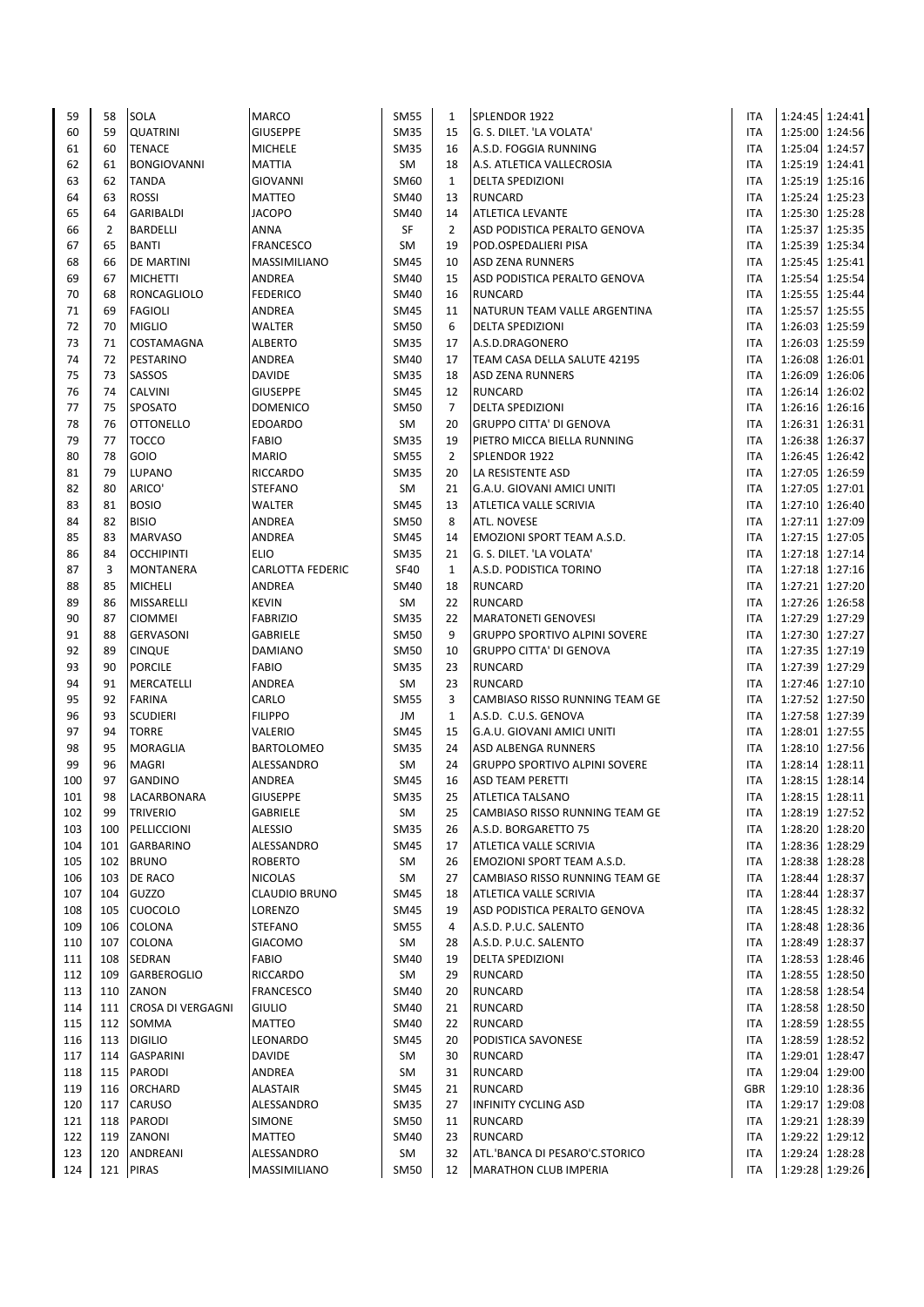| 125        | 122            | <b>DOMINO</b>                | <b>IGOR</b>                             | <b>SM35</b>                | 28                 | <b>RUNCARD</b>                                              | <b>ITA</b>               |                                    | 1:29:30 1:29:25   |
|------------|----------------|------------------------------|-----------------------------------------|----------------------------|--------------------|-------------------------------------------------------------|--------------------------|------------------------------------|-------------------|
| 126        | 123            | <b>INGLESE</b>               | RAFFAELE                                | <b>SM40</b>                | 24                 | <b>ASD ZENA RUNNERS</b>                                     | <b>ITA</b>               | 1:29:32 1:29:24                    |                   |
| 127        | 124            | VALERIANI                    | <b>ROBERTO</b>                          | <b>SM35</b>                | 29                 | <b>MARATONETI GENOVESI</b>                                  | <b>ITA</b>               | 1:29:36 1:29:25                    |                   |
| 128        | 125            | <b>TRABUCCHI</b>             | <b>MICHELE</b>                          | <b>SM50</b>                | 13                 | ASPTT NICE COTE D'AZUR FRANCE                               | <b>ITA</b>               | 1:29:37 1:29:02                    |                   |
| 129        | 126            | REVELLI                      | <b>GIACOMO</b>                          | <b>SM45</b>                | 22                 | <b>RIVIERA TRIATHLON 1992</b>                               | <b>ITA</b>               | 1:29:39 1:29:35                    |                   |
| 130        | 127            | <b>PINTON</b>                | <b>MIRKO</b>                            | <b>SM45</b>                | 23                 | ATL. ARCISATE                                               | <b>ITA</b>               | 1:29:41 1:29:38                    |                   |
| 131        | 128            | <b>MERLO</b>                 | PAOLO                                   | <b>SM60</b>                | $\overline{2}$     | SPLENDOR 1922                                               | <b>ITA</b>               | 1:29:46 1:29:45                    |                   |
| 132        | 129            | PALMIERI                     | <b>FILIPPO</b>                          | SM                         | 33                 | <b>ATLETICA DUE PERLE</b>                                   | <b>ITA</b>               | 1:29:47 1:29:25                    |                   |
| 133        | 130            | <b>LOMBARDO</b>              | <b>ROBERTO</b>                          | <b>SM40</b>                | 25                 | <b>ASD ZENA RUNNERS</b>                                     | <b>ITA</b>               | 1:29:48 1:29:34                    |                   |
| 134        | 131            | <b>MARTINO</b>               | <b>FRANCESCO</b>                        | <b>SM40</b>                | 26                 | <b>EMOZIONI SPORT TEAM A.S.D.</b>                           | <b>ITA</b>               | 1:29:52 1:29:46                    |                   |
| 135        | 132            | <b>GUASTI</b>                | <b>ROBERTO</b>                          | <b>SM45</b>                | 24                 | CAMBIASO RISSO RUNNING TEAM GE                              | <b>ITA</b>               | 1:29:53 1:29:47                    |                   |
| 136        | 133            | <b>MOGNETTI</b>              | <b>EMILIO</b>                           | <b>SM45</b>                | 25                 | <b>GRUPPO SPORTIVO ALPINI SOVERE</b>                        | <b>ITA</b>               | 1:29:54 1:29:52                    |                   |
| 137        | 134<br>135     | <b>BENAZZI</b><br>CANEPA     | LUCA<br><b>ROBERTO</b>                  | <b>SM40</b><br><b>SM35</b> | 27<br>30           | LIFERUNNER SSDARL                                           | <b>ITA</b>               | 1:29:55 1:29:49<br>1:29:55 1:29:50 |                   |
| 138<br>139 | 136            | PREZIOSA                     | <b>MASSIMO</b>                          | <b>SM55</b>                | 5                  | <b>ASD ZENA RUNNERS</b><br>ROAD RUNNERS CLUB MILANO         | <b>ITA</b><br><b>ITA</b> | 1:29:57                            | 1:29:52           |
| 140        | 137            | <b>GIACOPETTI</b>            | <b>DANILO</b>                           | <b>SM40</b>                | 28                 | EMOZIONI SPORT TEAM A.S.D.                                  | <b>ITA</b>               | 1:30:07 1:30:04                    |                   |
| 141        | 138            | ZANINI                       | <b>FEDERICO</b>                         | <b>SM45</b>                | 26                 | ATL. MALNATE                                                | <b>ITA</b>               | 1:30:08 1:30:02                    |                   |
| 142        | 139            | DE LUCA                      | <b>DAVIDE</b>                           | <b>SM35</b>                | 31                 | CAMBIASO RISSO RUNNING TEAM GE                              | <b>ITA</b>               | 1:30:11 1:30:07                    |                   |
| 143        | 140            | SANFILIPPO                   | <b>BENNARDO</b>                         | <b>SM55</b>                | 6                  | <b>ASD ZENA RUNNERS</b>                                     | <b>ITA</b>               | 1:30:11 1:30:05                    |                   |
| 144        | 141            | FRANCESCHINO                 | LUCA                                    | <b>SM50</b>                | 14                 | <b>ASD ZENA RUNNERS</b>                                     | <b>ITA</b>               | 1:30:11 1:30:08                    |                   |
| 145        | 142            | DESSI'                       | <b>DAVIDE</b>                           | <b>SM35</b>                | 32                 | ATLETICA VALLE SCRIVIA                                      | <b>ITA</b>               | 1:30:13 1:29:49                    |                   |
| 146        | 143            | ZANNONI                      | <b>GIANNI</b>                           | <b>SM55</b>                | $\overline{7}$     | ATL. CASTELNOVO MONTI                                       | <b>ITA</b>               | 1:30:20 1:30:14                    |                   |
| 147        | 144            | CORRADI ROLLA                | NICOLO'                                 | <b>SM35</b>                | 33                 | <b>ASD ZENA RUNNERS</b>                                     | <b>ITA</b>               | 1:30:20 1:30:16                    |                   |
| 148        | 145            | VALSECCHI                    | <b>MARCO</b>                            | PM                         | $\mathbf{1}$       | <b>RUNCARD Trail - RUNCARD</b>                              | <b>ITA</b>               | 1:30:25 1:30:19                    |                   |
| 149        | 146            | PAVAROTTI                    | <b>UGO</b>                              | <b>SM55</b>                | 8                  | <b>MARATONETI GENOVESI</b>                                  | <b>ITA</b>               | 1:30:38 1:30:32                    |                   |
| 150        | 147            | <b>PROVATO</b>               | <b>GIUSEPPE</b>                         | <b>SM50</b>                | 15                 | <b>EMOZIONI SPORT TEAM A.S.D.</b>                           | <b>ITA</b>               | 1:30:41 1:30:41                    |                   |
| 151        | 148            | <b>RAVERA</b>                | PIERMARIO                               | <b>SM45</b>                | 27                 | EMOZIONI SPORT TEAM A.S.D.                                  | <b>ITA</b>               | 1:30:41 1:30:33                    |                   |
| 152        | 149            | VAN DER LINDEN               | <b>RON</b>                              | <b>SM55</b>                | 9                  | <b>AV STATINA</b>                                           | <b>NED</b>               | 1:30:42 1:30:40                    |                   |
| 153        | 150            | <b>PRANDI</b>                | <b>EUGENIO</b>                          | SM                         | 34                 | <b>RUNCARD</b>                                              | <b>ITA</b>               | 1:30:43 1:30:18                    |                   |
| 154        | 151            | <b>GAVINO</b>                | ALESSANDRO                              | <b>SM40</b>                | 29                 | ASD PODISTICA PERALTO GENOVA                                | <b>ITA</b>               | 1:30:44 1:30:41                    |                   |
| 155        | 152            | SARTINI                      | <b>STEFANO</b>                          | <b>SM35</b>                | 34                 | ATLETICA VALLE SCRIVIA                                      | <b>ITA</b><br><b>ITA</b> | 1:30:56 1:30:22                    |                   |
| 156<br>157 | 153<br>154     | CUZZOLIN<br><b>TARTAGLIA</b> | <b>FRANCESCO</b><br><b>GIAN GAETANO</b> | SM<br><b>SM45</b>          | 35<br>28           | <b>RUNCARD</b><br><b>RUNCARD</b>                            | <b>ITA</b>               | 1:31:27 1:31:22<br>1:31:27 1:30:53 |                   |
| 158        | 155            | VERNOCCHI                    | <b>STEFANO</b>                          | <b>SM50</b>                | 16                 | <b>ASD ZENA RUNNERS</b>                                     | <b>ITA</b>               | 1:31:28 1:31:28                    |                   |
| 159        | 156            | <b>IENARO</b>                | <b>GIOVANNI</b>                         | <b>SM45</b>                | 29                 | <b>ASD INRUN</b>                                            | <b>ITA</b>               | 1:31:32 1:31:14                    |                   |
| 160        | 157            | DE ANDREA                    | <b>GIACOMO</b>                          | <b>SM35</b>                | 35                 | ATLETICA VALLE SCRIVIA                                      | <b>ITA</b>               | 1:31:34 1:31:04                    |                   |
| 161        | 158            | <b>MARTINI</b>               | MASSIMILIANO                            | <b>SM45</b>                | 30                 | CAMBIASO RISSO RUNNING TEAM GE                              | <b>ITA</b>               | 1:31:40 1:31:37                    |                   |
| 162        | 159            | <b>SCASSO</b>                | <b>DAVIDE</b>                           | <b>SM40</b>                | 30                 | <b>RUNCARD</b>                                              | <b>ITA</b>               | 1:31:40 1:31:30                    |                   |
| 163        | 160            | VALLERGA                     | <b>SIMONE</b>                           | <b>SM40</b>                | 31                 | PODISTICA SAVONESE                                          | <b>ITA</b>               | 1:31:42 1:31:31                    |                   |
| 164        | 161            | PIETRANGELO                  | <b>MARCO</b>                            | <b>SM45</b>                | 31                 | ASD RUNNING FREE PESCARA                                    | <b>ITA</b>               | 1:31:56 1:31:55                    |                   |
| 165        | 162            | <b>CERRI</b>                 | <b>NATALE LUIGI</b>                     | <b>SM50</b>                | 17                 | <b>ONDAVERDE ATHLETIC TEAM</b>                              | <b>ITA</b>               | 1:32:06 1:32:05                    |                   |
| 166        | 163            | <b>RIGHI</b>                 | <b>MASSIMO</b>                          | <b>SM55</b>                | 10                 | <b>RUNCARD</b>                                              | <b>ITA</b>               | 1:32:10 1:31:53                    |                   |
| 167        | $\overline{4}$ | <b>BARUFFALDI</b>            | <b>GIORDANA</b>                         | <b>SF60</b>                | $\mathbf{1}$       | C.U.S. PAVIA                                                | <b>ITA</b>               | 1:32:11 1:32:09                    |                   |
| 168        | 164            | <b>ITALIA</b>                | <b>STEFANO</b>                          | <b>SM35</b>                | 36                 | <b>RUNCARD</b>                                              | <b>ITA</b>               |                                    | 1:32:21 1:32:21   |
| 169        | 165            | <b>RICCI</b>                 | <b>STEFANO</b>                          | <b>SM35</b>                | 37                 | <b>RUNCARD EPS - RUNCARD</b>                                | <b>ITA</b>               |                                    | 1:32:27 1:32:17   |
| 170        | 166            | <b>SENISE</b>                | <b>FRANCESCO</b>                        | <b>SM50</b>                | 18                 | ASS. PRO SAN PIETRO SANREMO                                 | <b>ITA</b>               | 1:32:29 1:32:22                    |                   |
| 171        | 167            | <b>GARCIA</b>                | GONZALO                                 | SM                         | 36                 | <b>RUNCARD</b>                                              | <b>ITA</b>               |                                    | 1:32:40 1:31:49   |
| 172<br>173 | 168<br>169     | MAGGI<br>ARECCO              | LORENZO<br><b>STEFANO</b>               | SM<br><b>SM45</b>          | 37<br>32           | <b>RUNCARD</b>                                              | <b>ITA</b><br><b>ITA</b> | 1:32:42 1:31:47                    | 1:32:49 1:32:44   |
| 174        | 170            | MANELLINI                    | ANDREA                                  | <b>SM50</b>                | 19                 | EMOZIONI SPORT TEAM A.S.D.<br><b>RUNCARD</b>                | <b>ITA</b>               | 1:32:55 1:32:52                    |                   |
| 175        | 171            | <b>IERARDI</b>               | <b>ALESSIO</b>                          | <b>SM35</b>                | 38                 | <b>GRUPPO CITTA' DI GENOVA</b>                              | <b>ITA</b>               | 1:32:57 1:32:52                    |                   |
| 176        | 172            | PADERI                       | DANIELE                                 | <b>SM40</b>                | 32                 | <b>RUNCARD</b>                                              | <b>ITA</b>               | 1:32:57 1:31:38                    |                   |
| 177        | 173            | <b>FRESCHI</b>               | <b>FRANCESCO</b>                        | <b>SM40</b>                | 33                 | EMOZIONI SPORT TEAM A.S.D.                                  | <b>ITA</b>               | 1:32:59 1:32:44                    |                   |
| 178        | 174            | TUMMINIA                     | <b>ROBERTO</b>                          | <b>SM50</b>                | 20                 | 9,92 RUNNING ASD                                            | <b>ITA</b>               | 1:33:05 1:32:30                    |                   |
| 179        | 175            | <b>TROCINO</b>               | <b>FRANCESCO</b>                        | <b>SM65</b>                | $\mathbf{1}$       | <b>DELTA SPEDIZIONI</b>                                     | <b>ITA</b>               | 1:33:09 1:33:05                    |                   |
| 180        | 176            | ZUNINO                       | ANDREA                                  | <b>SM35</b>                | 39                 | ATL. OVADESE ORMIG                                          | <b>ITA</b>               | 1:33:09 1:32:56                    |                   |
| 181        | 177            | <b>GISSI</b>                 | <b>EMANUELE</b>                         | <b>SM50</b>                | 21                 | RENSEN SPORT TEAM ASD                                       | <b>ITA</b>               | 1:33:14 1:33:08                    |                   |
| 182        | 178            | <b>MARGHERITO</b>            | ANDREA                                  | <b>SM35</b>                | 40                 | SPEZIA MARATHON DLF                                         | ITA                      | 1:33:15 1:32:20                    |                   |
| 183        | 179            | <b>FAGANDINI</b>             | MARCO                                   | <b>SM40</b>                | 34                 | <b>RUNCARD</b>                                              | <b>ITA</b>               | 1:33:21 1:33:06                    |                   |
| 184        | 180            | <b>NANIA</b>                 | <b>ALESSIO</b>                          | SM                         | 38                 | <b>RUNCARD</b>                                              | ITA                      | 1:33:21 1:33:17                    |                   |
| 185        | 181            | GRIMALDI                     | <b>GIUSEPPE</b>                         | <b>SM55</b>                | 11                 | A.S.D. ATL. AVIS BRA GAS                                    | <b>ITA</b>               |                                    | $1:33:25$ 1:33:15 |
| 186        | 182            | <b>MARTINO</b>               | <b>GABRIELE</b>                         | <b>SM35</b>                | 41                 | <b>ASD ZENA RUNNERS</b>                                     | ITA                      | 1:33:27 1:33:17                    |                   |
| 187<br>188 | 5<br>183       | <b>TIXE</b><br><b>GUERRA</b> | MADDALENA<br><b>MASSIMO</b>             | SF50<br><b>SM55</b>        | $\mathbf{1}$<br>12 | <b>RENSEN SPORT TEAM ASD</b><br>ASD ATLETICA SPEZIA DUFERCO | <b>ITA</b><br><b>ITA</b> | 1:33:30 1:33:30                    | 1:33:31 1:32:39   |
| 189        | 184            | SANNA                        | <b>GABRIELE</b>                         | <b>SM45</b>                | 33                 | SPEZIA MARATHON DLF                                         | ITA                      |                                    | 1:33:31 1:32:39   |
| 190        | 185            | <b>MANFERDINI</b>            | <b>MATTEO</b>                           | <b>SM35</b>                | 42                 | MARATONETI GENOVESI                                         | ITA                      | 1:33:32 1:33:09                    |                   |
|            |                |                              |                                         |                            |                    |                                                             |                          |                                    |                   |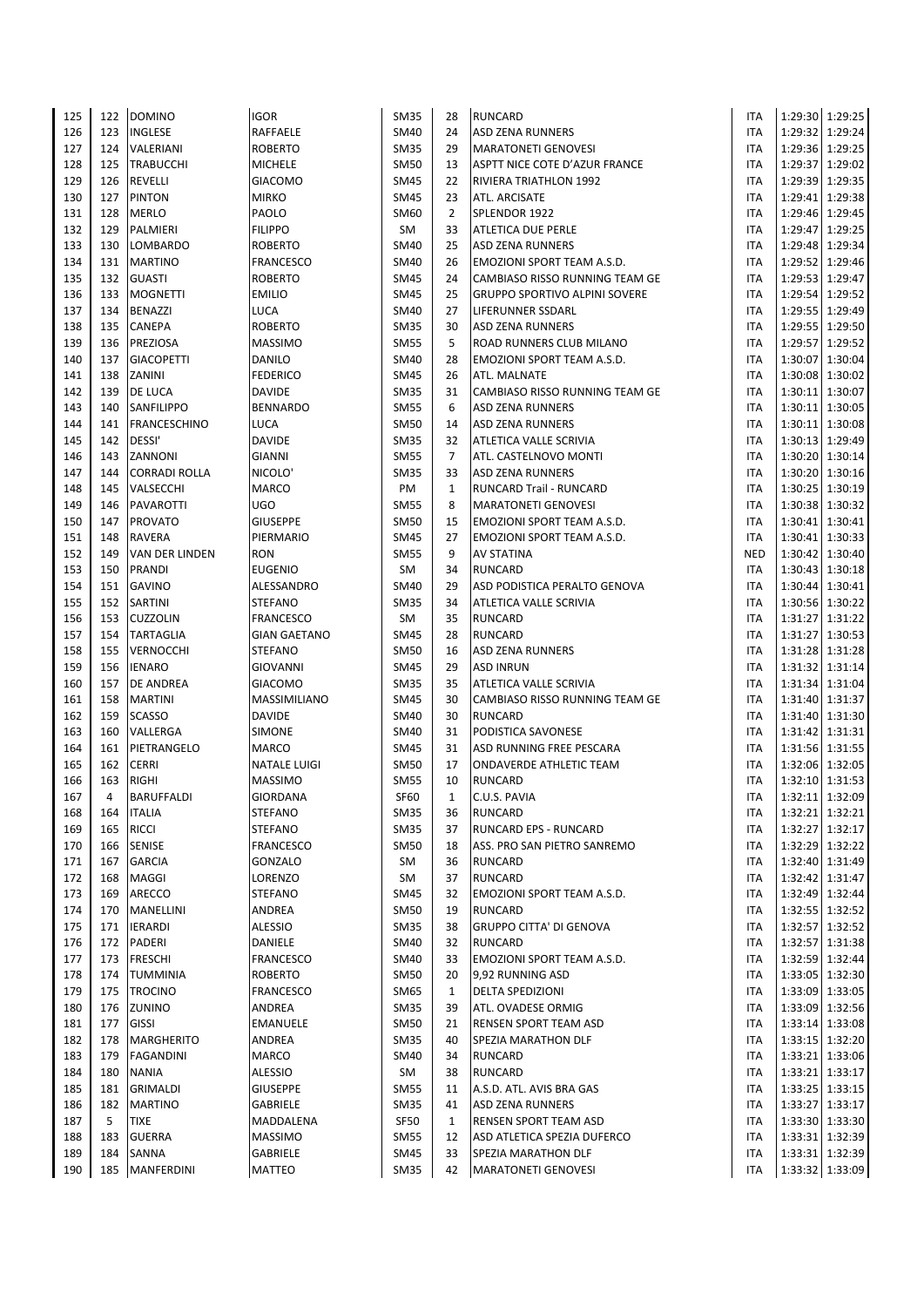| 191        | 6              | <b>DEMARIA</b>                      | LAURA                              | PF                         | 1              | <b>S.S. VITTORIO ALFIERI ASTI</b>                       | <b>ITA</b>               |                   | 1:33:33 1:33:11                    |
|------------|----------------|-------------------------------------|------------------------------------|----------------------------|----------------|---------------------------------------------------------|--------------------------|-------------------|------------------------------------|
| 192        | 186            | <b>PISISTRATO</b>                   | ANDREA                             | <b>SM50</b>                | 22             | <b>S.S. VITTORIO ALFIERI ASTI</b>                       | <b>ITA</b>               |                   | 1:33:37 1:33:19                    |
| 193        | 187            | <b>SCHINAIA</b>                     | <b>JACOPO</b>                      | SM                         | 39             | <b>RUNCARD</b>                                          | <b>ITA</b>               |                   | 1:33:38 1:33:08                    |
| 194        | 188            | <b>CONFORTI</b>                     | ANGELO                             | <b>SM40</b>                | 35             | <b>DELTA SPEDIZIONI</b>                                 | <b>ITA</b>               |                   | 1:33:40 1:33:34                    |
| 195        | 189            | LA MANNA                            | LUIS                               | <b>SM45</b>                | 34             | <b>ASD ZENA RUNNERS</b>                                 | <b>ITA</b>               |                   | 1:33:43 1:33:40                    |
| 196        | 190            | <b>SUSINO</b>                       | <b>GIOVANNI</b>                    | SM                         | 40             | ATLETICA MONTE SPADA                                    | <b>ITA</b>               |                   | 1:33:44 1:33:36                    |
| 197        | $\overline{7}$ | CALCAGNO                            | <b>FRANCESCA</b>                   | <b>SF45</b>                | $\mathbf{1}$   | <b>RENSEN SPORT TEAM ASD</b>                            | <b>ITA</b>               | 1:33:47           | 1:33:38                            |
| 198        | 191            | <b>PATANE</b>                       | <b>SIMONE</b>                      | <b>SM45</b>                | 35             | <b>ASD ZENA RUNNERS</b>                                 | <b>ITA</b>               |                   | 1:33:52 1:33:49                    |
| 199        | 192            | <b>MONDINI</b>                      | PAOLO                              | <b>SM50</b>                | 23             | CAMBIASO RISSO RUNNING TEAM GE                          | <b>ITA</b>               |                   | 1:33:53 1:33:47                    |
| 200        | 193            | <b>TRAVERSO</b>                     | LORENZO                            | SM                         | 41             | <b>ASD ZENA RUNNERS</b>                                 | <b>ITA</b>               |                   | 1:33:55 1:33:47                    |
| 201        | 194            | <b>SCHINTU</b>                      | <b>FABIO</b>                       | <b>SM</b>                  | 42             | <b>RUNCARD</b>                                          | <b>ITA</b>               | 1:33:55   1:33:32 |                                    |
| 202        | 8              | <b>BALOSTRO</b>                     | <b>BENEDETTA</b>                   | SF                         | 3              | <b>MARATONETI GENOVESI</b>                              | <b>ITA</b>               |                   | 1:33:56   1:33:48                  |
| 203<br>204 | 195<br>196     | <b>BACIGALUPO</b><br><b>ARTIACO</b> | CHRISTIAN<br><b>DAVIDE</b>         | <b>SM50</b><br><b>SM40</b> | 24<br>36       | <b>ASD ZENA RUNNERS</b><br>ASD PODISTICA PERALTO GENOVA | <b>ITA</b><br><b>ITA</b> |                   | 1:34:06 1:33:54<br>1:34:09 1:33:54 |
| 205        | 197            | RICCITELLI                          | <b>DARIO</b>                       | <b>SM45</b>                | 36             | DURBANO GAS ENERGY RIVAROLO 77                          | <b>ITA</b>               | 1:34:09 1:34:03   |                                    |
| 206        | 198            | CALELLA                             | <b>GIANFRANCO</b>                  | <b>SM50</b>                | 25             | PODISTICA SAVONESE                                      | <b>ITA</b>               |                   | 1:34:11 1:34:04                    |
| 207        | 199            | PIEROTTI BUNGARO                    | COSIMO                             | <b>SM40</b>                | 37             | ATTRAVERSO RUNNING ASD                                  | <b>ITA</b>               | 1:34:14 1:34:05   |                                    |
| 208        | 200            | <b>ROBRES</b>                       | PABLO                              | <b>SM45</b>                | 37             |                                                         | <b>ESP</b>               |                   | 1:34:16 1:33:33                    |
| 209        | 201            | DELLAVALLE                          | <b>GIOVANNI</b>                    | <b>SM40</b>                | 38             | <b>ATLETICA VALPELLICE</b>                              | <b>ITA</b>               | 1:34:20 1:33:13   |                                    |
| 210        | 202            | RATTO                               | <b>FRANCESCO</b>                   | <b>SM35</b>                | 43             | <b>RUNCARD</b>                                          | <b>ITA</b>               |                   | 1:34:27 1:34:16                    |
| 211        | 203            | <b>IMPERATO</b>                     | <b>FRANCESCO</b>                   | <b>SM40</b>                | 39             | <b>PODISTICAMENTE</b>                                   | <b>ITA</b>               |                   | 1:34:31 1:34:23                    |
| 212        | 204            | SALMONESE                           | <b>MARIO</b>                       | <b>SM50</b>                | 26             | EMOZIONI SPORT TEAM A.S.D.                              | <b>ITA</b>               |                   | 1:34:33 1:34:10                    |
| 213        | 205            | SEGALERBA                           | <b>STEFANO</b>                     | <b>SM50</b>                | 27             | <b>ASD ZENA RUNNERS</b>                                 | <b>ITA</b>               |                   | 1:34:36 1:34:28                    |
| 214        | 206            | <b>FALZETTI</b>                     | <b>GABRIELE</b>                    | <b>SM35</b>                | 44             | <b>RUNCARD</b>                                          | <b>ITA</b>               |                   | 1:34:38 1:34:20                    |
| 215        | 207            | <b>NICOLINI</b>                     | <b>EDOARDO</b>                     | SM                         | 43             | <b>RUNCARD</b>                                          | <b>ITA</b>               |                   | 1:34:39 1:34:11                    |
| 216        | 208            | <b>DOVICO</b>                       | <b>GIANLUCA</b>                    | <b>SM45</b>                | 38             | <b>RUNCARD</b>                                          | <b>ITA</b>               |                   | 1:34:42 1:34:09                    |
| 217        | 209            | VALENTE                             | <b>VINCENZO</b>                    | <b>SM50</b>                | 28             | ATHLETIC CLUB VILLASANTA                                | <b>ITA</b>               |                   | 1:34:45 1:33:41                    |
| 218        | 210            | <b>ROMAGNOLI</b>                    | <b>ALESSIO</b>                     | <b>SM45</b>                | 39             | <b>RUNCARD</b>                                          | <b>ITA</b>               |                   | 1:35:00 1:34:54                    |
| 219        | 211            | PAVAROTTI                           | <b>FEDERICO</b>                    | <b>SM</b>                  | 44             | <b>RUNCARD</b>                                          | <b>ITA</b>               |                   | 1:35:01 1:34:48                    |
| 220        | 212            | LANZA                               | <b>EDOARDO</b>                     | <b>SM</b>                  | 45             | RUNCARD EPS - RUNCARD                                   | <b>ITA</b>               |                   | 1:35:06 1:34:52                    |
| 221<br>222 | 213<br>214     | MULE'<br><b>GANDOLFI</b>            | <b>STEFANO</b><br>ANDREA           | <b>SM50</b><br><b>SM45</b> | 29<br>40       | <b>ASD TRIATHLON SAVONA</b><br><b>RUNCARD</b>           | <b>ITA</b><br><b>ITA</b> |                   | 1:35:09 1:34:54                    |
| 223        | 215            | PESCE STAGNARO                      | ANDREA                             | <b>SM50</b>                | 30             | <b>ASD ZENA RUNNERS</b>                                 | <b>ITA</b>               |                   | 1:35:14 1:35:06<br>1:35:16 1:35:03 |
| 224        | 216            | PINZELLO                            | <b>ALBERTO</b>                     | <b>SM40</b>                | 40             | <b>RUNCARD</b>                                          | <b>ITA</b>               | 1:35:17           | 1:35:06                            |
| 225        | 217            | <b>MOIRAGHI</b>                     | <b>GIACOMO</b>                     | SM                         | 46             | PASSO CAPPONI ASD                                       | <b>ITA</b>               |                   | 1:35:18 1:35:18                    |
| 226        | 218            | <b>BOMBARDIERI</b>                  | PIERLUIGI                          | <b>SM55</b>                | 13             | SPORTING CLUB LIVIGNO                                   | <b>ITA</b>               |                   | 1:35:21   1:35:16                  |
| 227        | 219            | <b>IORI</b>                         | LORENZO                            | <b>SM35</b>                | 45             | <b>DELTA SPEDIZIONI</b>                                 | <b>ITA</b>               |                   | 1:35:21 1:35:04                    |
| 228        | 220            | ZUNTINI                             | <b>FRANCO</b>                      | <b>SM55</b>                | 14             | <b>ATLETICA LEVANTE</b>                                 | <b>ITA</b>               | 1:35:24 1:35:11   |                                    |
| 229        | 221            | GAGGERO                             | <b>ALESSIO</b>                     | <b>SM35</b>                | 46             | <b>GRUPPO CITTA' DI GENOVA</b>                          | <b>ITA</b>               |                   | 1:35:28 1:35:28                    |
| 230        | 222            | <b>SICILIANO</b>                    | LUCA                               | SM                         | 47             | <b>RUNCARD</b>                                          | <b>ITA</b>               |                   | 1:35:34 1:34:40                    |
| 231        | 9              | PASTORINO                           | DANIELA                            | <b>SF45</b>                | $\overline{2}$ | <b>GRUPPO CITTA' DI GENOVA</b>                          | <b>ITA</b>               |                   | 1:35:41 1:35:38                    |
| 232        | 223            | <b>RUBIN PEDRAZZO</b>               | <b>ALBERTO</b>                     | <b>SM50</b>                | 31             | <b>RUNCARD</b>                                          | <b>FRA</b>               |                   | 1:35:53 1:35:44                    |
| 233        | 10             | <b>TUMAN</b>                        | <b>RUTH</b>                        | <b>SF55</b>                | $\mathbf{1}$   | <b>DELTA SPEDIZIONI</b>                                 | <b>NGR</b>               |                   | 1:35:54 1:35:49                    |
| 234        | 224            | RIMINI                              | <b>DAVIDE</b>                      | <b>SM45</b>                | 41             | <b>CANOTTIERI MILANO</b>                                | <b>ITA</b>               |                   | 1:35:56 1:35:17                    |
| 235        | 225            | PARODI                              | ALESSANDRO                         | <b>SM40</b>                | 41             | RUNCARD EPS - PODISTI DEL GOLFO PARADISO                | <b>ITA</b>               |                   | 1:35:56 1:35:42                    |
| 236        | 11             | PERASSOLO                           | <b>ILARIA</b>                      | SF                         | 4              | ATLETICA VALLE SCRIVIA                                  | <b>ITA</b>               |                   | 1:35:56 1:35:26                    |
| 237        | 226            | <b>DELFINO</b>                      | <b>MASSIMO</b>                     | <b>SM55</b>                | 15             | SC SEEFELD SEKTION L.U.T.                               | <b>ITA</b>               |                   | 1:35:58 1:35:58                    |
| 238        | 12             | <b>CROTTI</b>                       | <b>DANIELA</b>                     | <b>SF45</b>                | 3              | <b>ASD ZENA RUNNERS</b>                                 | <b>ITA</b>               |                   | 1:36:03 1:35:41                    |
| 239<br>240 | 227<br>228     | <b>GHIGINO</b><br>OLIVERI           | <b>GIAMMARCO</b><br><b>STEFANO</b> | <b>SM50</b><br><b>SM40</b> | 32<br>42       | <b>RUNCARD</b><br><b>RUNCARD</b>                        | <b>ITA</b><br>ITA        |                   | 1:36:07 1:36:02<br>1:36:17 1:35:25 |
| 241        | 229            | COLOTTO                             | <b>GIOVANNI</b>                    | <b>SM35</b>                | 47             | <b>RUNCARD</b>                                          | <b>ITA</b>               |                   | 1:36:19 1:36:05                    |
| 242        | 230            | CASANOVA                            | VALERIO                            | <b>SM55</b>                | 16             | <b>RUNCARD</b>                                          | <b>GER</b>               |                   | 1:36:19 1:36:09                    |
| 243        | 231            | PELOSO                              | <b>MAURO</b>                       | <b>SM55</b>                | 17             | CAMBIASO RISSO RUNNING TEAM GE                          | <b>ITA</b>               |                   | 1:36:25 1:36:23                    |
| 244        | 232            | <b>PUNTE</b>                        | LUCA                               | <b>SM45</b>                | 42             | <b>ATLETICA VALLE SCRIVIA</b>                           | <b>ITA</b>               |                   | 1:36:28 1:36:14                    |
| 245        | 233            | <b>BESSINI</b>                      | ALESSANDRO                         | <b>SM50</b>                | 33             | <b>GRUPPO CITTA' DI GENOVA</b>                          | <b>ITA</b>               |                   | 1:36:31 1:36:27                    |
| 246        | 234            | <b>DODERA</b>                       | <b>MARCO</b>                       | SM                         | 48             | <b>RUNCARD</b>                                          | <b>ITA</b>               |                   | 1:36:32 1:36:06                    |
| 247        | 235            | LOMBARDO                            | ORLANDO                            | <b>SM40</b>                | 43             | <b>ATLETICA LEVANTE</b>                                 | ITA                      |                   | 1:36:34 1:36:08                    |
| 248        | 236            | PERINO                              | <b>GIUSEPPE</b>                    | <b>SM50</b>                | 34             | <b>RUNCARD EPS - RUNCARD</b>                            | ITA                      |                   | 1:36:36 1:36:21                    |
| 249        | 237            | CECCARELLI                          | <b>LUIGI FABIO</b>                 | <b>SM45</b>                | 43             | EMOZIONI SPORT TEAM A.S.D.                              | ITA                      |                   | 1:36:36 1:36:10                    |
| 250        | 238            | LORENZONI                           | MARCO                              | <b>SM45</b>                | 44             | <b>ASD ZENA RUNNERS</b>                                 | <b>ITA</b>               |                   | 1:36:36 1:36:19                    |
| 251        | 239            | QUERCI                              | <b>ALBERTO</b>                     | SM                         | 49             | RUNCARD Trail - RUNCARD                                 | <b>ITA</b>               | 1:36:37           | 1:36:14                            |
| 252        | 240            | <b>OGGIANO</b>                      | <b>STEFANO</b>                     | SM                         | 50             | <b>RUNCARD</b>                                          | <b>ITA</b>               |                   | 1:36:39 1:35:54                    |
| 253        | 241            | ROMANO                              | <b>MASSIMO</b>                     | <b>SM45</b>                | 45             | ATLETICA VALLE SCRIVIA                                  | <b>ITA</b>               |                   | 1:36:41 1:36:10                    |
| 254<br>255 | 13<br>242      | REPETTO<br>CALCAGNO                 | <b>MARA</b><br><b>STEFANO</b>      | SF<br>SM40                 | 5<br>44        | ATLETICA VALLE SCRIVIA<br>EMOZIONI SPORT TEAM A.S.D.    | <b>ITA</b><br><b>ITA</b> |                   | 1:36:41 1:36:10<br>1:36:41 1:36:31 |
| 256        | 243            | <b>SERINO</b>                       | LORENZO                            | <b>SM50</b>                | 35             | <b>ASD ZENA RUNNERS</b>                                 | ITA                      |                   | 1:36:44 1:35:52                    |
|            |                |                                     |                                    |                            |                |                                                         |                          |                   |                                    |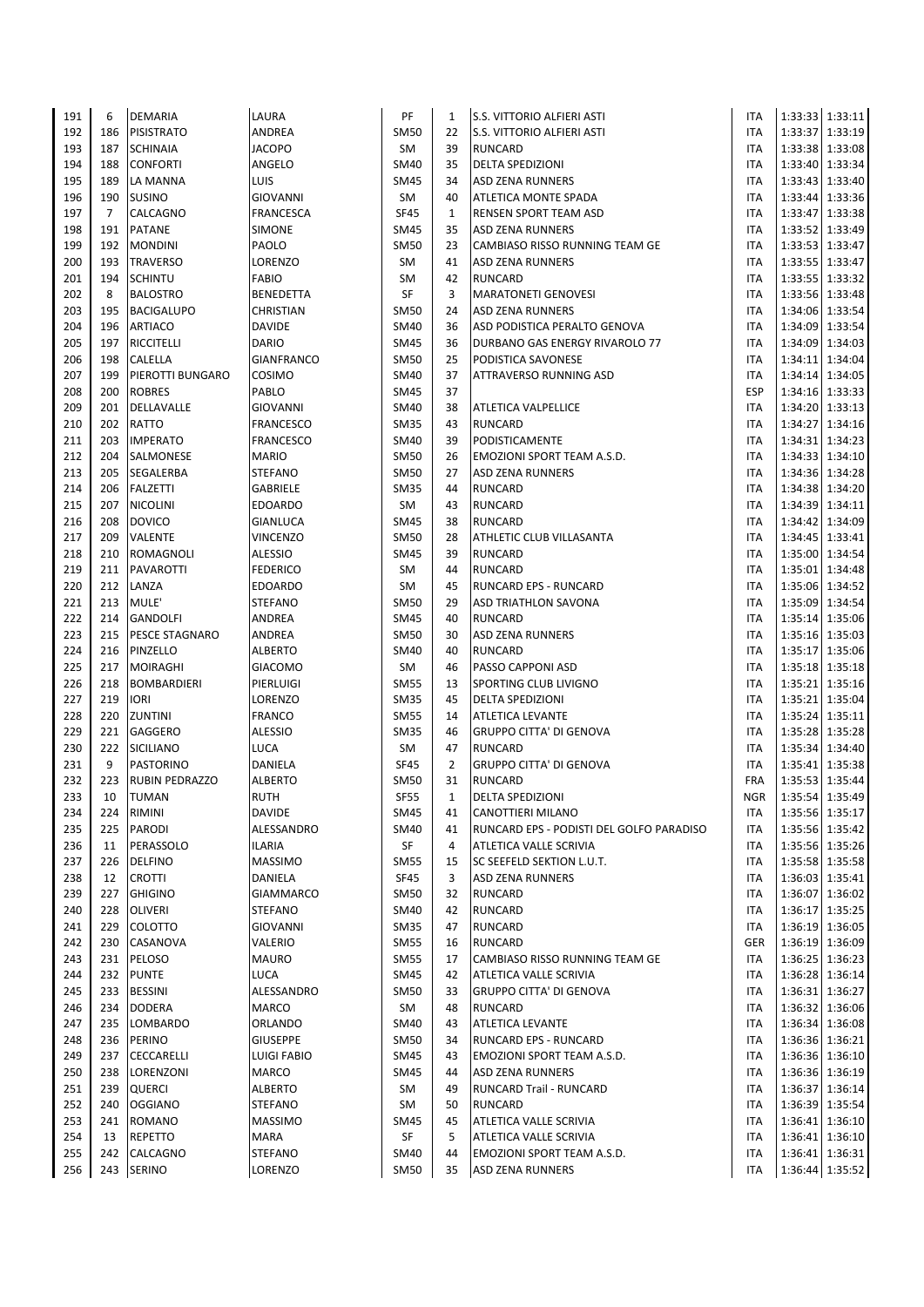| 257 | 244 | PORTUNATO         | ANDREA              | <b>SM55</b> | 18             | <b>RUNCARD</b>                                                         | <b>ITA</b> |                 | 1:36:44 1:36:34 |
|-----|-----|-------------------|---------------------|-------------|----------------|------------------------------------------------------------------------|------------|-----------------|-----------------|
| 258 | 245 | <b>BACIGALUPO</b> | <b>BARTOLOMEO</b>   | <b>SM70</b> | $\mathbf{1}$   | <b>MARATONETI GENOVESI</b>                                             | <b>ITA</b> |                 | 1:36:47 1:36:47 |
| 259 | 246 | OLIVA             | <b>FABRIZIO</b>     | <b>SM50</b> | 36             | <b>ASD ZENA RUNNERS</b>                                                | <b>ITA</b> |                 | 1:36:51 1:36:31 |
| 260 | 247 | <b>MARCHESE</b>   | <b>ENRICO</b>       | SM          | 51             | <b>RUNCARD</b>                                                         | <b>ITA</b> |                 | 1:36:53 1:36:49 |
| 261 | 248 | ANSALDO           | PIETRO              | <b>SM35</b> | 48             | <b>RUNCARD</b>                                                         | <b>ITA</b> |                 | 1:36:54 1:36:49 |
| 262 | 249 | <b>DODERO</b>     | ANDREA              | <b>SM45</b> | 46             | <b>RUNCARD</b>                                                         | <b>ITA</b> |                 | 1:36:57 1:21:26 |
| 263 | 14  | <b>PAGNONI</b>    | <b>ANNA</b>         | <b>SF55</b> | $\overline{2}$ | ASD PODISTICA PERALTO GENOVA                                           | <b>ITA</b> | 1:36:59 1:36:41 |                 |
| 264 | 250 | SANNA             | LORENZO             | SM          | 52             | <b>RUNCARD</b>                                                         | <b>ITA</b> |                 | 1:37:04 1:36:25 |
| 265 | 251 | SANTONOCITO       | ALESSANDRO          | <b>SM40</b> | 45             | <b>RUNCARD</b>                                                         | <b>ITA</b> |                 | 1:37:09 1:36:51 |
| 266 | 252 | CARIOTI           | <b>ANDREA</b>       | <b>SM40</b> | 46             | CROCERA STADIUM S.S.D.R.L.                                             | <b>ITA</b> |                 | 1:37:20 1:36:44 |
| 267 | 253 | <b>TIOZZO</b>     | ALESSANDRO          | <b>SM40</b> | 47             | A.S.D. ESCAPE TEAM VIGEVANO                                            | <b>ITA</b> |                 | 1:37:22 1:37:13 |
| 268 | 254 | MAZZUOLI          | <b>MARCO</b>        | <b>SM35</b> | 49             | CAMBIASO RISSO RUNNING TEAM GE                                         | <b>ITA</b> | 1:37:23 1:37:11 |                 |
| 269 | 255 | <b>TOSO</b>       | PAOLO               | <b>SM55</b> | 19             | ASD GIANNONERUNNING CIRCUIT                                            | <b>ITA</b> |                 | 1:37:23 1:37:08 |
| 270 | 15  | COZZI             | SILVIA              | SF35        | $\mathbf{1}$   |                                                                        | <b>ITA</b> |                 | 1:37:25 1:37:18 |
|     | 256 | <b>MARONI</b>     | <b>FEDERICO</b>     | <b>SM40</b> | 48             | RUNNING CLUB VENEZIA A.S.D.<br>RUNCARD EPS - ASD 2S (2 SETTEMBRE 1971) | <b>ITA</b> |                 |                 |
| 271 |     |                   |                     |             |                |                                                                        |            |                 | 1:37:26 1:37:26 |
| 272 | 16  | <b>MAGNALDI</b>   | <b>GIULIA</b>       | SF          | 6              | PODISTICA SAVONESE                                                     | <b>ITA</b> |                 | 1:37:26 1:36:59 |
| 273 | 257 | <b>MARCHIORO</b>  | DANIELE             | <b>SM35</b> | 50             | <b>RUNCARD</b>                                                         | <b>ITA</b> |                 | 1:37:30 1:37:30 |
| 274 | 17  | FREZZA            | PAOLA               | <b>SF50</b> | $\overline{2}$ | <b>GRUPPO CITTA' DI GENOVA</b>                                         | <b>ITA</b> |                 | 1:37:32 1:37:29 |
| 275 | 258 | DE IORIO          | <b>EDOARDO</b>      | <b>SM50</b> | 37             | CAMBIASO RISSO RUNNING TEAM GE                                         | <b>ITA</b> |                 | 1:37:32 1:37:25 |
| 276 | 259 | BELINZONA         | <b>MASSIMO</b>      | <b>SM60</b> | 3              | ATLETICA VALLE SCRIVIA                                                 | <b>ITA</b> |                 | 1:37:34 1:37:20 |
| 277 | 260 | <b>BELLANDA</b>   | <b>DARIO</b>        | SM          | 53             | <b>ASD ZENA RUNNERS</b>                                                | <b>ITA</b> |                 | 1:37:37 1:36:58 |
| 278 | 261 | <b>ALAGNA</b>     | <b>DAVIDE</b>       | <b>SM45</b> | 47             | <b>ASD ZENA RUNNERS</b>                                                | <b>ITA</b> | 1:37:37 1:37:32 |                 |
| 279 | 262 | <b>PRIVATO</b>    | <b>FABIO</b>        | <b>SM40</b> | 49             | <b>RUNCARD</b>                                                         | <b>ITA</b> |                 | 1:37:38 1:37:23 |
| 280 | 18  | LEUCARI           | VALENTINA           | <b>SF45</b> | $\overline{4}$ | <b>RUNCARD</b>                                                         | <b>ITA</b> |                 | 1:37:38 1:37:29 |
| 281 | 263 | <b>ROMEO</b>      | <b>VINCENZO</b>     | <b>SM45</b> | 48             | <b>RUNCARD</b>                                                         | <b>ITA</b> |                 | 1:37:44 1:37:38 |
| 282 | 264 | <b>CHERUBINO</b>  | LUCA                | <b>SM45</b> | 49             | <b>ASD ZENA RUNNERS</b>                                                | <b>ITA</b> |                 | 1:37:46 1:37:25 |
| 283 | 265 | <b>DURLI</b>      | NICOLO <sup>'</sup> | PM          | $\overline{2}$ | <b>RUNCARD</b>                                                         | <b>ITA</b> |                 | 1:37:47 1:37:11 |
| 284 | 266 | <b>CIANCI</b>     | <b>MATTEO</b>       | <b>SM</b>   | 54             | <b>RUNCARD</b>                                                         | <b>ITA</b> |                 | 1:37:47 1:37:40 |
| 285 | 267 | COZZANI           | DANIELE             | <b>SM35</b> | 51             | <b>RUNCARD</b>                                                         | <b>ITA</b> |                 | 1:37:56 1:37:36 |
| 286 | 19  | <b>RORSTAD</b>    | <b>KRISTIN</b>      | <b>SF55</b> | 3              |                                                                        | <b>NOR</b> |                 | 1:38:00 1:36:59 |
| 287 | 268 | PARODI            | <b>FRANCESCO</b>    | <b>SM35</b> | 52             | <b>RUNCARD</b>                                                         | <b>ITA</b> |                 | 1:38:00 1:37:57 |
| 288 | 269 | <b>NEGOVETTI</b>  | CHRISTIAN           | <b>SM40</b> | 50             | <b>ATLETICA VALLE SCRIVIA</b>                                          | <b>ITA</b> |                 | 1:38:02 1:37:30 |
| 289 | 270 | <b>GAVAZZO</b>    | <b>SIMONE</b>       | <b>SM35</b> | 53             | <b>RUNCARD EPS - RUNCARD</b>                                           | <b>ITA</b> |                 | 1:38:02 1:37:50 |
| 290 | 271 | <b>TARASCIO</b>   | <b>VINCENZO</b>     | <b>SM60</b> | $\overline{4}$ | <b>ATLETICA DUE PERLE</b>                                              | <b>ITA</b> |                 | 1:38:02 1:37:47 |
| 291 | 272 | CRUSCO            | <b>GIUSEPPE</b>     | <b>SM55</b> | 20             | MANERANNERS                                                            | <b>ITA</b> | 1:38:08 1:38:01 |                 |
| 292 | 273 | <b>BISCOTTI</b>   | <b>GIUSEPPE</b>     | <b>SM50</b> | 38             | <b>RUNCARD</b>                                                         | <b>ITA</b> |                 | 1:38:09 1:38:01 |
| 293 | 274 | <b>OLIVERI</b>    | PAOLO               | <b>SM35</b> | 54             | ATL. OVADESE ORMIG                                                     | <b>ITA</b> |                 | 1:38:12 1:37:57 |
| 294 | 275 | OBERTO            | <b>ANTONIO</b>      | SM          | 55             | <b>RUNCARD</b>                                                         | <b>ITA</b> |                 | 1:38:13 1:37:35 |
| 295 | 276 | <b>BISSO</b>      | <b>MASSIMO</b>      | <b>SM45</b> | 50             | <b>RUNCARD</b>                                                         | <b>ITA</b> |                 | 1:38:16 1:37:34 |
| 296 | 277 | <b>TOALDO</b>     | <b>GIAN PAOLO</b>   | <b>SM50</b> | 39             | <b>DELTA SPEDIZIONI</b>                                                | <b>ITA</b> |                 | 1:38:17 1:38:09 |
| 297 | 278 | <b>GOLLINI</b>    | SANDRO              | <b>SM40</b> | 51             | <b>DELTA SPEDIZIONI</b>                                                | <b>ITA</b> |                 | 1:38:23 1:38:04 |
| 298 | 279 | <b>CROVETTO</b>   | <b>MAURO</b>        | <b>SM50</b> | 40             | <b>RUNCARD</b>                                                         | ITA        |                 | 1:38:27 1:37:45 |
| 299 | 280 | DI GIROLAMO       | <b>MAURIZIO</b>     | <b>SM60</b> | 5              | LA MICHETTA                                                            | <b>ITA</b> |                 | 1:38:27 1:38:08 |
| 300 | 281 | <b>BRUSCHI</b>    | GABRIELE            | <b>SM50</b> | 41             | ATL.UISP MARINA DI CARRARA                                             | <b>ITA</b> |                 | 1:38:29 1:38:11 |
| 301 | 282 | <b>VIGO</b>       | <b>FRANCESCO</b>    | SM          | 56             | <b>RENSEN SPORT TEAM ASD</b>                                           | <b>ITA</b> |                 | 1:38:30 1:38:16 |
| 302 | 283 | PASERO            | CHRISTIAN           | <b>SM35</b> | 55             | SPEZIA MARATHON DLF                                                    | ITA        |                 | 1:38:31 1:38:25 |
| 303 | 284 | GAMBARO           | <b>GIAN MASSIMO</b> | <b>SM65</b> | $\overline{2}$ | A.S.D. C.U.S. GENOVA                                                   | <b>ITA</b> |                 | 1:38:34 1:38:34 |
| 304 | 285 | <b>BRUZZESE</b>   | ALESSANDRO          | <b>SM50</b> | 42             | G.A.U. GIOVANI AMICI UNITI                                             | <b>ITA</b> |                 | 1:38:39 1:38:39 |
| 305 | 286 | PELLONI           | PAOLO               | <b>SM50</b> | 43             | CAMBIASO RISSO RUNNING TEAM GE                                         | ITA        |                 | 1:38:40 1:38:26 |
| 306 | 287 | <b>BUSELLATO</b>  | <b>SIMONE</b>       | <b>SM35</b> | 56             | <b>DELTA SPEDIZIONI</b>                                                | <b>ITA</b> |                 | 1:38:44 1:38:37 |
| 307 | 288 | <b>BONVISSUTO</b> | ANGELO              | <b>SM45</b> | 51             | <b>PARMARATHON ASD</b>                                                 | ITA        |                 | 1:38:45 1:38:34 |
|     | 289 | <b>ROTA</b>       |                     |             | 57             |                                                                        |            |                 | 1:38:48 1:38:18 |
| 308 |     |                   | <b>FRANCESCO</b>    | SM          |                | <b>RUNCARD</b>                                                         | <b>ITA</b> |                 |                 |
| 309 | 290 | SCHISANO          | CARMINE             | <b>SM40</b> | 52             | ATLETICA VALLE SCRIVIA                                                 | ITA        |                 | 1:38:51 1:38:20 |
| 310 | 291 | <b>BARBINI</b>    | ALESSANDRO          | <b>SM50</b> | 44             | <b>GRUPPO CITTA' DI GENOVA</b>                                         | <b>ITA</b> |                 | 1:38:52 1:38:35 |
| 311 | 292 | <b>MANCUSO</b>    | MATTEO              | <b>SM40</b> | 53             | <b>ASD ZENA RUNNERS</b>                                                | ITA        |                 | 1:38:56 1:38:23 |
| 312 | 293 | SITZIA            | ROBERTO             | <b>SM45</b> | 52             | RENSEN SPORT TEAM ASD                                                  | <b>ITA</b> |                 | 1:38:57 1:38:43 |
| 313 | 294 | VILARDO           | <b>GREGORIO</b>     | <b>SM55</b> | 21             | <b>DELTA SPEDIZIONI</b>                                                | <b>ITA</b> |                 | 1:39:00 1:38:55 |
| 314 | 295 | LIGUORI           | LUCIANO             | <b>SM45</b> | 53             | <b>RUNCARD</b>                                                         | <b>ITA</b> |                 | 1:39:04 1:38:52 |
| 315 | 296 | BALDI             | <b>LUCA</b>         | <b>SM50</b> | 45             | <b>MARATONETI GENOVESI</b>                                             | <b>ITA</b> |                 | 1:39:07 1:39:07 |
| 316 | 297 | VIGLIOTTA         | CRISTIANO           | <b>SM50</b> | 46             | <b>MARATONETI GENOVESI</b>                                             | <b>ITA</b> |                 | 1:39:10 1:39:02 |
| 317 | 20  | CERETTO           | SONIA               | <b>SF45</b> | 5              | <b>MARATONETI DEL TIGULLIO</b>                                         | <b>ITA</b> |                 | 1:39:10 1:39:04 |
| 318 | 298 | <b>FENOGGIO</b>   | MATTEO              | <b>SM40</b> | 54             | G. S. DILET. 'LA VOLATA'                                               | <b>ITA</b> |                 | 1:39:13 1:38:25 |
| 319 | 299 | GAMBIRASI         | <b>STEFANO</b>      | <b>SM40</b> | 55             | G.A.P. SARONNO                                                         | <b>ITA</b> |                 | 1:39:14 1:38:43 |
| 320 | 300 | SCARAFONE         | <b>GIANLUIGI</b>    | SM60        | 6              | <b>RENSEN SPORT TEAM ASD</b>                                           | <b>ITA</b> |                 | 1:39:26 1:38:50 |
| 321 | 301 | BERARDINELLI      | <b>ENRICO</b>       | SM40        | 56             | <b>RUNCARD</b>                                                         | ITA        |                 | 1:39:27 1:39:27 |
| 322 | 302 | <b>AUGURATI</b>   | RENATO              | <b>SM55</b> | 22             | <b>DELTA SPEDIZIONI</b>                                                | ITA        |                 | 1:39:27 1:39:18 |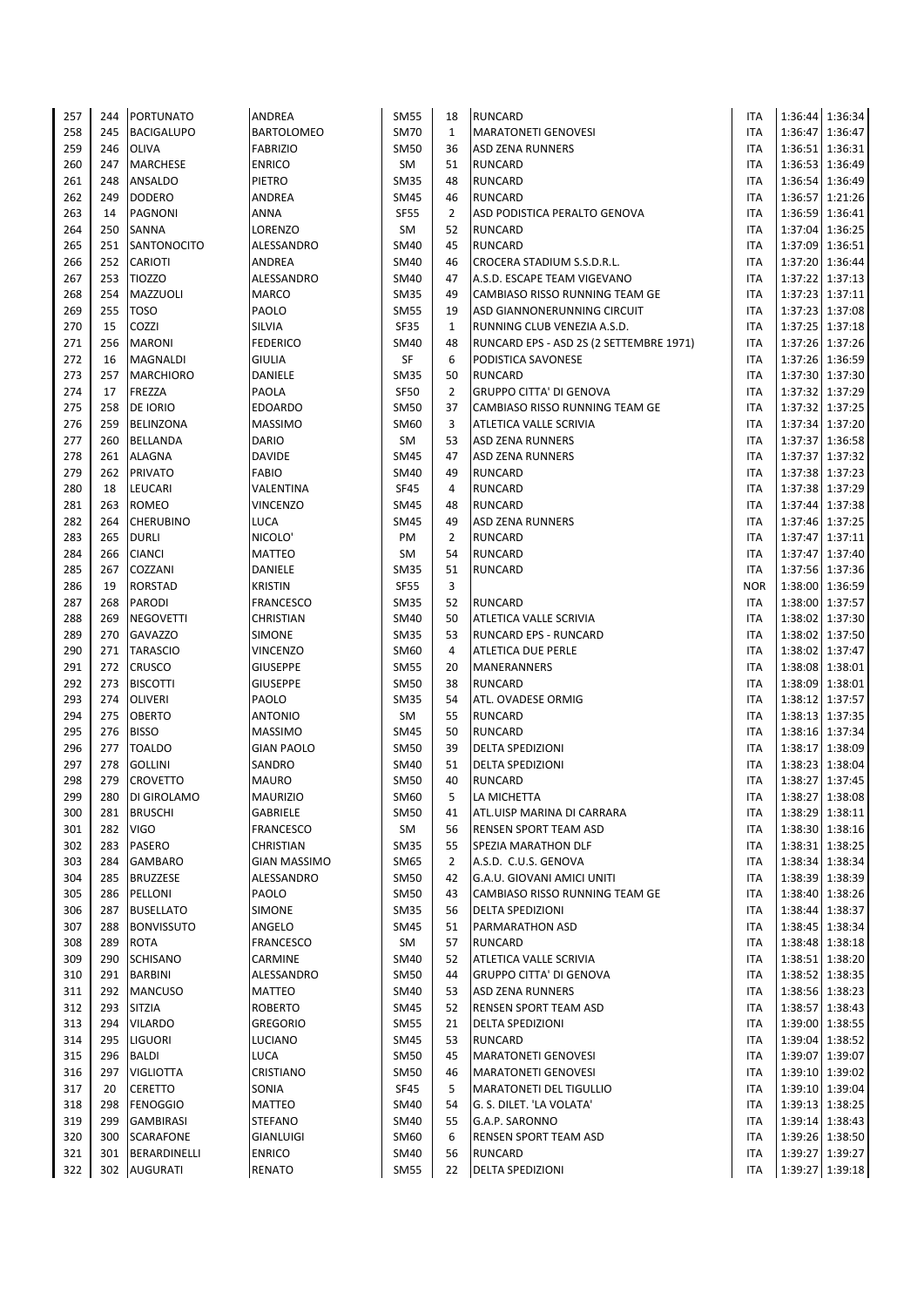| 323        | 303        | <b>GIACOMELLI</b>               | LORENZO                         | SM                         | 58             | G.S.DILETTANTISTICO RUNDAGI                        | ITA                      |                 | 1:39:32 1:39:01                    |
|------------|------------|---------------------------------|---------------------------------|----------------------------|----------------|----------------------------------------------------|--------------------------|-----------------|------------------------------------|
| 324        | 304        | LANDOLFO                        | PASQUALE                        | SM60                       | $\overline{7}$ | <b>RUNCARD</b>                                     | <b>ITA</b>               |                 | 1:39:33 1:39:32                    |
| 325        | 305        | <b>PONTA</b>                    | <b>ALBERTO</b>                  | <b>SM55</b>                | 23             | G.P. BOGGERI ARQUATA SCRIVIA                       | ITA                      |                 | 1:39:36 1:39:32                    |
| 326        | 306        | CARUSO                          | <b>CRISTIAN</b>                 | SM45                       | 54             | <b>RUNCARD</b>                                     | ITA                      |                 | 1:39:37 1:39:11                    |
| 327        | 307        | <b>PUCCINI</b>                  | LUIGI                           | SM55                       | 24             | CAMBIASO RISSO RUNNING TEAM GE                     | <b>ITA</b>               |                 | 1:39:37 1:39:34                    |
| 328        | 308        | PASSADORE                       | <b>FRANCESCO</b>                | SM65                       | 3              | <b>MARATONETI GENOVESI</b>                         | ITA                      |                 | 1:39:38 1:39:22                    |
| 329        | 309        | PERELLI                         | LORENZO                         | SM45                       | 55             | <b>ASD ZENA RUNNERS</b>                            | <b>ITA</b>               |                 | 1:39:40 1:39:40                    |
| 330        | 310        | <b>PINNA</b>                    | <b>MAURIZIO</b>                 | SM45                       | 56             | <b>RUNCARD</b>                                     | ITA                      |                 | 1:39:47 1:39:19                    |
| 331        | 311        | <b>FLORIDDIA</b>                | <b>GIOVANNI</b>                 | <b>SM50</b>                | 47             | <b>RUNCARD</b>                                     | <b>ITA</b>               |                 | 1:39:53 1:39:22                    |
| 332        | 312        | <b>LEPRATTO</b>                 | ANGELO                          | <b>SM50</b>                | 48             | ATL. OVADESE ORMIG                                 | ITA                      | 1:39:54 1:39:11 |                                    |
| 333        | 313        | <b>FRANZONE</b>                 | <b>MARCO</b>                    | SM65                       | 4              | <b>DELTA SPEDIZIONI</b>                            | ITA                      |                 | 1:39:54 1:39:48                    |
| 334        | 314        | <b>STRANIERI</b>                | <b>GIUSEPPE</b>                 | <b>SM35</b>                | 57             | <b>RUNCARD</b>                                     | ITA                      |                 | 1:39:55 1:39:14                    |
| 335        | 315        | <b>CIANCIOSI</b>                | ANDREA                          | <b>SM55</b>                | 25             | ATL. OVADESE ORMIG                                 | ITA                      | 1:39:56 1:39:14 |                                    |
| 336        | 316        | <b>RONCO</b>                    | <b>ROBERTO</b>                  | SM50                       | 49             | MEZZALUNA A.P.D.                                   | ITA                      |                 | 1:39:56 1:39:27                    |
| 337        | 317        | <b>CREMASCHINI</b>              | <b>SERGIO</b>                   | SM                         | 59             | <b>STRALENO</b>                                    | ITA                      |                 | 1:39:58 1:39:18                    |
| 338        | 318        | <b>CERIANI</b>                  | <b>ALBERTO</b>                  | SM50                       | 50             | <b>ATLETICA 3V</b>                                 | ITA                      | 1:40:07         | 1:39:58                            |
| 339        | 319        | <b>MACCIO</b>                   | <b>LUIGI</b>                    | <b>SM55</b>                | 26             | ATL. NOVESE                                        | <b>ITA</b>               | 1:40:08 1:40:08 |                                    |
| 340<br>341 | 320<br>321 | SARRACINO                       | <b>FRANCO</b><br><b>GIACOMO</b> | SM60                       | 8<br>60        | PODISTICA SOLIDARIETA'<br>G. S. DILET. 'LA VOLATA' | ITA<br>ITA               |                 | 1:40:13 1:39:53<br>1:40:13 1:39:54 |
| 342        | 322        | <b>CRISCENTI</b><br>MOSCHELLA   | <b>GIORGIO</b>                  | SM<br>SM55                 | 27             | <b>RUNCARD</b>                                     | ITA                      |                 | 1:40:14 1:40:11                    |
| 343        | 323        | <b>BRUNI</b>                    | <b>GIANLUCA</b>                 | <b>SM50</b>                | 51             | CAMBIASO RISSO RUNNING TEAM GE                     | ITA                      |                 | 1:40:15 1:40:15                    |
| 344        | 324        | <b>AQUINO PATALANO</b>          | <b>MARCO</b>                    | SM                         | 61             | <b>RUNCARD</b>                                     | ITA                      |                 | 1:40:16 1:39:42                    |
| 345        | 325        | <b>CRAVINO</b>                  | <b>LUCA</b>                     | SM40                       | 57             | <b>ASD ZENA RUNNERS</b>                            | ITA                      |                 | 1:40:19 1:40:03                    |
| 346        | 326        | <b>CANACCINI</b>                | <b>CLAUDIO</b>                  | <b>SM35</b>                | 58             | RUNCARD                                            | ITA                      |                 | 1:40:20 1:40:00                    |
| 347        | 327        | <b>SACCANI</b>                  | <b>EDOARDO</b>                  | SM40                       | 58             | <b>RUNCARD</b>                                     | <b>ITA</b>               | 1:40:24 1:40:05 |                                    |
| 348        | 21         | <b>BERTOLOTTO</b>               | <b>ELENA</b>                    | SF35                       | $\overline{2}$ | <b>MARATONETI GENOVESI</b>                         | ITA                      |                 | 1:40:24 1:40:03                    |
| 349        | 328        | <b>COTTICA</b>                  | RICCARDO                        | SM50                       | 52             | <b>GRUPPO CITTA' DI GENOVA</b>                     | ITA                      | 1:40:26         | 1:40:02                            |
| 350        | 329        | <b>MORATTO</b>                  | MARCO                           | SM45                       | 57             | RUNCARD                                            | ITA                      | 1:40:27         | 1:40:11                            |
| 351        | 330        | <b>COSTA</b>                    | ALESSANDRO                      | SM50                       | 53             | <b>RUNCARD</b>                                     | ITA                      |                 | 1:40:28 1:39:58                    |
| 352        | 331        | <b>GRIMALDI</b>                 | PETER                           | <b>SM50</b>                | 54             | <b>RUNCARD</b>                                     | AUT                      |                 | 1:40:29 1:40:29                    |
| 353        | 332        | <b>FAZZINA</b>                  | <b>FRANCESCO</b>                | JM                         | $\overline{2}$ | A.S.D. ATLETICA ALBA DOCILIA                       | ITA                      |                 | 1:40:30 1:39:45                    |
| 354        | 333        | SOLETTO                         | <b>DAVIDE</b>                   | SM40                       | 59             | <b>RUNCARD</b>                                     | <b>ITA</b>               |                 | 1:40:30 1:40:07                    |
| 355        | 334        | <b>RUSSO</b>                    | ALESSANDRO                      | SM40                       | 60             | <b>RUNCARD</b>                                     | <b>ITA</b>               |                 | 1:40:30 1:39:55                    |
| 356        | 335        | <b>ROSSI</b>                    | <b>ENRICO</b>                   | <b>SM50</b>                | 55             | ATLETICA VALLE SCRIVIA                             | <b>ITA</b>               | 1:40:30         | 1:40:00                            |
| 357        | 336        | <b>BRANCO</b>                   | PAOLO                           | SM45                       | 58             | G.S.R. FERRERO A.S.D.                              | ITA                      | 1:40:35         | 1:40:00                            |
| 358        | 337        | <b>NICORA</b>                   | <b>FABIO</b>                    | SM40                       | 61             | CAMBIASO RISSO RUNNING TEAM GE                     | <b>ITA</b>               | 1:40:39         | 1:40:24                            |
| 359        | 338        | <b>GRASSINI</b>                 | ANDREA                          | SM                         | 62             | <b>RUNCARD</b>                                     | ITA                      |                 | 1:40:41 1:40:16                    |
| 360        | 339        | <b>MOSCIATTI</b>                | <b>STEFANO</b>                  | <b>SM50</b>                | 56             | DURBANO GAS ENERGY RIVAROLO 77                     | ITA                      |                 | 1:40:42 1:40:34                    |
| 361        | 340        | <b>MANTERO</b>                  | ALESSANDRO                      | SM50                       | 57             | EMOZIONI SPORT TEAM A.S.D.                         | ITA                      |                 | 1:40:44 1:40:23                    |
| 362        | 22         | <b>GAMBARO</b>                  | RAFFAELLA                       | <b>SF45</b>                | 6              | ATL. NOVESE                                        | <b>ITA</b>               |                 | 1:40:55 1:25:35                    |
| 363        | 341        | <b>MENEGHETTI</b>               | ANDREA                          | SM50                       | 58             | ASD ALBENGA RUNNERS                                | ITA                      |                 | 1:40:55 1:40:30                    |
| 364        | 342        | <b>DONDERO</b>                  | <b>CLAUDIO</b>                  | <b>SM55</b>                | 28<br>59       | <b>USD CALVARESE ATLETICA</b>                      | <b>ITA</b><br><b>ITA</b> |                 | 1:40:57 1:40:45<br>1:40:57 1:40:43 |
| 365<br>366 | 344        | 343 LA PAGLIA<br><b>RAVIOLO</b> | <b>FABRIZIO</b><br><b>MARCO</b> | <b>SM50</b><br><b>SM50</b> |                | ATLETICA VALLE SCRIVIA<br><b>RUNCARD</b>           |                          |                 | 1:40:59 1:40:42                    |
| 367        | 23         | <b>LEONCINI</b>                 | CLAUDIA                         | SF35                       | 60<br>3        | <b>MARATONETI GENOVESI</b>                         | ITA<br>ITA               |                 | 1:40:59 1:40:50                    |
| 368        | 345        | ZANONI                          | CLAUDIO                         | SM65                       | 5              | <b>MARATONETI GENOVESI</b>                         | ITA                      |                 | 1:40:59 1:40:27                    |
| 369        | 346        | <b>FOLINO</b>                   | <b>ROBERTO</b>                  | SM55                       | 29             | EMOZIONI SPORT TEAM A.S.D.                         | ITA                      |                 | 1:41:04 1:40:41                    |
| 370        | 347        | <b>DE PALMA</b>                 | <b>GIOVANNI</b>                 | <b>SM35</b>                | 59             | ASD PODISTICA PERALTO GENOVA                       | ITA                      |                 | 1:41:05 1:40:26                    |
| 371        | 348        | <b>ANTOLINI</b>                 | <b>FRANCESCO</b>                | SM                         | 63             | ATLETICA CORRIFERRARA                              | ITA                      |                 | 1:41:06 1:40:16                    |
| 372        | 349        | <b>ZIGLIOLI</b>                 | <b>OMAR</b>                     | SM45                       | 59             | <b>GRUPPO CITTA' DI GENOVA</b>                     | ITA                      |                 | 1:41:09 1:40:15                    |
| 373        | 350        | <b>GHIGLIA</b>                  | <b>ROBERTO</b>                  | SM55                       | 30             | DELTA SPEDIZIONI                                   | ITA                      |                 | 1:41:11 1:40:56                    |
| 374        | 351        | <b>QUADRI</b>                   | FRANCESCO                       | SM40                       | 62             | GS AVIS TREVIGLIO G.BRUSAFERRI                     | ITA                      |                 | 1:41:13 1:40:25                    |
| 375        | 352        | CALZIA                          | <b>LUCA</b>                     | SM                         | 64             | <b>RUNCARD</b>                                     | ITA                      |                 | 1:41:18 1:40:54                    |
| 376        | 353        | <b>FRISONE</b>                  | <b>DAVIDE</b>                   | SM45                       | 60             | RUNCARD                                            | ITA                      |                 | 1:41:21 1:40:48                    |
| 377        | 354        | <b>TRAVERSO</b>                 | <b>GIACOMO</b>                  | PM                         | 3              | ATLETICA VALLE SCRIVIA                             | ITA                      |                 | 1:41:24 1:40:52                    |
| 378        | 355        | SPEZZANI                        | <b>FABRIZIO</b>                 | <b>SM50</b>                | 61             | G.P. LA GUGLIA SASSUOLO S.S.D.                     | ITA                      |                 | 1:41:25 1:41:07                    |
| 379        | 356        | LORENZONI                       | CLAUDIO                         | SM45                       | 61             | <b>RUNCARD</b>                                     | ITA                      |                 | 1:41:26 1:41:26                    |
| 380        | 24         | <b>RONCHETTA</b>                | ALEXANDRA                       | SF45                       | 7              | <b>ASD ZENA RUNNERS</b>                            | ITA                      |                 | 1:41:28 1:41:19                    |
| 381        | 357        | SAVOLDELLI                      | ALEX                            | SM40                       | 63             | POOL SOC.ATL.ALTA VALSERIANA                       | <b>ITA</b>               |                 | 1:41:34 1:41:19                    |
| 382        | 358        | <b>COGORNO</b>                  | <b>ROBERTO</b>                  | <b>SM55</b>                | 31             | <b>RUNCARD</b>                                     | ITA                      |                 | 1:41:34 1:41:22                    |
| 383        | 359        | <b>PENNA</b>                    | EZIO                            | SM55                       | 32             | CAMBIASO RISSO RUNNING TEAM GE                     | ITA                      |                 | 1:41:46 1:41:22                    |
| 384        | 360        | CARBONARO                       | MATTEO                          | SM45                       | 62             | <b>ATLETICA LEVANTE</b>                            | ITA                      |                 | 1:41:48 1:41:30                    |
| 385        | 361        | <b>MORANDO</b>                  | MARCO                           | SM50                       | 62             | RUNCARD FIDAL                                      | ITA                      |                 | 1:41:49 1:41:25                    |
| 386        | 25         | <b>GHIARA</b>                   | ORNELLA                         | <b>SF55</b>                | 4              | ASD PODISTICA PERALTO GENOVA                       | ITA                      |                 | 1:41:52 1:41:45                    |
| 387        | 362        | <b>PINTO</b>                    | VITO ANTONIO                    | SM                         | 65             | <b>RUNCARD</b>                                     | <b>ITA</b>               |                 | 1:41:54 1:41:50                    |
| 388        |            | 363 GUIDO                       | ANDREA                          | SM35                       | 60             | <b>RUNCARD</b>                                     | ITA                      |                 | 1:41:56 1:41:16                    |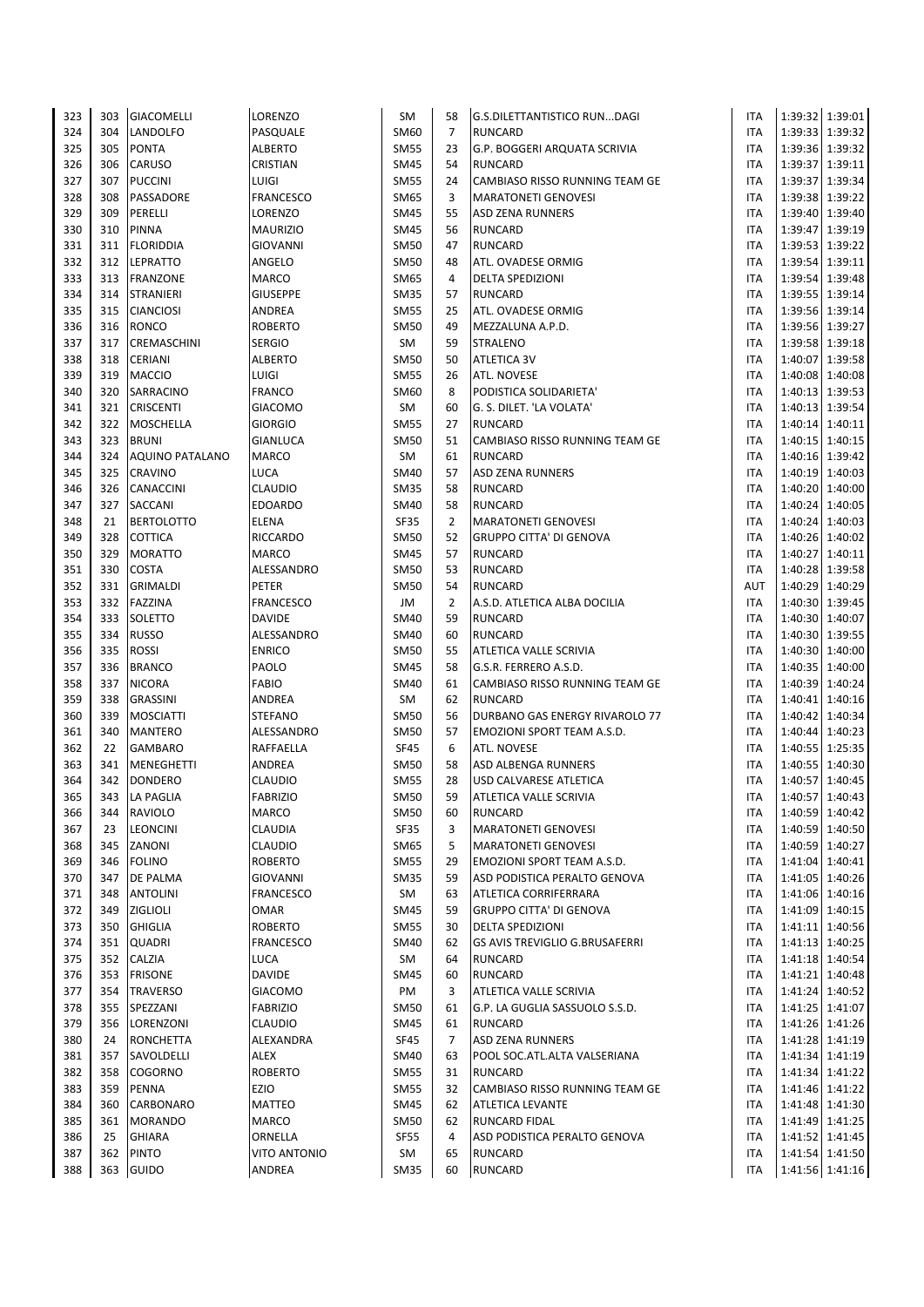| 389        | 364        | PERTINO                                   | <b>ANDREA</b>                      | SM45                | 63             | <b>RUNCARD</b>                                 | ITA               |         | 1:41:59 1:41:29                    |
|------------|------------|-------------------------------------------|------------------------------------|---------------------|----------------|------------------------------------------------|-------------------|---------|------------------------------------|
| 390        | 26         | <b>ROSSI</b>                              | <b>NICOLETTA</b>                   | SF                  | $\overline{7}$ | <b>ASD ZENA RUNNERS</b>                        | <b>ITA</b>        |         | 1:42:01 1:41:40                    |
| 391        | 27         | <b>BOZZO</b>                              | <b>SARA</b>                        | <b>SF40</b>         | $\overline{2}$ | <b>RUNCARD</b>                                 | ITA               |         | 1:42:02 1:41:54                    |
| 392        | 28         | PRINAPORI                                 | <b>ROBERTA</b>                     | SF35                | 4              | <b>ATLETICA LEVANTE</b>                        | ITA               |         | 1:42:06 1:41:20                    |
| 393        | 365        | PLAIA                                     | <b>GIUSEPPE</b>                    | <b>SM45</b>         | 64             | <b>RUNCARD</b>                                 | <b>ITA</b>        |         | 1:42:09 1:41:54                    |
| 394        | 366        | <b>VENUSTI</b>                            | <b>CLAUDIO</b>                     | <b>SM50</b>         | 63             | <b>RUNCARD</b>                                 | ITA               |         | 1:42:13 1:41:28                    |
| 395        | 367        | <b>BELLOTTI</b>                           | ALEXANDRO                          | SM                  | 66             | <b>RUNCARD</b>                                 | <b>ITA</b>        |         | 1:42:21 1:42:06                    |
| 396        | 368        | CAZZANIGA                                 | <b>CRISTIANO</b>                   | SM50                | 64             | G.P. VILLASANTESE                              | ITA               |         | 1:42:23 1:41:22                    |
| 397        | 369        | COSTA                                     | PIETRO                             | <b>SM55</b>         | 33             | <b>RUNCARD</b>                                 | <b>ITA</b>        |         | 1:42:23 1:42:09                    |
| 398        | 370        | <b>BRATOS</b>                             | <b>LUCA</b>                        | <b>SM45</b>         | 65             | <b>ATLETICA LEVANTE</b>                        | ITA               |         | 1:42:31 1:42:31                    |
| 399        | 371        | <b>MISCI</b>                              | <b>ERNESTO</b>                     | <b>SM55</b>         | 34             | POL. DIMENSIONE SPORT TURBIGO                  | <b>ITA</b>        |         | 1:42:33 1:42:17                    |
| 400        | 372        | <b>BRAULT</b>                             | <b>RICHARD</b>                     | <b>SM45</b>         | 66             | S/L ESM CHALLANS                               | <b>FRA</b>        |         | 1:42:35 1:42:11                    |
| 401        | 373        | LOSIO                                     | <b>GIANLUCA</b>                    | <b>SM35</b>         | 61             | RASCHIANI TRIATHLON PAVESE                     | ITA               |         | 1:42:36 1:41:57                    |
| 402        | 374        | <b>OLIVIERI</b>                           | <b>GIORGIO</b>                     | <b>SM50</b>         | 65             | <b>RUNCARD</b>                                 | ITA               |         | 1:42:37 1:41:44                    |
| 403<br>404 | 375<br>376 | <b>GRASSI</b><br><b>HERGUEDAS BONILLA</b> | <b>LUCA</b><br><b>MARCOS</b>       | <b>SM50</b><br>SM   | 66<br>67       | <b>ASD ZENA RUNNERS</b><br>RUNCARD             | ITA<br><b>ESP</b> |         | 1:42:38 1:41:59<br>1:42:38 1:41:55 |
| 405        | 29         | <b>BOLOGNESI</b>                          | <b>SILVIA</b>                      | SF65                | 1              | CAMBIASO RISSO RUNNING TEAM GE                 | ITA               |         | 1:42:39 1:42:38                    |
| 406        | 377        | <b>PARODI</b>                             | ANDREA                             | SM                  | 68             | <b>RUNCARD</b>                                 | <b>ITA</b>        |         | 1:42:40 1:41:48                    |
| 407        | 30         | <b>BREDELI</b>                            | <b>OLINE</b>                       | SF                  | 8              |                                                | ITA               |         | 1:42:43 1:42:18                    |
| 408        | 378        | <b>BELLOMO</b>                            | <b>RODOLFO</b>                     | SM65                | 6              | ATL. GAVIRATE                                  | <b>ITA</b>        |         | 1:42:45   1:42:40                  |
| 409        | 31         | <b>CEDRI</b>                              | <b>MAURA</b>                       | SF50                | 3              | INFINITY CYCLING ASD                           | ITA               |         | 1:42:53 1:42:43                    |
| 410        | 379        | POGGI                                     | <b>MARCO</b>                       | <b>SM35</b>         | 62             | <b>RUNCARD</b>                                 | ITA               |         | 1:42:58 1:42:21                    |
| 411        | 380        | <b>BIANCHI</b>                            | <b>MAURO</b>                       | SM65                | $\overline{7}$ | CAMBIASO RISSO RUNNING TEAM GE                 | ITA               |         | 1:43:00 1:43:00                    |
| 412        | 32         | <b>PORTUNATO</b>                          | <b>FEDERICA</b>                    | SF                  | 9              | <b>RUNCARD</b>                                 | ITA               |         | 1:43:01 1:42:50                    |
| 413        | 381        | <b>BAKKER</b>                             | ROEL                               | SM60                | 9              |                                                | <b>NED</b>        |         | 1:43:02 1:27:49                    |
| 414        | 382        | ZAMARA                                    | <b>LUDOVICO</b>                    | SM                  | 69             | <b>RUNCARD</b>                                 | <b>ITA</b>        |         | 1:43:03 1:42:07                    |
| 415        | 383        | PAWLAK                                    | LUKASZ                             | <b>SM35</b>         | 63             | <b>RUNCARD</b>                                 | POL               |         | 1:43:06 1:42:30                    |
| 416        | 384        | <b>STEFANACCI</b>                         | <b>GIUSEPPE</b>                    | SM45                | 67             | <b>ASD RUNRIVIERARUN</b>                       | ITA               |         | 1:43:10 1:43:08                    |
| 417        | 385        | CIAPPELLANO                               | ALESSANDRO                         | <b>SM50</b>         | 67             | EMOZIONI SPORT TEAM A.S.D.                     | ITA               |         | 1:43:10 1:42:48                    |
| 418        | 386        | DELLACASA                                 | <b>ANDREA</b>                      | <b>SM35</b>         | 64             | RUNCARD EPS - PODISTI DEL GOLFO PARADISO       | ITA               |         | 1:43:12 1:42:38                    |
| 419        | 387        | CAVALLO                                   | <b>EMANUELE</b>                    | <b>SM50</b>         | 68             | <b>RUNCARD EPS - RUNCARD</b>                   | <b>ITA</b>        |         | 1:43:14 1:42:29                    |
| 420        | 388        | <b>CANESI</b>                             | <b>EMANUELE</b>                    | <b>SM55</b>         | 35             | ASD PODISTICA PERALTO GENOVA                   | <b>ITA</b>        |         | 1:43:15 1:43:12                    |
| 421        | 389        | <b>BARTOLINI</b>                          | <b>EDOARDO</b>                     | SM                  | 70             | <b>RUNCARD</b>                                 | ITA               |         | 1:43:16 1:42:36                    |
| 422        | 390        | VELLA                                     | <b>MARCO</b>                       | <b>SM40</b>         | 64             | <b>RUNCARD</b>                                 | <b>ITA</b>        |         | 1:43:21 1:42:55                    |
| 423        | 391        | <b>BRUZZONE</b>                           | PAOLO                              | <b>SM50</b>         | 69             | EMOZIONI SPORT TEAM A.S.D.                     | <b>ITA</b>        |         | 1:43:22 1:43:11                    |
| 424        | 33         | AGLI                                      | <b>ELISA</b>                       | SF                  | 10             | <b>RUNCARD</b>                                 | ITA               |         | 1:43:22 1:42:27                    |
| 425        | 392        | ORO                                       | <b>STEFANO</b>                     | <b>SM40</b>         | 65             | <b>RUNCARD</b>                                 | ITA               |         | 1:43:26 1:42:53                    |
| 426        | 393        | <b>MORI</b>                               | PAOLO                              | SM50                | 70             | <b>RUNCARD</b>                                 | ITA               |         | 1:43:28 1:43:14                    |
| 427        | 394        | NUZZI                                     | <b>DOMENICO</b>                    | SM65                | 8              | PODISTICA SOLIDARIETA'                         | ITA               | 1:43:29 | 1:42:55                            |
| 428        | 395        | <b>GRANDI</b>                             | <b>GIORGIO</b>                     | <b>SM50</b>         | 71             | <b>RUNCARD</b>                                 | ITA               |         | 1:43:29 1:43:13                    |
| 429        | 34         | <b>GHINAMO</b>                            | <b>MARTINA</b>                     | SF                  | 11             | PODISTICA SAVONESE                             | ITA               |         | 1:43:30 1:42:41                    |
| 430<br>431 | 396<br>397 | <b>SFRISI</b><br>PRIMERANO                | <b>GUERRINO</b><br><b>VINCENZO</b> | <b>SM55</b>         | 36<br>72       | <b>RUNCARD</b>                                 | <b>ITA</b><br>ITA |         | 1:43:32 1:43:15<br>1:43:33 1:42:50 |
| 432        | 398        | <b>VIBERTI</b>                            | <b>CARLO MARIA</b>                 | SM50<br><b>SM35</b> | 65             | ASD PODISTICA PERALTO GENOVA<br><b>RUNCARD</b> | ITA               |         | 1:43:35 1:43:24                    |
| 433        | 399        | <b>AGOSTINI</b>                           | <b>ROBERTO</b>                     | <b>SM45</b>         | 68             | ASD PODISTICA PERALTO GENOVA                   | ITA               |         | 1:43:36 1:43:20                    |
| 434        | 35         | <b>FIORETTA</b>                           | <b>ELENA</b>                       | SF50                | 4              | SPLENDOR 1922                                  | ITA               |         | 1:43:45 1:43:42                    |
| 435        | 400        | <b>GUALDI</b>                             | <b>MARCO</b>                       | SM45                | 69             | ASD TRIATHLON SAVONA                           | ITA               |         | 1:43:46 1:43:06                    |
| 436        | 401        | CASTELLO                                  | DANIELE                            | <b>SM35</b>         | 66             | <b>RUNCARD</b>                                 | ITA               |         | 1:43:47 1:43:10                    |
| 437        | 402        | <b>PUPPO</b>                              | <b>FABIO</b>                       | SM45                | 70             | EMOZIONI SPORT TEAM A.S.D.                     | ITA               |         | 1:43:47 1:43:25                    |
| 438        | 403        | SOLARI                                    | LORENZO                            | SM45                | 71             | LA MICHETTA                                    | ITA               |         | 1:43:49 1:43:32                    |
| 439        | 404        | <b>SIMONCINI</b>                          | CRISTIANO                          | <b>SM45</b>         | 72             | SPEZIA MARATHON DLF                            | ITA               |         | 1:43:50 1:43:13                    |
| 440        | 405        | PICCARDO                                  | <b>GIORGIO</b>                     | <b>SM40</b>         | 66             | ASD PODISTICA PERALTO GENOVA                   | ITA               |         | 1:43:51 1:43:09                    |
| 441        | 406        | <b>BOERO</b>                              | PAOLO                              | <b>SM55</b>         | 37             | <b>DELTA SPEDIZIONI</b>                        | ITA               |         | 1:43:52 1:43:35                    |
| 442        | 407        | <b>GIACOBBE</b>                           | <b>FULVIO</b>                      | <b>SM55</b>         | 38             | ATL. NOVESE                                    | ITA               |         | 1:43:53 1:43:15                    |
| 443        | 408        | LO BELLO                                  | <b>GIUSEPPE</b>                    | SM40                | 67             | <b>RUNCARD</b>                                 | ITA               |         | 1:43:54 1:43:02                    |
| 444        | 409        | CHIAPPAROLI                               | <b>LUCA</b>                        | SM40                | 68             | RUNCARD                                        | ITA               |         | 1:43:54 1:43:02                    |
| 445        | 36         | <b>ROSSINI</b>                            | SERENA                             | SF50                | 5              | A.S.D. ATLETICA ALBA DOCILIA                   | ITA               |         | 1:43:55 1:43:28                    |
| 446        | 410        | <b>LUPIS</b>                              | <b>CLAUDIO</b>                     | SM40                | 69             | <b>RUNCARD</b>                                 | ITA               |         | 1:43:55   1:43:03                  |
| 447        | 411        | <b>DILEO</b>                              | <b>VINCENZO</b>                    | <b>SM45</b>         | 73             | <b>RUNCARD</b>                                 | <b>ITA</b>        |         | 1:43:57 1:43:13                    |
| 448        | 412        | <b>MONTEFIORI</b>                         | <b>LUCA</b>                        | SM                  | 71             | <b>RUNCARD</b>                                 | ITA               |         | 1:43:57 1:43:15                    |
| 449        | 413        | <b>CERRI</b>                              | <b>ROBERTO</b>                     | <b>SM45</b>         | 74             | POLISPORTIVA VENTURINA TERME                   | ITA               |         | 1:44:00 1:43:50                    |
| 450        | 414        | <b>MIGGINO</b>                            | <b>ENRICO</b>                      | <b>SM35</b>         | 67             | <b>RUNCARD</b>                                 | ITA               |         | 1:44:01 1:43:33                    |
| 451        | 415        | LAGOSTENA                                 | <b>DARIO</b>                       | <b>SM50</b>         | 73             | <b>RUNCARD</b>                                 | ITA               |         | 1:44:02 1:43:24                    |
| 452        | 416        | <b>SCARAFIA</b>                           | <b>ALESSIO</b>                     | <b>SM45</b>         | 75             | ASD PODISTICA PERALTO GENOVA                   | ITA               |         | 1:44:03 1:43:40                    |
| 453        | 417        | <b>CERRA</b>                              | <b>ANTONIO</b>                     | SM50                | 74             | ASD PODISTICA PERALTO GENOVA                   | ITA               |         | 1:44:05 1:43:52                    |
| 454        |            | 418 DAMELE                                | <b>AGOSTINO</b>                    | <b>SM55</b>         | 39             | ASD RUNRIVIERARUN                              | ITA               |         | 1:44:05 1:43:34                    |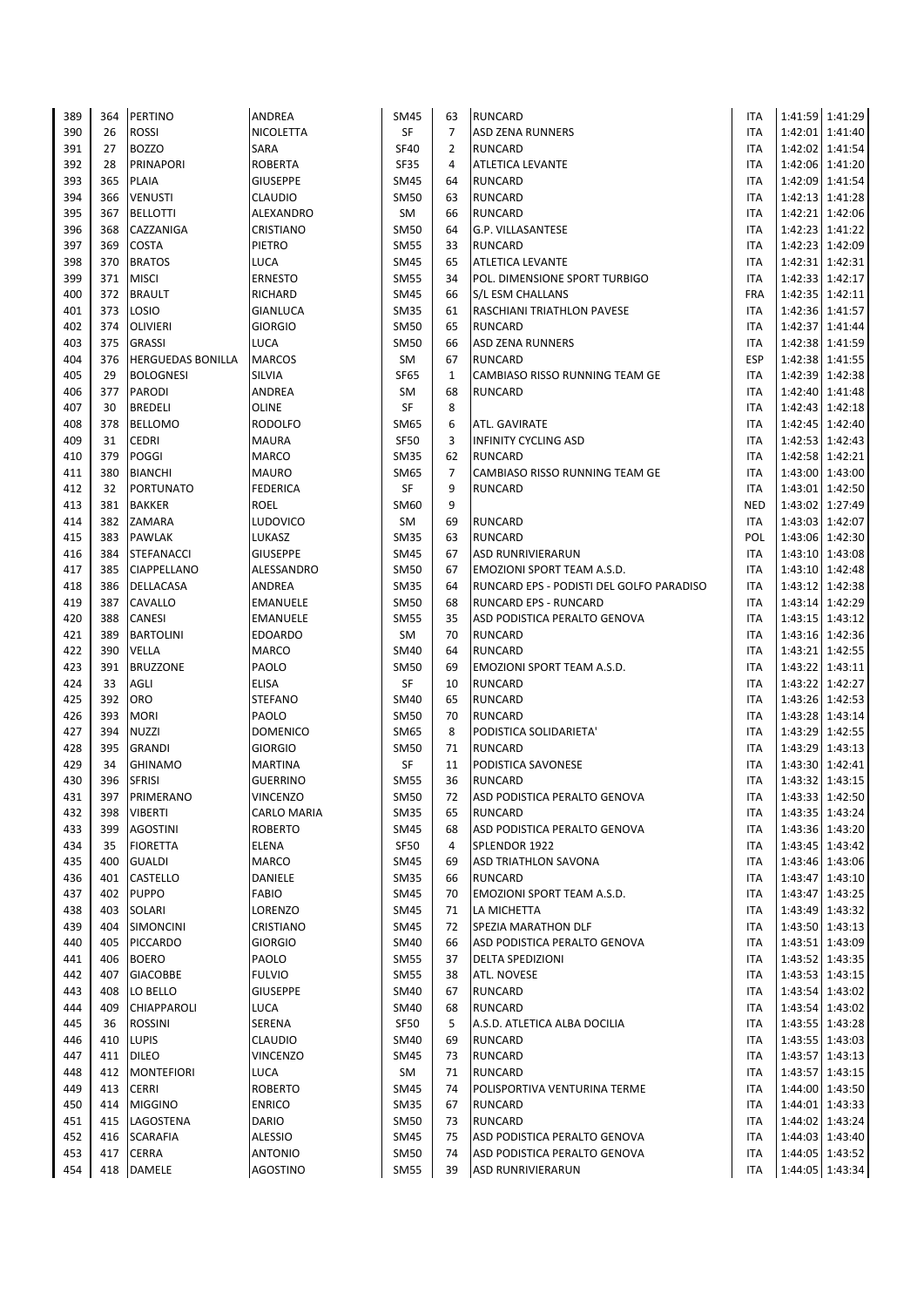| 455        | 419        | CAZZULINI                        | <b>FABRIZIO</b>                           | <b>SM50</b>                | 75       | <b>RUNCARD</b>                                      | ITA                      |         | 1:44:07 1:44:00                    |
|------------|------------|----------------------------------|-------------------------------------------|----------------------------|----------|-----------------------------------------------------|--------------------------|---------|------------------------------------|
| 456        | 420        | <b>FALCONE</b>                   | ALESSANDRO                                | <b>SM35</b>                | 68       | <b>RUNCARD</b>                                      | ITA                      |         | 1:44:07 1:43:24                    |
| 457        | 421        | <b>BOSISIO</b>                   | <b>LUCA</b>                               | SM                         | 72       | <b>RUNCARD</b>                                      | ITA                      |         | 1:44:07 1:43:35                    |
| 458        | 37         | ANELLI                           | <b>FEDERICA</b>                           | SF35                       | 5        | DELTA SPEDIZIONI                                    | ITA                      |         | 1:44:07 1:43:59                    |
| 459        | 38         | GILI                             | <b>MARIKA</b>                             | <b>SF45</b>                | 8        | DELTA SPEDIZIONI                                    | <b>ITA</b>               |         | 1:44:08 1:43:54                    |
| 460        | 422        | PERCIVALE                        | <b>LUCA</b>                               | SM40                       | 70       | <b>RUNCARD</b>                                      | ITA                      |         | 1:44:08 1:43:19                    |
| 461        | 423        | <b>VINCENT</b>                   | CHEMS-EDDINE                              | SM                         | 73       | <b>RUNCARD</b>                                      | <b>FRA</b>               |         | 1:44:08 1:43:56                    |
| 462        | 424        | <b>ALBERTO</b>                   | <b>PISCIONERI</b>                         | SM45                       | 76       | RUNCARD EPS - RUNCARD                               | ITA                      |         | 1:44:09 1:43:38                    |
| 463        | 425        | MONCALVO                         | <b>LUDOVICO</b>                           | <b>SM35</b>                | 69       | <b>RUNCARD</b>                                      | <b>ITA</b>               |         | 1:44:09 1:43:30                    |
| 464        | 39         | <b>OLIVA</b>                     | LAURA                                     | SF                         | 12<br>70 | <b>RUNCARD</b><br><b>VERDE PISELLO GROUP MILANO</b> | <b>ITA</b>               |         | 1:44:09 1:43:49                    |
| 465<br>466 | 426<br>427 | <b>BILOTTA</b><br><b>DAMONTE</b> | <b>CHRISTIAN</b>                          | <b>SM35</b><br><b>SM55</b> | 40       | EMOZIONI SPORT TEAM A.S.D.                          | <b>ITA</b><br><b>ITA</b> | 1:44:10 | 1:43:41<br>1:44:12 1:44:02         |
| 467        | 428        | PAGANELLI                        | <b>GEROLAMO</b><br><b>ANDREA GIUSEPPE</b> | <b>SM45</b>                | 77       | ASD PODISTICA PERALTO GENOVA                        | <b>ITA</b>               |         | 1:44:12 1:43:31                    |
| 468        | 429        | PIENOVI                          | <b>ROBERTO</b>                            | SM60                       | 10       | <b>GRUPPO CITTA' DI GENOVA</b>                      | <b>ITA</b>               |         | 1:44:12 1:44:00                    |
| 469        | 430        | <b>IERARDI</b>                   | <b>ROSARIO</b>                            | SM45                       | 78       | G.A.U. GIOVANI AMICI UNITI                          | <b>ITA</b>               |         | 1:44:13 1:44:03                    |
| 470        | 431        | <b>DAZZI</b>                     | FRANCESCO                                 | SM                         | 74       | <b>RUNCARD</b>                                      | <b>ITA</b>               |         | 1:44:14 1:43:41                    |
| 471        | 432        | GAMBA                            | <b>FABRIZIO</b>                           | <b>SM50</b>                | 76       | <b>RUNCARD</b>                                      | <b>ITA</b>               |         | 1:44:15 1:43:57                    |
| 472        | 433        | <b>FORZANO</b>                   | <b>MARCO</b>                              | <b>SM40</b>                | 71       | ATL. MONDOVI'-ACQUA S.BERNARDO                      | <b>ITA</b>               |         | 1:44:15 1:43:40                    |
| 473        | 434        | ALLEMANI                         | <b>MASSIMO</b>                            | <b>SM50</b>                | 77       | <b>RUNCARD</b>                                      | <b>ITA</b>               | 1:44:17 | 1:43:59                            |
| 474        | 435        | ZINGARELLI                       | <b>FELICE</b>                             | SM45                       | 79       | <b>ASD ZENA RUNNERS</b>                             | <b>ITA</b>               | 1:44:17 | 1:44:05                            |
| 475        | 436        | MACRI'                           | ANDREA VALENTINO                          | <b>SM40</b>                | 72       | ASD PODISTICA PERALTO GENOVA                        | <b>ITA</b>               | 1:44:17 | 1:44:16                            |
| 476        | 437        | VAGALI                           | <b>CORRADO</b>                            | <b>SM55</b>                | 41       | <b>ASD ZENA RUNNERS</b>                             | <b>ITA</b>               | 1:44:19 | 1:43:49                            |
| 477        | 438        | <b>LUMICISI</b>                  | <b>FRANCESCO</b>                          | <b>SM50</b>                | 78       | <b>ASD ZENA RUNNERS</b>                             | <b>ITA</b>               |         | 1:44:20 1:44:01                    |
| 478        | 439        | <b>GALLIANO</b>                  | <b>GUIDO</b>                              | SM60                       | 11       | <b>RUNCARD</b>                                      | <b>ITA</b>               |         | 1:44:21 1:44:12                    |
| 479        | 440        | <b>NEVOT</b>                     | <b>CORENTIN</b>                           | SM                         | 75       | <b>RUNCARD</b>                                      | <b>FRA</b>               |         | 1:44:21 1:44:10                    |
| 480        | 441        | <b>FRANCIOSA</b>                 | <b>DIEGO</b>                              | <b>SM45</b>                | 80       | <b>RUNCARD</b>                                      | ITA                      |         | 1:44:22 1:43:42                    |
| 481        | 442        | <b>GHIO</b>                      | ANDREA                                    | <b>SM45</b>                | 81       | EMOZIONI SPORT TEAM A.S.D.                          | <b>ITA</b>               |         | 1:44:23 1:44:00                    |
| 482        | 443        | LAGALA                           | ANIELLO                                   | <b>SM40</b>                | 73       | <b>RUNCARD</b>                                      | ITA                      |         | 1:44:24 1:42:53                    |
| 483        | 444        | <b>MORANDO</b>                   | ANDREA                                    | <b>SM50</b>                | 79       | <b>ASD ZENA RUNNERS</b>                             | <b>ITA</b>               |         | 1:44:25 1:44:02                    |
| 484        | 445        | <b>TOCCAFONDI</b>                | <b>ANDREA</b>                             | SM                         | 76       | <b>RUNCARD</b>                                      | <b>ITA</b>               |         | 1:44:27 1:43:49                    |
| 485        | 40         | <b>NAVA</b>                      | LAURA                                     | SF                         | 13       | G.S. SAN DAMIANESE                                  | <b>ITA</b>               |         | 1:44:27 1:43:47                    |
| 486<br>487 | 446<br>41  | <b>PITTO</b><br><b>TOMA</b>      | <b>GIOVANNI</b><br><b>STEFANIA</b>        | SM<br><b>SF40</b>          | 77<br>3  | <b>RUNCARD</b><br><b>RUNCARD</b>                    | <b>ITA</b><br>ITA        | 1:44:29 | 1:44:28 1:44:10<br>1:44:02         |
| 488        | 447        | <b>GRECO</b>                     | ARMANDO                                   | SM60                       | 12       | ATL. NOVESE                                         | <b>ITA</b>               | 1:44:29 | 1:44:21                            |
| 489        | 448        | <b>FATO</b>                      | <b>FEDERICO</b>                           | SM                         | 78       | <b>RUNCARD</b>                                      | <b>ITA</b>               | 1:44:30 | 1:43:55                            |
| 490        | 449        | <b>OTTONELLO</b>                 | <b>LUCA</b>                               | <b>SM45</b>                | 82       | EMOZIONI SPORT TEAM A.S.D.                          | <b>ITA</b>               |         | 1:44:30 1:44:07                    |
| 491        | 450        | <b>MARTONE</b>                   | ANGELO                                    | SM                         | 79       | A.S.D. PODISTICA MARCIANISE                         | <b>ITA</b>               |         | 1:44:31 1:43:11                    |
| 492        | 451        | DEL CELO                         | <b>LUCA</b>                               | <b>SM35</b>                | 71       | <b>RUNCARD</b>                                      | <b>ITA</b>               |         | 1:44:32 1:44:18                    |
| 493        | 452        | <b>BOTTARO</b>                   | NICOLO <sup>'</sup>                       | SM                         | 80       | ATLETICA VALLE SCRIVIA                              | <b>ITA</b>               |         | 1:44:32 1:43:56                    |
| 494        | 453        | <b>MANZI</b>                     | <b>HOMAR</b>                              | <b>SM50</b>                | 80       | <b>MARATONETI GENOVESI</b>                          | <b>ITA</b>               |         | 1:44:33 1:44:27                    |
| 495        | 454        | <b>GUERRIERO</b>                 | <b>GIUSEPPE</b>                           | SM40                       | 74       | <b>RUNCARD</b>                                      | <b>MON</b>               |         | 1:44:34 1:43:39                    |
| 496        | 455        | <b>CRIVELLI</b>                  | <b>CLAUDIO</b>                            | <b>SM55</b>                | 42       | ASD PODISTICA PERALTO GENOVA                        | <b>ITA</b>               |         | 1:44:35 1:44:07                    |
| 497        | 456        | <b>SIMONETTI</b>                 | <b>FABIO</b>                              | <b>SM40</b>                | 75       | A.S.D. ESCAPE TEAM VIGEVANO                         | <b>ITA</b>               |         | 1:44:35 1:43:45                    |
| 498        | 457        | PAGLIALUNGA                      | <b>GIUSEPPE LUCIO</b>                     | <b>SM55</b>                | 43       | NOVARA CHE CORRE                                    | ITA                      |         | 1:44:37 1:44:25                    |
| 499        | 458        | <b>STJERNHOLM JEPSEN</b>         | <b>JESPER</b>                             | SM                         | 81       |                                                     | <b>DEN</b>               |         | 1:44:38 1:44:20                    |
| 500        | 459        | MAZZUOLI                         | ANDREA                                    | SM                         | 82       | RUNCARD                                             | ITA                      |         | 1:44:39 1:44:28                    |
| 501        | 460        | LANZA                            | SIMONE                                    | <b>SM45</b>                | 83       | <b>RUNCARD</b>                                      | ITA                      |         | 1:44:40 1:44:04                    |
| 502        | 461        | <b>BRUNO</b>                     | <b>MATTIA</b>                             | <b>SM35</b>                | 72       | RUNCARD                                             | <b>ITA</b>               |         | 1:44:45 1:44:06                    |
| 503        | 462        | LOPASSO                          | <b>GIULIO</b>                             | <b>SM55</b>                | 44       | <b>RUNCARD</b>                                      | <b>ITA</b>               |         | 1:44:45 1:43:51                    |
| 504        | 463<br>464 | SGRO                             | <b>DAVIDE</b>                             | SM                         | 83       | A.S.D. CARMAX CAMALDOLESE                           | <b>ITA</b>               |         | 1:44:45 1:44:36                    |
| 505<br>506 | 465        | <b>BADANO</b>                    | ANDREA<br>DANIELE                         | <b>SM50</b><br>SM65        | 81<br>9  | ATLETICA VALLE SCRIVIA                              | ITA                      |         | 1:44:47 1:44:17<br>1:44:47 1:44:43 |
| 507        | 466        | <b>GASTALDINI</b><br>CAVANNA     | <b>MASSIMO</b>                            | SM40                       | 76       | SPORTING CLUB LIVIGNO<br><b>MARATONETI GENOVESI</b> | ITA<br><b>ITA</b>        |         | 1:44:52 1:44:41                    |
| 508        | 467        | <b>MARCHESI</b>                  | <b>LUCA</b>                               | <b>SM55</b>                | 45       | ASD PODISTICA PERALTO GENOVA                        | <b>ITA</b>               |         | 1:44:52 1:44:40                    |
| 509        | 42         | <b>ROSSO</b>                     | <b>ANNA LISA</b>                          | SF55                       | 5        | <b>MARATHON CLUB IMPERIA</b>                        | ITA                      |         | 1:44:53 1:44:40                    |
| 510        | 468        | DELLEPIANE                       | ANDREA                                    | SM50                       | 82       | G.A.U. GIOVANI AMICI UNITI                          | ITA                      |         | 1:44:54 1:44:41                    |
| 511        | 469        | D'ANCICCO                        | <b>GENNARO</b>                            | SM65                       | 10       | ASD REGGIA RUNNING                                  | <b>ITA</b>               |         | 1:44:57 1:44:24                    |
| 512        | 470        | <b>BARDELLI</b>                  | <b>EUGENIO GIULIO</b>                     | SM40                       | 77       | RUNCARD EPS - RUNCARD                               | ITA                      |         | 1:44:59 1:44:09                    |
| 513        | 471        | <b>CRISCENTI</b>                 | <b>ANTONIO</b>                            | SM65                       | 11       | G. S. DILET. 'LA VOLATA'                            | ITA                      |         | 1:45:00 1:44:41                    |
| 514        | 43         | CARELLI                          | <b>LUNA</b>                               | <b>SF40</b>                | 4        | CITTADELLA 1592 PARMA                               | ITA                      |         | 1:45:00 1:44:17                    |
| 515        | 44         | <b>FORGIA</b>                    | <b>CINZIA</b>                             | SF45                       | 9        | RUNCARD EPS - RUNCARD                               | ITA                      |         | 1:45:01   1:44:32                  |
| 516        | 472        | <b>RISSO</b>                     | <b>DAVIDE</b>                             | SM45                       | 84       | ATLETICA VALLE SCRIVIA                              | ITA                      |         | 1:45:02 1:44:31                    |
| 517        | 473        | <b>RUSSO</b>                     | CESARE                                    | <b>SM55</b>                | 46       | RIVIERA TRIATHLON 1992                              | ITA                      |         | 1:45:09 1:44:41                    |
| 518        | 474        | PARETI                           | <b>FRANCESCO</b>                          | SM45                       | 85       | AZALAI A.S.D.                                       | ITA                      |         | 1:45:16 1:44:47                    |
| 519        | 475        | <b>BENZO</b>                     | ANDREA                                    | SM40                       | 78       | <b>ASD RUN LIFE</b>                                 | ITA                      |         | 1:45:22 1:44:29                    |
| 520        | 476        | <b>CIMINO</b>                    | <b>ANTONIO</b>                            | SM50                       | 83       | CAMBIASO RISSO RUNNING TEAM GE                      | <b>ITA</b>               |         | 1:45:26 1:44:54                    |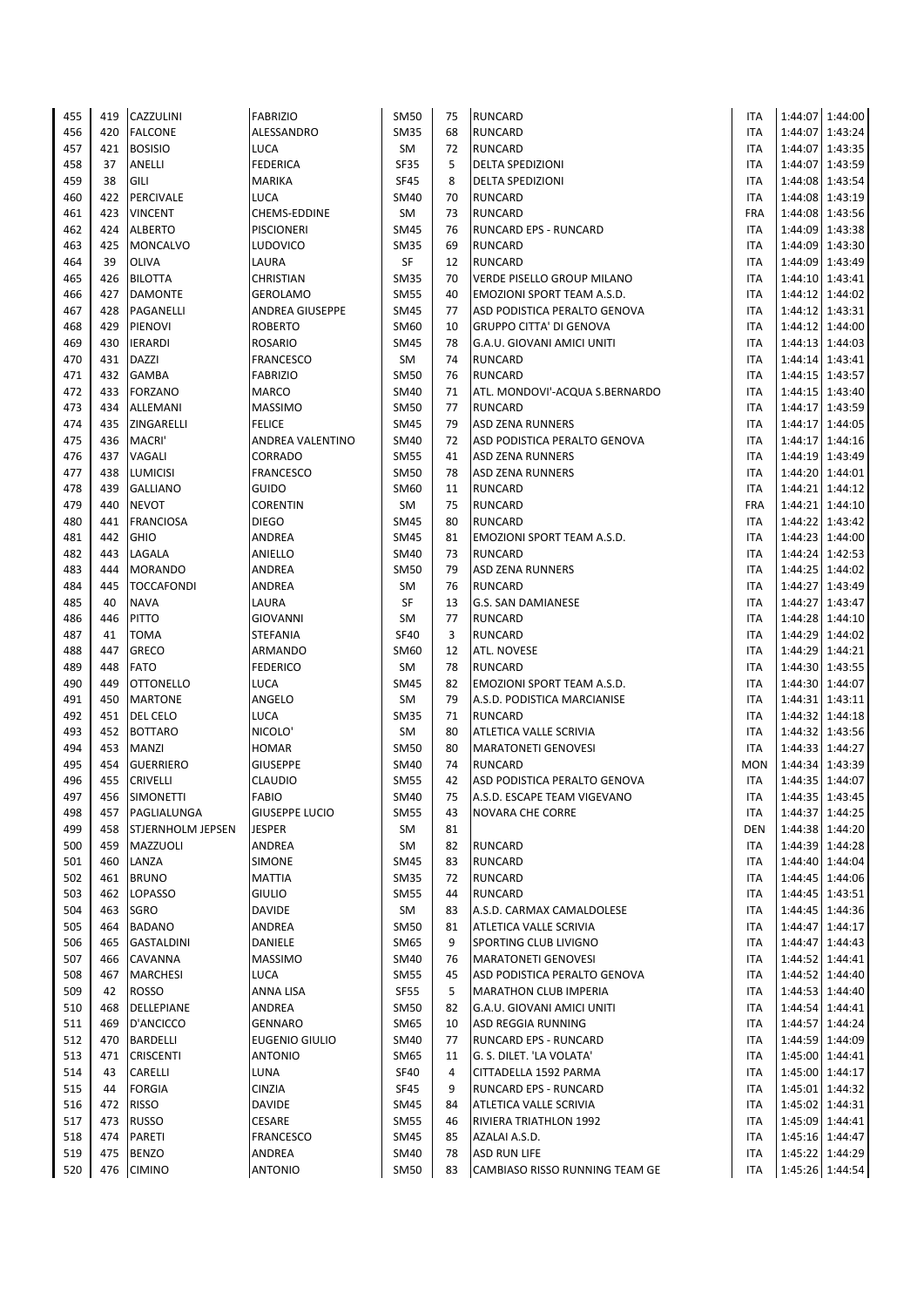| 521        | 477        | PERNICIARO                 | ALESSANDRO                    | <b>SM40</b>                | 79             | <b>RUNCARD</b>                                      | <b>ITA</b>               |         | 1:45:28 1:45:04                    |
|------------|------------|----------------------------|-------------------------------|----------------------------|----------------|-----------------------------------------------------|--------------------------|---------|------------------------------------|
| 522        | 478        | <b>RAMETTA</b>             | <b>GIOVANNI</b>               | <b>SM45</b>                | 86             | A.S.D. PODISTICA AMATORI SR                         | <b>ITA</b>               |         | 1:45:31 1:45:19                    |
| 523        | 479        | <b>REPETTO</b>             | LUIGI                         | <b>SM45</b>                | 87             | <b>ATL. NOVESE</b>                                  | <b>ITA</b>               |         | 1:45:32 1:45:03                    |
| 524        | 480        | iorio                      | PAOLO                         | <b>SM55</b>                | 47             | <b>ASD ZENA RUNNERS</b>                             | <b>ITA</b>               |         | 1:45:33 1:45:21                    |
| 525        | 481        | <b>ARNABOLDI</b>           | <b>DAVIDE</b>                 | <b>SM45</b>                | 88             | <b>RUNCARD</b>                                      | <b>ITA</b>               |         | 1:45:33 1:45:17                    |
| 526        | 482        | <b>NAVA</b>                | <b>ENRICO GIUSEPPE</b>        | <b>SM60</b>                | 13             | G.S. SAN DAMIANESE                                  | <b>ITA</b>               |         | 1:45:35 1:44:57                    |
| 527        | 483        | <b>GIABBARRASI</b>         | <b>MIRKO</b>                  | SM                         | 84             | <b>ASD ZENA RUNNERS</b>                             | <b>ITA</b>               |         | 1:45:40 1:45:10                    |
| 528        | 484        | MASSA                      | <b>MASSIMO</b>                | <b>SM55</b>                | 48             | ASD PODISTICA PERALTO GENOVA                        | <b>ITA</b>               |         | 1:45:41 1:44:50                    |
| 529        | 485        | <b>OBERTI</b>              | <b>MIRKO</b>                  | <b>SM40</b>                | 80             | <b>RUNCARD</b>                                      | <b>ITA</b>               |         | 1:45:41 1:45:14                    |
| 530        | 486        | <b>CUVERTINO</b>           | <b>IGOR</b>                   | SM                         | 85             | <b>RUNCARD</b>                                      | <b>ITA</b>               |         | 1:45:46 1:45:13                    |
| 531        | 487        | <b>TENTI</b>               | <b>MAURO</b>                  | <b>SM50</b>                | 84             | ARENZANO ATLETICA                                   | <b>ITA</b>               |         | 1:45:46 1:45:08                    |
| 532        | 488        | <b>BELFIORE</b>            | ALESSANDRO                    | <b>SM55</b>                | 49             | <b>S.S. RUNNERS LOANO</b>                           | <b>ITA</b>               |         | 1:45:46 1:45:46                    |
| 533        | 489        | <b>FERRARI</b>             | <b>GIANFRANCO</b>             | <b>SM50</b>                | 85             | EMOZIONI SPORT TEAM A.S.D.                          | <b>ITA</b>               |         | 1:45:48 1:45:24                    |
| 534        | 45         | <b>BOSCO</b>               | LUCIA                         | <b>SF50</b>                | 6              | CAMBIASO RISSO RUNNING TEAM GE                      | <b>ITA</b>               |         | 1:45:51 1:45:24                    |
| 535        | 490        | <b>MARININI</b>            | <b>MARTINO</b>                | <b>SM45</b>                | 89             | <b>GRUPPO SPORTIVO ALPINI SOVERE</b>                | <b>ITA</b>               |         | 1:45:51 1:45:06                    |
| 536        | 491        | <b>DEMICHELIS</b>          | <b>GIOVANNI</b>               | <b>SM65</b>                | 12             | <b>MARATONETI GENOVESI</b>                          | <b>ITA</b>               |         | 1:45:52 1:45:39                    |
| 537        | 492        | GOZZI                      | PAOLO                         | <b>SM35</b>                | 73             | <b>MARATONETI GENOVESI</b>                          | <b>ITA</b>               |         | 1:46:01 1:45:48                    |
| 538        | 493        | BERTACCHI                  | LORENZO                       | <b>SM50</b>                | 86             | <b>RUNCARD</b>                                      | <b>ITA</b>               |         | 1:46:02 1:45:12                    |
| 539        | 494        | <b>BRUSCHI</b>             | NICOLO'                       | SM                         | 86             | <b>RUNCARD</b>                                      | <b>ITA</b>               |         | 1:46:06 1:46:06                    |
| 540        | 46         | <b>BACANU</b>              | <b>TEODORA SIMONA</b>         | <b>SF55</b>                | 6              | <b>MARATONETI GENOVESI</b>                          | ROU                      |         | 1:46:06 1:45:54                    |
| 541        | 47         | <b>GHIONE</b>              | VALENTINA                     | <b>SF40</b>                | 5              | <b>ASD TRIATHLON SAVONA</b>                         | <b>ITA</b>               |         | 1:46:10 1:45:54                    |
| 542        | 495        | <b>COMELLI</b>             | <b>ANDREA</b>                 | <b>SM45</b>                | 90             | ATLETICA VALLE SCRIVIA                              | <b>ITA</b>               |         | 1:46:12 1:45:42                    |
| 543        | 496        | <b>PULICHINO</b>           | <b>GIOVANNI</b>               | <b>SM45</b>                | 91<br>92       | A.S.D. ATHLON KAMARINA                              | <b>ITA</b>               |         | 1:46:13 1:46:02                    |
| 544        | 497<br>498 | <b>COSTA</b><br>DI LORENZO | ANDREA                        | <b>SM45</b><br><b>SM60</b> | 14             | <b>RUNCARD</b><br><b>LBM SPORT TEAM</b>             | <b>ITA</b><br><b>ITA</b> |         | 1:46:14 1:45:44                    |
| 545<br>546 | 48         | <b>RICCI</b>               | PASQUALE<br><b>ANTONELLA</b>  | <b>SF60</b>                | $\overline{2}$ | CAMBIASO RISSO RUNNING TEAM GE                      | <b>ITA</b>               |         | 1:46:15 1:46:15<br>1:46:17 1:45:50 |
| 547        | 499        | SANTAGADA                  | <b>MATTEO</b>                 | <b>SM35</b>                | 74             | <b>ASD ZENA RUNNERS</b>                             | <b>ITA</b>               | 1:46:27 | 1:46:15                            |
| 548        | 500        | <b>FASOLI</b>              | <b>ALBERTO</b>                | <b>SM50</b>                | 87             | <b>RUNCARD</b>                                      | <b>ITA</b>               |         | 1:46:28 1:46:17                    |
| 549        | 501        | <b>DIGILIO</b>             | PAOLO                         | <b>SM55</b>                | 50             | <b>S.S. RUNNERS LOANO</b>                           | <b>ITA</b>               |         | 1:46:33 1:45:54                    |
| 550        | 502        | DE BIASE                   | <b>ATTILIO</b>                | <b>SM50</b>                | 88             | POL. STELLA ALPINA RENAZZO                          | <b>ITA</b>               |         | 1:46:38 1:46:33                    |
| 551        | 503        | PODESTA'                   | <b>MAURIZIO</b>               | <b>SM50</b>                | 89             | ASD PODISTICA PERALTO GENOVA                        | <b>ITA</b>               |         | 1:46:40 1:46:16                    |
| 552        | 504        | <b>BORGO</b>               | ANDREA                        | <b>SM40</b>                | 81             | <b>RUNCARD</b>                                      | <b>ITA</b>               |         | 1:46:41 1:46:19                    |
| 553        | 505        | <b>AULICINO</b>            | MASSIMILIANO                  | <b>SM55</b>                | 51             | <b>ASD ZENA RUNNERS</b>                             | <b>ITA</b>               |         | 1:46:41 1:46:20                    |
| 554        | 49         | <b>BRIZIOLI</b>            | <b>ANNA</b>                   | <b>SF65</b>                | $\overline{2}$ | <b>MARATONETI GENOVESI</b>                          | <b>ITA</b>               |         | 1:46:42 1:46:29                    |
| 555        | 506        | <b>MORTARA</b>             | ANDREA                        | <b>SM45</b>                | 93             | <b>RUNCARD EPS - RUNCARD</b>                        | <b>ITA</b>               |         | 1:46:43 1:46:10                    |
| 556        | 507        | <b>VITELLARO</b>           | <b>FRANCESCO</b>              | SM                         | 87             | <b>RUNCARD</b>                                      | ITA                      |         | 1:46:48 1:46:06                    |
| 557        | 508        | <b>TACCOGNA</b>            | GEROLAMO                      | <b>SM50</b>                | 90             | <b>RUNCARD</b>                                      | <b>ITA</b>               |         | 1:46:50 1:46:32                    |
| 558        | 509        | <b>RICCIARDO</b>           | <b>ANTONINO</b>               | <b>SM60</b>                | 15             | ASD PODISTICA PERALTO GENOVA                        | <b>ITA</b>               |         | 1:46:51   1:46:45                  |
| 559        | 510        | <b>SPECIALE</b>            | <b>MAURO</b>                  | <b>SM50</b>                | 91             | <b>RUNCARD</b>                                      | <b>ITA</b>               |         | 1:46:58 1:46:40                    |
| 560        | 511        | <b>ZUDDAS</b>              | <b>FRANCO</b>                 | <b>SM50</b>                | 92             | <b>DELTA SPEDIZIONI</b>                             | <b>ITA</b>               |         | 1:46:58 1:46:29                    |
| 561        | 512        | DEMARCHI                   | <b>ANDREA</b>                 | <b>SM50</b>                | 93             | RUNCARD EPS - PODISTI DEL GOLFO PARADISO            | <b>ITA</b>               |         | 1:46:58 1:46:30                    |
| 562        | 513        | <b>BOGGIO</b>              | ANDREA                        | <b>SM45</b>                | 94             | <b>ATLETICA VALLE SCRIVIA</b>                       | <b>ITA</b>               |         | 1:46:59 1:46:59                    |
| 563        | 514        | <b>PUPPO</b>               | <b>ALDO</b>                   | <b>SM55</b>                | 52             | <b>RUNCARD</b>                                      | <b>ITA</b>               |         | 1:47:00 1:46:17                    |
| 564        | 50         | <b>MARTINS SANTOS</b>      | <b>FLORETE</b>                | <b>SF40</b>                | 6              | <b>ASD ZENA RUNNERS</b>                             | <b>ITA</b>               |         | 1:47:00 1:46:38                    |
| 565        | 515        | <b>DEL MASTRO</b>          | DANIELE                       | <b>SM35</b>                | 75             | RUNCARD EPS - RUNCARD                               | <b>ITA</b>               |         | 1:47:02 1:46:28                    |
| 566        | 516        | OLIVERI                    | LUCA                          | SM                         | 88             | <b>RUNCARD</b>                                      | ITA                      |         | 1:47:06 1:46:12                    |
| 567        | 517        | ABIS                       | <b>ANTONIO</b>                | <b>SM55</b>                | 53             | <b>ASD ZENA RUNNERS</b>                             | <b>ITA</b>               |         | 1:47:08 1:46:40                    |
| 568        | 518        | <b>BARTOLINI</b>           | <b>MASSIMO</b>                | <b>SM50</b>                | 94             | <b>RENSEN SPORT TEAM ASD</b>                        | <b>ITA</b>               |         | 1:47:08 1:46:46                    |
| 569        | 519        | CAVALLINA                  | <b>MIRKO</b>                  | <b>SM45</b>                | 95             | EMOZIONI SPORT TEAM A.S.D.                          | <b>ITA</b>               |         | 1:47:13 1:47:04                    |
| 570        | 520        | <b>BRUZZONE</b>            | <b>FABRIZIO</b>               | <b>SM50</b>                | 95             | <b>ASD TRIATHLON SAVONA</b>                         | ITA                      |         | 1:47:15 1:46:26                    |
| 571        | 521        | <b>FUMAGALLI</b>           | <b>SERGIO</b>                 | <b>SM65</b>                | 13             | <b>RUNCARD</b>                                      | <b>ITA</b>               |         | 1:47:19 1:47:12                    |
| 572        | 51         | <b>TYLDUM</b>              | <b>STINE</b>                  | SF                         | 14             |                                                     | <b>NOR</b>               |         | 1:47:20 1:46:54                    |
| 573        | 522        | CANU                       | <b>ROBERTO</b>                | <b>SM50</b>                | 96             | <b>RUNCARD</b>                                      | ITA                      |         | 1:47:20 1:46:46                    |
| 574        | 523        | <b>MORETTI</b>             | <b>STEFANO</b>                | <b>SM55</b>                | 54             | <b>RUNCARD</b>                                      | ITA                      |         | 1:47:21 1:47:05                    |
| 575<br>576 | 524<br>525 | <b>VESPA</b><br>CANESE     | ALESSANDRO<br><b>ANTONINO</b> | <b>SM50</b><br>SM40        | 97<br>82       | A.S.D. GATE-CRAL INPS<br>EMOZIONI SPORT TEAM A.S.D. | <b>ITA</b><br>ITA        |         | 1:47:22 1:46:37<br>1:47:23 1:47:06 |
| 577        | 526        | MASALA                     | <b>MASSIMO</b>                | <b>SM50</b>                | 98             | <b>RUNCARD EPS - RUNCARD</b>                        | ITA                      |         | 1:47:23 1:46:50                    |
| 578        | 527        | CAMBRIANI                  | ANDREA                        | <b>SM50</b>                | 99             | ATL. LAMBRO MILANO                                  | ITA                      |         | 1:47:30 1:47:13                    |
| 579        | 528        | <b>CHERIN</b>              | <b>ALESSIO</b>                | <b>SM45</b>                | 96             | <b>RUNCARD</b>                                      | <b>ITA</b>               |         | 1:47:32 1:46:46                    |
| 580        | 529        | <b>ERRICO</b>              | <b>MICHELE</b>                | <b>SM40</b>                | 83             | <b>RUNCARD</b>                                      | <b>ITA</b>               |         | 1:47:33 1:46:53                    |
| 581        | 530        | COSTA                      | <b>MICHELE</b>                | <b>SM45</b>                | 97             | <b>RUNCARD</b>                                      | ITA                      |         | 1:47:34 1:46:53                    |
| 582        | 531        | CROCCO                     | MARCO                         | <b>SM40</b>                | 84             | ATL. OVADESE ORMIG                                  | ITA                      |         | 1:47:34 1:47:09                    |
| 583        | 532        | CAVANNA                    | <b>DAVIDE</b>                 | <b>SM35</b>                | 76             | <b>RUNCARD</b>                                      | ITA                      |         | 1:47:34 1:47:10                    |
| 584        | 52         | <b>VERDU SANCHEZ</b>       | <b>MARIA</b>                  | <b>SF50</b>                | $\overline{7}$ | ASD PODISTICA PERALTO GENOVA                        | ESP                      |         | 1:47:36 1:47:22                    |
| 585        | 533        | <b>PUCCINI</b>             | <b>GIUSEPPE</b>               | SM60                       | 16             | CAMBIASO RISSO RUNNING TEAM GE                      | ITA                      |         | 1:47:36 1:47:36                    |
| 586        | 534        | <b>VACCA</b>               | <b>GIAN PIETRO</b>            | <b>SM50</b>                | 100            | <b>GRUPPO CITTA' DI GENOVA</b>                      | ITA                      |         | 1:47:38 1:46:50                    |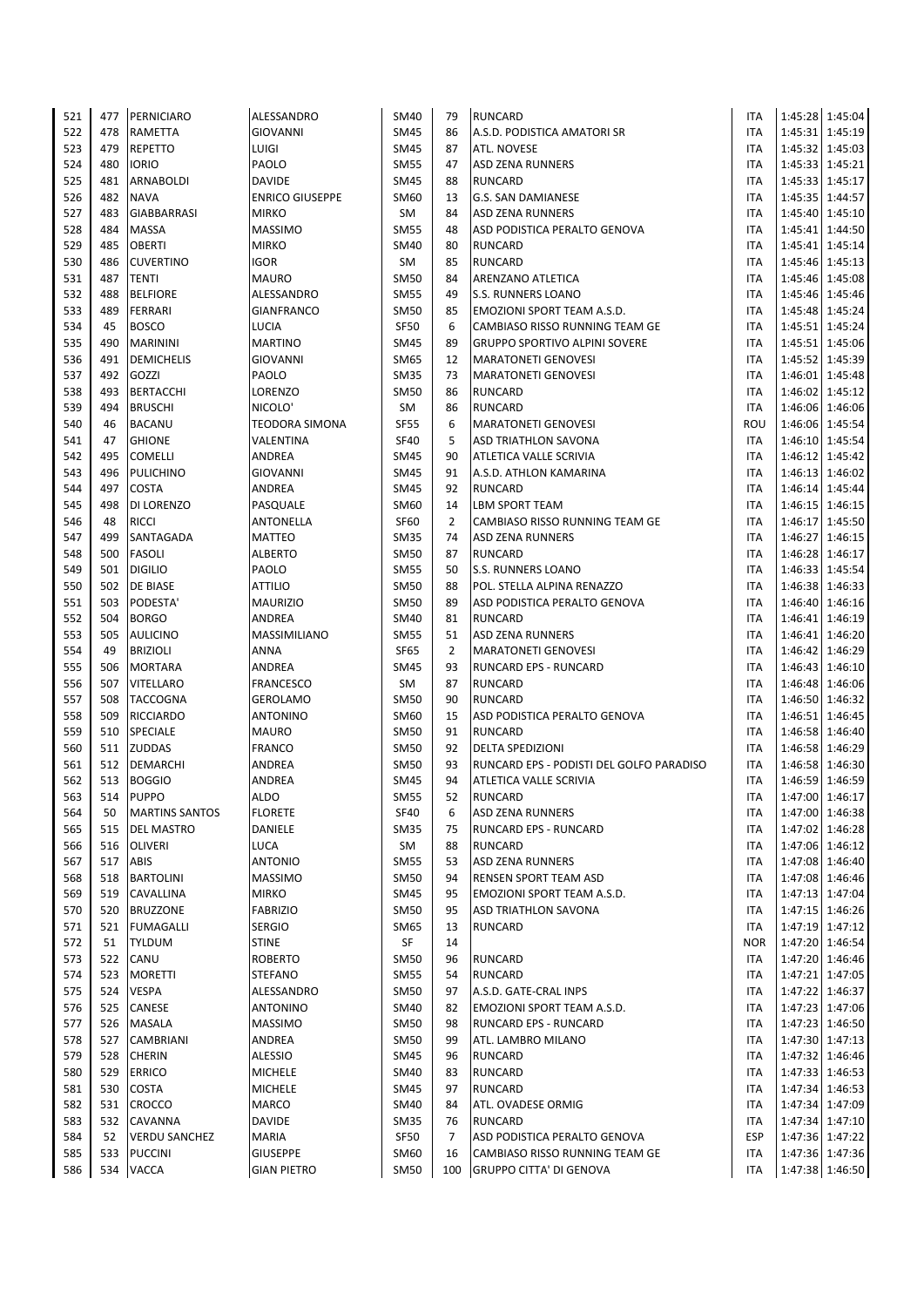| 587        | 53         | <b>PUPPI</b>                  | CARLA                     | <b>SF55</b>         | 7              | CAMBIASO RISSO RUNNING TEAM GE           | <b>ITA</b>        |         | 1:47:39 1:47:17                    |
|------------|------------|-------------------------------|---------------------------|---------------------|----------------|------------------------------------------|-------------------|---------|------------------------------------|
| 588        | 535        | PESCE                         | CLAUDIO                   | SM60                | 17             | <b>GRUPPO CITTA' DI GENOVA</b>           | <b>ITA</b>        |         | 1:47:40 1:47:40                    |
| 589        | 536        | ZANONE                        | <b>MASSIMO</b>            | SM60                | 18             | <b>GRUPPO CITTA' DI GENOVA</b>           | <b>ITA</b>        |         | 1:47:40 1:47:39                    |
| 590        | 537        | <b>GENCO</b>                  | CARLO                     | <b>SM55</b>         | 55             | RUNCARD                                  | ITA               |         | 1:47:41 1:47:02                    |
| 591        | 538        | <b>SINGER</b>                 | <b>ANTONIN</b>            | SM                  | 89             |                                          | <b>FRA</b>        |         | 1:47:48 1:47:05                    |
| 592        | 539        | <b>FERULA</b>                 | DANIELE                   | <b>SM45</b>         | 98             | <b>ERGUS TRAIL TEAM</b>                  | ITA               |         | 1:47:52 1:47:20                    |
| 593        | 540        | <b>LOGARZO</b>                | DANILO                    | SM45                | 99             | A.S.D. ESCAPE TEAM VIGEVANO              | ITA               |         | 1:47:53 1:47:02                    |
| 594        | 541        | D'AGOSTINO                    | <b>MAURIZIO</b>           | <b>SM55</b>         | 56             | <b>MARATONETI GENOVESI</b>               | ITA               |         | 1:47:55 1:47:35                    |
| 595        | 542        | <b>CACCIATORE</b>             | VALERIO                   | SM                  | 90             | <b>RUNCARD</b>                           | <b>ITA</b>        |         | 1:47:56 1:47:51                    |
| 596        | 543        | <b>MANNO</b>                  | <b>FRANCESCO</b>          | <b>SM45</b>         | 100            | DELTA SPEDIZIONI                         | ITA               |         | 1:47:57 1:47:26                    |
| 597        | 54         | SANTI                         | <b>ELISA</b>              | SF35                | 6              | <b>RUNCARD</b>                           | ITA               |         | 1:47:58 1:47:09                    |
| 598        | 544        | <b>GAMBINO</b>                | <b>DAVIDE</b>             | SM40                | 85             | A.S.D. GATE-CRAL INPS                    | ITA               |         | 1:47:58 1:47:12                    |
| 599        | 545        | <b>CECCONI</b>                | SIMONE                    | <b>SM40</b>         | 86             | <b>RUNCARD</b>                           | <b>ITA</b>        |         | 1:47:59 1:47:34                    |
| 600        | 546        | VALLEBUONA                    | <b>GIOVANNI</b>           | SM35                | 77             | <b>RUNCARD</b>                           | ITA               |         | 1:48:01 1:47:42                    |
| 601        | 547        | <b>PISANO</b>                 | <b>GIANFRANCO</b>         | SM55                | 57             | <b>RUNCARD</b>                           | ITA               |         | 1:48:01 1:47:45                    |
| 602<br>603 | 548<br>549 | <b>BARBATI</b><br>PASTORINO   | MATTEO<br><b>LUCA</b>     | SM40<br><b>SM35</b> | 87<br>78       | <b>BIKE &amp; RUN</b><br><b>RUNCARD</b>  | ITA<br><b>ITA</b> |         | 1:48:05 1:47:41<br>1:48:13 1:47:33 |
| 604        | 550        | <b>GIUNCHI</b>                | <b>ATTILIO</b>            | <b>SM50</b>         | 101            | <b>RUNCARD</b>                           | <b>ITA</b>        |         | 1:48:14 1:47:32                    |
| 605        | 551        | <b>RICCI</b>                  | <b>MICHELE</b>            | <b>SM40</b>         | 88             | <b>RUNCARD</b>                           | <b>ITA</b>        |         | 1:48:15 1:48:10                    |
| 606        | 552        | GARELLI                       | <b>ALBERTO</b>            | <b>SM45</b>         | 101            | A.S.D PAM MONDOVI-CHIUSA PESIO           | <b>ITA</b>        |         | 1:48:16 1:47:40                    |
| 607        | 553        | <b>DIJKHUIS</b>               | <b>BERT</b>               | <b>SM55</b>         | 58             | <b>RUNCARD</b>                           | <b>NED</b>        |         | 1:48:19 1:48:00                    |
| 608        | 554        | ZANOVELLO                     | <b>DAVID</b>              | <b>SM35</b>         | 79             | <b>RUNCARD</b>                           | <b>ITA</b>        |         | 1:48:20 1:47:27                    |
| 609        | 555        | VANGELISTA                    | <b>ANTONIO</b>            | <b>SM50</b>         | 102            | EMOZIONI SPORT TEAM A.S.D.               | ITA               |         | 1:48:21 1:47:58                    |
| 610        | 556        | PINELLI                       | <b>FABRIZIO</b>           | <b>SM40</b>         | 89             | <b>RUNCARD</b>                           | <b>ITA</b>        |         | 1:48:22 1:47:48                    |
| 611        | 557        | <b>MULTARI</b>                | <b>MARCO</b>              | <b>SM45</b>         | 102            | <b>RUNCARD</b>                           | <b>ITA</b>        |         | 1:48:23 1:47:51                    |
| 612        | 558        | <b>BARBIERI</b>               | <b>MASSIMO</b>            | <b>SM45</b>         | 103            | <b>ASD ZENA RUNNERS</b>                  | <b>ITA</b>        | 1:48:24 | 1:48:04                            |
| 613        | 55         | <b>BARGETTO</b>               | <b>FEDERICA</b>           | <b>SF50</b>         | 8              | <b>DELTA SPEDIZIONI</b>                  | ITA               |         | 1:48:26 1:48:01                    |
| 614        | 559        | LUCA'                         | <b>NORMAN</b>             | <b>SM35</b>         | 80             | <b>RUNCARD</b>                           | <b>ITA</b>        |         | 1:48:26 1:47:49                    |
| 615        | 560        | <b>DE GRANDIS</b>             | <b>MARCO</b>              | SM50                | 103            | <b>ASD ZENA RUNNERS</b>                  | <b>ITA</b>        |         | 1:48:27 1:48:19                    |
| 616        | 561        | SCARAMUZZA                    | VALTER                    | <b>SM55</b>         | 59             | LA PODISTICA ROBBIESE                    | ITA               |         | 1:48:28 1:48:10                    |
| 617        | 562        | RATTO                         | <b>GIUSEPPE</b>           | <b>SM55</b>         | 60             | EMOZIONI SPORT TEAM A.S.D.               | ITA               |         | 1:48:28 1:48:11                    |
| 618        | 563        | <b>GHILARDINI</b>             | CRISTIANO                 | <b>SM50</b>         | 104            | G.A.U. GIOVANI AMICI UNITI               | <b>ITA</b>        |         | 1:48:34 1:48:04                    |
| 619        | 564        | <b>MONTORSI</b>               | <b>MASSIMO</b>            | <b>SM35</b>         | 81             | <b>ASD ZENA RUNNERS</b>                  | ITA               |         | 1:48:35 1:48:19                    |
| 620        | 565        | <b>TARTARA</b>                | MATTEO                    | SM                  | 91             | <b>RUNCARD</b>                           | ITA               |         | 1:48:40 1:47:52                    |
| 621        | 566        | <b>STAGNARO</b>               | <b>SERGIO</b>             | SM60                | 19             | <b>MARATONETI DEL TIGULLIO</b>           | ITA               |         | 1:48:40 1:48:04                    |
| 622        | 567        | AVANZINO                      | MARCO                     | SM35                | 82             | <b>NESSUNA</b>                           | ITA               |         | 1:48:41 1:47:34                    |
| 623        | 568        | <b>GUERZONI</b>               | <b>EMILIANO</b>           | <b>SM45</b>         | 104            | 101 RUNNING ASD                          | ITA               |         | 1:48:42 1:48:26                    |
| 624        | 569        | GOZZI                         | ANDREA                    | <b>SM45</b>         | 105            | <b>MARATONETI GENOVESI</b>               | ITA               |         | 1:48:44 1:47:59                    |
| 625        | 570        | <b>BOLOGNESI</b>              | <b>ROBERTO</b>            | SM65                | 14             | <b>MARATONETI GENOVESI</b>               | ITA               |         | 1:48:44 1:48:40                    |
| 626        | 571        | <b>ORSINI</b>                 | SIMON                     | <b>SM45</b>         | 106            | <b>RUNCARD</b>                           | <b>ITA</b>        |         | 1:48:44 1:48:05                    |
| 627<br>628 | 572<br>573 | <b>GHIGLIOTTI</b>             | LORENZO                   | <b>SM45</b>         | 107<br>83      | <b>RUNCARD</b>                           | ITA               |         | 1:48:45 1:48:06                    |
| 629        |            | <b>MORETTI</b><br>574 DONATI  | <b>MARCO</b><br>ANDREA    | SM35<br><b>SM55</b> | 61             | <b>RUNCARD</b><br><b>RUNCARD</b>         | ITA<br><b>ITA</b> |         | 1:48:46 1:48:14<br>1:48:47 1:48:25 |
| 630        | 575        | LO IACONO                     | PAOLO                     | SM55                | 62             | <b>RUNCARD</b>                           | ITA               |         | 1:48:48 1:48:22                    |
| 631        | 576        | ABBA'                         | <b>ALBERTO</b>            | SM45                | 108            | <b>RUNCARD</b>                           | <b>ITA</b>        |         | 1:48:51 1:47:56                    |
| 632        | 577        | <b>TOFANELLI</b>              | VALERIO                   | <b>SM50</b>         | 105            | <b>RUNCARD</b>                           | ITA               |         | 1:48:52 1:48:26                    |
| 633        | 578        | <b>RONCALLO</b>               | <b>FRANCESCO</b>          | SM                  | 92             | <b>RUNCARD</b>                           | <b>ITA</b>        |         | 1:48:52 1:48:10                    |
| 634        | 579        | RAPALLINI                     | GIAN-GIACOMO              | <b>SM45</b>         | 109            | <b>RUNCARD</b>                           | ITA               |         | 1:48:53 1:48:01                    |
| 635        | 580        | <b>BASSO</b>                  | ANDREA                    | <b>SM50</b>         | 106            | $\overline{0}$                           | <b>ITA</b>        |         | 1:48:53 1:48:24                    |
| 636        | 56         | PERATA                        | ROSELLA                   | <b>SF50</b>         | 9              | PODISTICA SAVONESE                       | ITA               |         | 1:48:54 1:48:27                    |
| 637        | 57         | <b>FIORANI</b>                | VERENA                    | <b>SF40</b>         | 7              | <b>RUNCARD</b>                           | GER               |         | 1:48:55 1:48:07                    |
| 638        | 581        | <b>GARLASCHI</b>              | <b>FEDERICO</b>           | <b>SM40</b>         | 90             | ASD PODISTICA PERALTO GENOVA             | <b>ITA</b>        |         | 1:48:58 1:48:25                    |
| 639        | 582        | <b>FRASCA</b>                 | <b>ROBERTO</b>            | SM40                | 91             | ASD PODISTICA PERALTO GENOVA             | <b>ITA</b>        |         | 1:49:05 1:48:17                    |
| 640        | 583        | <b>MARCELLO</b>               | <b>MARCO</b>              | SM65                | 15             | CAMBIASO RISSO RUNNING TEAM GE           | ITA               | 1:49:07 | 1:49:03                            |
| 641        | 584        | <b>GALLEANO</b>               | PAOLO                     | <b>SM55</b>         | 63             | <b>RUNCARD</b>                           | ITA               |         | 1:49:08 1:48:30                    |
| 642        | 585        | ZANARDI                       | MATTEO                    | SM35                | 84             | RUNCARD EPS - RUNCARD                    | ITA               |         | 1:49:09 1:48:03                    |
| 643        | 586        | <b>SANTORO</b>                | <b>ROSARIO</b>            | SM70                | $\overline{2}$ | PIETRO MICCA BIELLA RUNNING              | ITA               |         | 1:49:10 1:48:47                    |
| 644        | 587        | SARDO                         | <b>ALBERTO</b>            | SM                  | 93             | RUNCARD                                  | ITA               |         | 1:49:10 1:48:58                    |
| 645        | 588        | <b>GIACHERO</b>               | <b>ROBERTO</b>            | <b>SM55</b>         | 64             | <b>MARATONETI GENOVESI</b>               | ITA               |         | 1:49:14 1:48:16                    |
| 646        | 589        | <b>LONARDO</b>                | ALESSANDRO                | SM50                | 107            | <b>RUNCARD</b>                           | ITA               |         | 1:49:18 1:48:52                    |
| 647        | 590        | <b>DEMARTINI</b>              | ANDREA                    | SM35                | 85             | <b>RUNCARD</b>                           | ITA               |         | 1:49:21 1:48:34                    |
| 648<br>649 | 58<br>591  | <b>MELA</b><br><b>RIZZUTI</b> | VALENTINA<br><b>MARIO</b> | SF<br><b>SM40</b>   | 15<br>92       | RUNCARD<br><b>RUNCARD</b>                | ITA<br>ITA        |         | 1:49:23 1:49:19<br>1:49:26 1:48:27 |
| 650        | 592        | LA CAMERA                     | PIETRO                    | <b>SM50</b>         | 108            | RUNCARD EPS - PODISTI DEL GOLFO PARADISO | ITA               |         | 1:49:29 1:49:04                    |
| 651        | 59         | LA CAMERA                     | <b>ELENA</b>              | PF                  | $\overline{2}$ | RUNCARD EPS - PODISTI DEL GOLFO PARADISO | ITA               |         | 1:49:29 1:49:03                    |
| 652        |            | 593   TOSATO                  | MICHELE                   | SM50                | 109            | <b>RUNCARD</b>                           | ITA               |         | 1:49:32 1:49:17                    |
|            |            |                               |                           |                     |                |                                          |                   |         |                                    |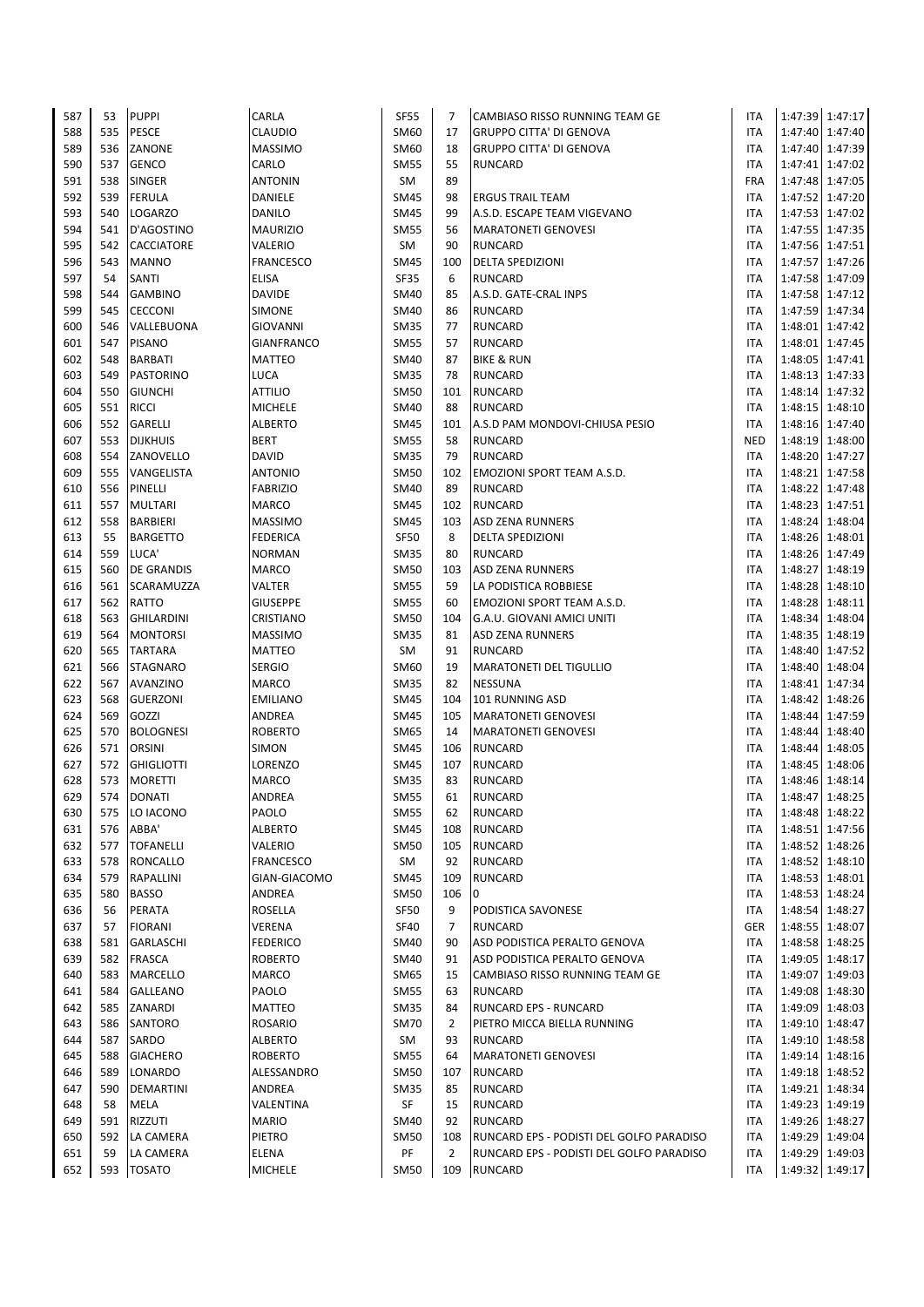| 653        | 60        | <b>VIVIANI</b>                 | <b>TALITA</b>       | SF                         | 16             | <b>RUNCARD</b>                    | <b>ITA</b>               |                 | 1:49:32 1:49:09                    |
|------------|-----------|--------------------------------|---------------------|----------------------------|----------------|-----------------------------------|--------------------------|-----------------|------------------------------------|
| 654        | 594       | <b>GUDERZO</b>                 | <b>IVAN DANIELE</b> | <b>SM40</b>                | 93             | ATLETICA VALLE SCRIVIA            | <b>ITA</b>               |                 | 1:49:33 1:49:01                    |
| 655        | 595       | <b>REPETTO</b>                 | <b>EMANUELE</b>     | <b>SM</b>                  | 94             | ATLETICA VALLE SCRIVIA            | <b>ITA</b>               |                 | 1:49:35 1:49:04                    |
| 656        | 596       | MAGALINO                       | FERNANDO            | <b>SM50</b>                | 110            | <b>ASD ZENA RUNNERS</b>           | <b>ITA</b>               |                 | 1:49:35 1:48:41                    |
| 657        | 597       | <b>GOTELLI</b>                 | MARCO               | <b>SM60</b>                | 20             | <b>RUNCARD</b>                    | <b>ITA</b>               |                 | 1:49:39 1:49:14                    |
| 658        | 598       | ERCOLI                         | <b>ALBERTO</b>      | <b>SM50</b>                | 111            |                                   | <b>ITA</b>               |                 | 1:49:39 1:33:47                    |
| 659        | 599       | <b>ASSANDRI</b>                | LORENZO             | <b>SM35</b>                | 86             | <b>RUNCARD</b>                    | <b>ITA</b>               |                 | 1:49:45 1:49:05                    |
| 660        | 61        | MIRABELLI                      | VALENTINA           | SF                         | 17             | ATL. NOVESE                       | <b>ITA</b>               |                 | 1:49:46 1:49:15                    |
| 661        | 600       | <b>VIGLIERO</b>                | LUCA                | <b>SM40</b>                | 94             | <b>RUNCARD</b>                    | <b>ITA</b>               |                 | 1:49:47 1:48:57                    |
| 662        | 601       | <b>ESPOSITO</b>                | <b>GERARDO</b>      | <b>SM60</b>                | 21             | <b>RUNCARD EPS - RUNCARD</b>      | <b>ITA</b>               |                 | 1:49:47 1:49:01                    |
| 663        | 602       | <b>DE MARTINI</b>              | <b>ROBERTO</b>      | <b>SM35</b>                | 87             | <b>RUNCARD</b>                    | <b>ITA</b>               |                 | 1:49:48 1:49:02                    |
| 664        | 603       | CAMERONI                       | <b>DAVIDE</b>       | <b>SM35</b>                | 88             | VERDE PISELLO GROUP MILANO        | <b>ITA</b>               |                 | 1:49:48 1:49:19                    |
| 665        | 604       | POLESEL                        | ANDREA              | <b>SM50</b>                | 112            | <b>RENSEN SPORT TEAM ASD</b>      | <b>ITA</b>               |                 | 1:49:50 1:49:28                    |
| 666        | 605<br>62 | <b>GUANO</b>                   | <b>GIACOMO</b>      | <b>SM45</b>                | 110<br>10      | <b>GRUPPO CITTA' DI GENOVA</b>    | <b>ITA</b>               |                 | 1:49:54 1:49:35                    |
| 667<br>668 | 606       | FOSSA<br>CAVALLERI             | CLAUDIA<br>CARLO    | <b>SF50</b><br><b>SM55</b> | 65             | ATL. NOVESE<br><b>RUNCARD</b>     | <b>ITA</b><br><b>ITA</b> | 1:49:57         | 1:49:37<br>1:49:59 1:49:53         |
| 669        | 607       | GAIS                           | <b>EMANUELE</b>     | SM                         | 95             | <b>RUNCARD</b>                    | <b>ITA</b>               |                 | 1:50:03 1:49:32                    |
| 670        | 608       | QUIRINO                        | <b>MATTEO</b>       | <b>SM45</b>                | 111            | <b>GRUPPO CITTA' DI GENOVA</b>    | <b>ITA</b>               |                 | 1:50:03 1:49:05                    |
| 671        | 609       | CAIMO                          | <b>EDOARDO</b>      | <b>SM55</b>                | 66             | EMOZIONI SPORT TEAM A.S.D.        | <b>ITA</b>               |                 | 1:50:04 1:49:41                    |
| 672        | 610       | <b>TRANZATTO</b>               | <b>GIUSEPPE</b>     | <b>SM45</b>                | 112            | <b>DELTA SPEDIZIONI</b>           | <b>ITA</b>               |                 | 1:50:06 1:50:06                    |
| 673        | 611       | <b>BATTAGLIA</b>               | LUCA                | SM                         | 96             | <b>RUNCARD</b>                    | <b>ITA</b>               |                 | 1:50:07 1:49:18                    |
| 674        | 63        | <b>FERRANDO</b>                | <b>MARIA ROSA</b>   | <b>SF50</b>                | 11             | <b>MARATONETI GENOVESI</b>        | <b>ITA</b>               |                 | 1:50:08 1:49:47                    |
| 675        | 612       | <b>MARINO</b>                  | <b>FRANCESCO</b>    | <b>SM50</b>                | 113            | <b>RUNCARD</b>                    | <b>ITA</b>               |                 | 1:50:09 1:49:09                    |
| 676        | 613       | <b>MASCHIO</b>                 | <b>MARIO</b>        | <b>SM45</b>                | 113            | <b>MARATONETI GENOVESI</b>        | <b>ITA</b>               |                 | 1:50:09 1:50:00                    |
| 677        | 614       | <b>POZZO</b>                   | MAXIMILIANO         | <b>SM50</b>                | 114            | <b>ASD RUNRIVIERARUN</b>          | <b>ITA</b>               |                 | 1:50:12 1:49:34                    |
| 678        | 615       | <b>GIUNTA</b>                  | <b>MASSIMO</b>      | <b>SM55</b>                | 67             | G.S. ATLETICA 75 CATTOLICA        | <b>ITA</b>               |                 | 1:50:13 1:50:08                    |
| 679        | 616       | <b>GUARENE</b>                 | <b>MARCO</b>        | <b>SM35</b>                | 89             | <b>RUNCARD</b>                    | <b>ITA</b>               |                 | 1:50:14 1:49:47                    |
| 680        | 617       | <b>BACCINO</b>                 | <b>FRANCESCO</b>    | <b>SM35</b>                | 90             | <b>RUNCARD</b>                    | <b>ITA</b>               |                 | 1:50:15 1:49:55                    |
| 681        | 618       | <b>MOSSIO</b>                  | <b>DIEGO</b>        | <b>SM40</b>                | 95             | <b>RUNCARD</b>                    | <b>ITA</b>               |                 | 1:50:15 1:49:48                    |
| 682        | 619       | LONGO                          | <b>ENRICO</b>       | <b>SM50</b>                | 115            | <b>RUNCARD</b>                    | <b>ITA</b>               |                 | 1:50:21 1:49:37                    |
| 683        | 620       | CARZANIGA                      | <b>GIACOMO</b>      | <b>SM40</b>                | 96             | RUN & SMILE ASD                   | <b>ITA</b>               |                 | 1:50:22 1:50:04                    |
| 684        | 621       | <b>SERINO</b>                  | <b>MARCO</b>        | <b>SM45</b>                | 114            | <b>RUNCARD</b>                    | <b>ITA</b>               |                 | 1:50:26 1:49:52                    |
| 685        | 622       | PUDDU                          | CLAUDIO             | <b>SM40</b>                | 97             | <b>RUNCARD</b>                    | <b>ITA</b>               |                 | 1:50:27 1:50:11                    |
| 686        | 623       | PAGLIERI                       | CLAUDIO             | <b>SM55</b>                | 68             | <b>RUNCARD</b>                    | <b>ITA</b>               |                 | 1:50:28 1:50:10                    |
| 687        | 624       | <b>MANGIANTE</b>               | <b>STEFANO</b>      | <b>SM55</b>                | 69             | <b>ASD RUNRIVIERARUN</b>          | <b>ITA</b>               |                 | 1:50:31 1:50:10                    |
| 688        | 64        | <b>MICHELINI</b>               | LAURA               | SF35                       | $\overline{7}$ | <b>MARATONETI GENOVESI</b>        | <b>ITA</b>               |                 | 1:50:37 1:50:13                    |
| 689        | 625       | PATANE'                        | <b>ANTONINO</b>     | SM40                       | 98             | <b>RUNCARD</b>                    | <b>ITA</b>               |                 | 1:50:39 1:50:29                    |
| 690        | 65        | <b>PIALORSI</b>                | CHIARA              | SF35                       | 8              | ATL. UNIVERSALE DON BOSCO         | <b>ITA</b>               |                 | 1:50:39 1:50:15                    |
| 691        | 626       | FERI                           | <b>ROBERTO</b>      | <b>SM55</b>                | 70<br>9        | <b>RUNCARD</b>                    | <b>ITA</b>               |                 | 1:50:39 1:50:11                    |
| 692        | 66<br>67  | <b>RAVERA</b>                  | LAURA<br>VALENTINA  | SF35<br><b>SF45</b>        |                | <b>RUNCARD</b>                    | <b>ITA</b>               |                 | 1:50:42 1:50:10<br>1:50:43 1:50:31 |
| 693<br>694 | 627       | <b>MODICA</b><br><b>FIDONE</b> | <b>FABIO BIAGIO</b> | <b>SM40</b>                | 10<br>99       | PARMARATHON ASD<br><b>RUNCARD</b> | <b>ITA</b><br><b>ITA</b> |                 | 1:50:53 1:50:53                    |
| 695        | 68        | SILVA MEDINA WEIL              | <b>MELISSA</b>      | <b>SF</b>                  | 18             |                                   | <b>COL</b>               | 1:50:54 1:50:12 |                                    |
| 696        | 69        | <b>TAROPPIO</b>                | <b>EMANUELA</b>     | <b>SF45</b>                | 11             | <b>PARMARATHON ASD</b>            | ITA                      |                 | 1:50:57 1:50:45                    |
| 697        | 628       | <b>FILIPPIN</b>                | <b>MARCO</b>        | <b>SM50</b>                | 116            | ATLETICA VALLE SCRIVIA            | <b>ITA</b>               |                 | 1:50:58 1:50:27                    |
| 698        | 629       | AZZOLINI                       | <b>GABRIELE</b>     | <b>SM55</b>                | 71             | C.U.S. PARMA                      | <b>ITA</b>               |                 | 1:51:00 1:50:16                    |
| 699        | 70        | CARRUBBA                       | <b>MAFALDA</b>      | <b>SF55</b>                | 8              | CAMBIASO RISSO RUNNING TEAM GE    | <b>ITA</b>               |                 | 1:51:03 1:50:36                    |
| 700        | 630       | <b>VENTURINI</b>               | CRISTIANO           | <b>SM45</b>                | 115            | CAMBIASO RISSO RUNNING TEAM GE    | <b>ITA</b>               |                 | 1:51:04 1:51:04                    |
| 701        | 71        | VAN DER LINDEN                 | CORINA              | <b>SF55</b>                | 9              | <b>AV STATINA</b>                 | <b>NED</b>               |                 | 1:51:04 1:50:23                    |
| 702        | 631       | PATTI                          | <b>LUCA</b>         | <b>SM50</b>                | 117            | <b>RUNCARD</b>                    | ITA                      |                 | 1:51:11 1:51:08                    |
| 703        | 632       | RAMPONI                        | <b>ALBERTO</b>      | <b>SM60</b>                | 22             | <b>RENSEN SPORT TEAM ASD</b>      | ITA                      |                 | 1:51:13 1:51:04                    |
| 704        | 633       | <b>TROJANI</b>                 | LUIGI               | <b>SM50</b>                | 118            | <b>ERGUS TRAIL TEAM</b>           | ITA                      |                 | 1:51:14 1:50:58                    |
| 705        | 72        | ARCURI                         | <b>ANNARITA</b>     | <b>SF40</b>                | 8              | <b>PARMARATHON ASD</b>            | <b>ITA</b>               |                 | 1:51:19 1:51:19                    |
| 706        | 73        | <b>BERNI</b>                   | ELISABETTA          | <b>SF50</b>                | 12             | ASD PODISTICA PERALTO GENOVA      | <b>ITA</b>               |                 | 1:51:22 1:51:06                    |
| 707        | 634       | VACCARO                        | <b>ROBERTO</b>      | <b>SM55</b>                | 72             | <b>ATLETICA LEVANTE</b>           | ITA                      |                 | 1:51:23 1:51:23                    |
| 708        | 74        | <b>ROMANO</b>                  | <b>VIOLA</b>        | SF                         | 19             | <b>RUNCARD</b>                    | <b>ITA</b>               |                 | 1:51:29 1:51:14                    |
| 709        | 635       | LAGALA                         | <b>ENRICO</b>       | SM                         | 97             | <b>RUNCARD</b>                    | <b>ITA</b>               |                 | 1:51:30 1:51:04                    |
| 710        | 636       | <b>BECCHI</b>                  | <b>FRANCESCO</b>    | <b>SM45</b>                | 116            | <b>RUNCARD</b>                    | <b>ITA</b>               |                 | 1:51:32 1:50:51                    |
| 711        | 75        | GIUGNI                         | LUISA               | <b>SF50</b>                | 13             | CAMBIASO RISSO RUNNING TEAM GE    | <b>ITA</b>               |                 | 1:51:33 1:51:15                    |
| 712        | 637       | PERRERA                        | ANGELO              | SM65                       | 16             | <b>MARATONETI GENOVESI</b>        | <b>ITA</b>               |                 | 1:51:33 1:51:12                    |
| 713        | 638       | CIRAVEGNA                      | <b>MICHELE</b>      | <b>SM45</b>                | 117            | <b>RUNCARD</b>                    | <b>ITA</b>               |                 | 1:51:34 1:51:01                    |
| 714        | 639       | SIRACUSA                       | <b>ROBERTO</b>      | <b>SM50</b>                | 119            | G.P. AVIS PAVIA                   | <b>ITA</b>               |                 | 1:51:36 1:50:42                    |
| 715        | 640       | <b>CIVERIATI</b>               | PIER PAOLO          | <b>SM45</b>                | 118            | AZALAI A.S.D.                     | ITA                      |                 | 1:51:36 1:51:07                    |
| 716        | 641       | PERO                           | ANDREA              | SM60                       | 23             | RASCHIANI TRIATHLON PAVESE        | <b>ITA</b>               |                 | 1:51:39 1:51:19                    |
| 717<br>718 | 642       | <b>BOTTA</b>                   | <b>SIMONE</b>       | <b>SM45</b>                | 119            | <b>RUNCARD</b>                    | ITA                      |                 | 1:51:39 1:50:46                    |
|            | 76        | <b>GIORDANO</b>                | <b>MARTINA</b>      | PF                         | 3              | <b>RUNCARD</b>                    | ITA                      |                 | 1:51:39 1:51:31                    |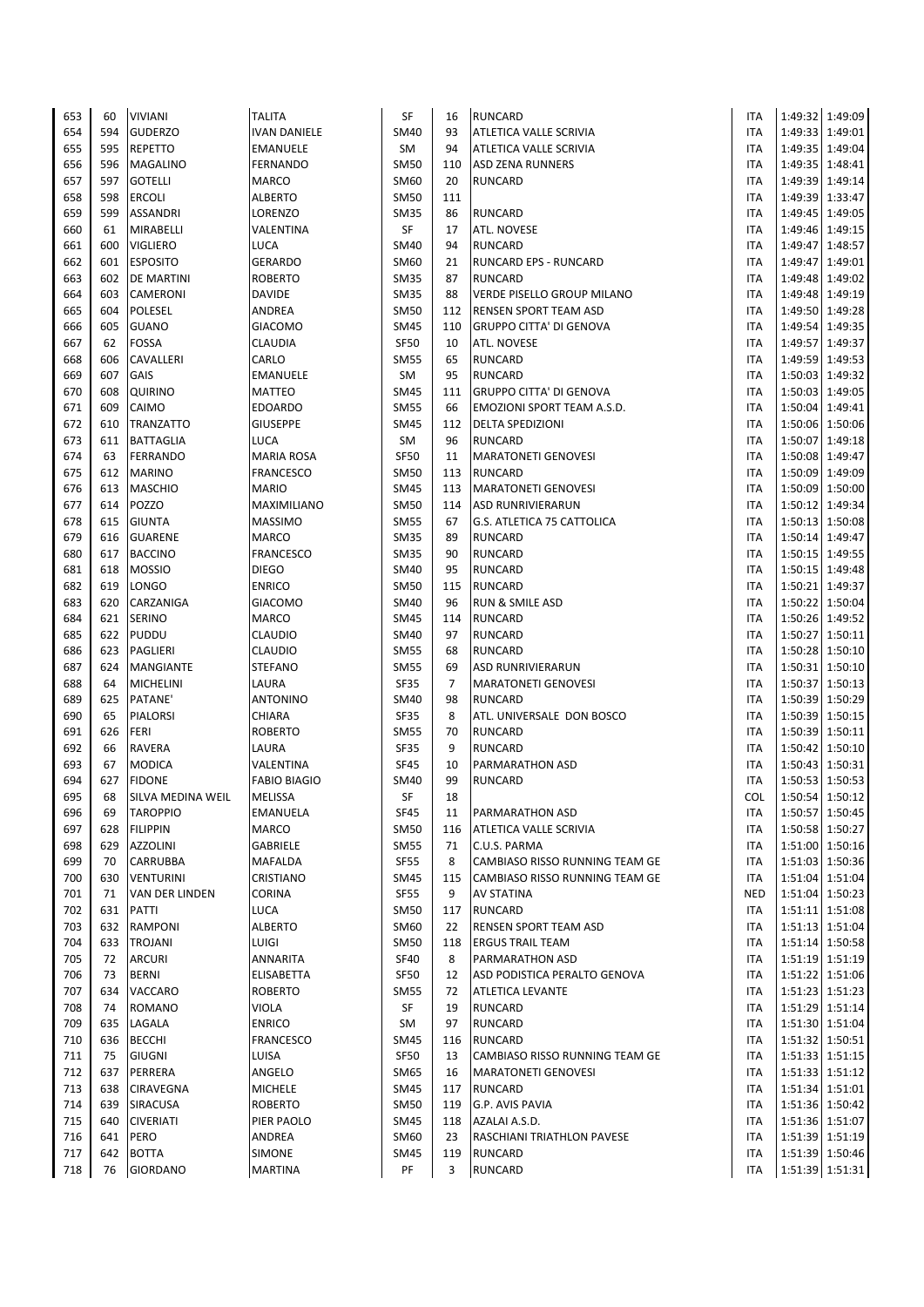| 719        | 77         | <b>DAGNINO</b>                   | <b>ELISA</b>                   | <b>SF40</b>                | 9         | <b>RUNCARD</b>                                 | <b>ITA</b>               | 1:51:46 1:51:16                    |
|------------|------------|----------------------------------|--------------------------------|----------------------------|-----------|------------------------------------------------|--------------------------|------------------------------------|
| 720        | 78         | <b>PARODI</b>                    | <b>VIOLA</b>                   | <b>SF35</b>                | 10        | CAMBIASO RISSO RUNNING TEAM GE                 | <b>ITA</b>               | 1:51:48 1:51:26                    |
| 721        | 643        | <b>ARADO</b>                     | <b>CLAUDIO</b>                 | <b>SM55</b>                | 73        | <b>RUNCARD</b>                                 | ITA                      | 1:51:52 1:50:55                    |
| 722        | 79         | <b>MASI</b>                      | <b>TIZIANA</b>                 | <b>SF45</b>                | 12        | <b>ATLETICA LEVANTE</b>                        | <b>ITA</b>               | 1:51:53 1:51:06                    |
| 723        | 644        | PIACENTINI                       | ANDREA                         | <b>SM50</b>                | 120       | S.S. LAZIO ATLETICA LEGGERA                    | <b>ITA</b>               | 1:51:54 1:51:54                    |
| 724        | 645        | <b>FRANK</b>                     | ERWIN                          | SM60                       | 24        | <b>RUNCARD</b>                                 | <b>NED</b>               | 1:51:54 1:51:36                    |
| 725        | 646        | <b>MAZZA</b>                     | <b>DAVIDE</b>                  | <b>SM45</b>                | 120       | <b>U.S. SCALO VOGHERA</b>                      | ITA                      | 1:51:54 1:51:49                    |
| 726        | 647        | <b>MARTORELLI</b>                | <b>MASSIMO</b>                 | <b>SM50</b>                | 121       | <b>MARATHON CLUB IMPERIA</b>                   | <b>ITA</b>               | 1:51:57 1:51:57                    |
| 727        | 80         | <b>TURRINI</b>                   | ORNELLA                        | <b>SF55</b>                | 10        | <b>MARATHON CLUB IMPERIA</b>                   | <b>ITA</b>               | 1:51:58 1:51:43                    |
| 728        | 81         | <b>KRAUSE</b>                    | <b>CLARA</b>                   | PF                         | 4         | <b>RUNCARD</b>                                 | <b>USA</b>               | 1:51:58 1:51:36                    |
| 729        | 82         | <b>MELA</b>                      | <b>MARZIA</b>                  | <b>SF35</b>                | 11        | <b>RUNCARD</b>                                 | ITA                      | 1:51:59 1:51:55                    |
| 730        | 83         | <b>MANTOVANI</b>                 | VALENTINA                      | <b>SF50</b>                | 14        | VERDE PISELLO GROUP MILANO                     | <b>ITA</b>               | 1:51:59 1:51:10                    |
| 731        | 648        | <b>GIUNTOLI</b>                  | <b>NICOLA</b>                  | <b>SM45</b>                | 121       | 9,92 RUNNING ASD                               | <b>ITA</b>               | 1:52:00 1:51:39                    |
| 732        | 84         | <b>TESTAI</b>                    | <b>HYUN SOOK VERONICA</b>      | <b>SF55</b>                | 11        | 9,92 RUNNING ASD                               | ITA                      | 1:52:02 1:51:42                    |
| 733        | 649        | CARBONE                          | <b>FABIO</b>                   | <b>SM45</b>                | 122       | <b>RUNCARD</b>                                 | ITA                      | 1:52:03 1:51:08                    |
| 734<br>735 | 650<br>85  | COMINATO<br><b>ZUFFI</b>         | <b>DAVIDE</b><br>LAURA         | <b>SM45</b><br><b>SF40</b> | 123<br>10 | <b>RUNCARD</b><br><b>RUNCARD EPS - RUNCARD</b> | <b>ITA</b><br><b>ITA</b> | 1:52:03 1:51:15<br>1:52:07 1:51:37 |
| 736        | 651        | <b>FREZZATO</b>                  | <b>STEFANO</b>                 | <b>SM45</b>                | 124       | <b>RUNCARD</b>                                 | <b>ITA</b>               | 1:52:07 1:51:38                    |
| 737        | 652        | <b>ICARDI</b>                    | <b>ENRICO</b>                  | <b>SM60</b>                | 25        | <b>MARATONETI GENOVESI</b>                     | <b>ITA</b>               | 1:52:10 1:52:04                    |
| 738        | 653        | <b>TRUCCO</b>                    | <b>EMANUELE</b>                | <b>SM60</b>                | 26        | <b>RUNCARD</b>                                 | <b>ITA</b>               | 1:52:19 1:51:19                    |
| 739        | 654        | <b>FALBO</b>                     | <b>GIULIANO</b>                | <b>SM45</b>                | 125       | <b>PARMARATHON ASD</b>                         | ITA                      | 1:52:23 1:52:12                    |
| 740        | 655        | <b>PARODI</b>                    | MATTEO                         | <b>SM40</b>                | 100       | <b>FIDAL</b>                                   | ITA                      | 1:52:24 1:51:52                    |
| 741        | 656        | PFEILER                          | ANDREAS                        | <b>SM45</b>                | 126       | <b>RUNCARD</b>                                 | AUT                      | 1:52:24 1:51:53                    |
| 742        | 657        | <b>FERRALASCO</b>                | PAOLO                          | <b>SM40</b>                | 101       | <b>RUNCARD</b>                                 | ITA                      | 1:52:26 1:51:52                    |
| 743        | 658        | <b>CENTANARO</b>                 | <b>FEDERICO</b>                | SM                         | 98        | <b>CAMBIASO RISSO RUNNING TEAM GE</b>          | ITA                      | 1:52:30 1:51:41                    |
| 744        | 659        | <b>ATTIEH</b>                    | ALI                            | <b>SM45</b>                | 127       | <b>RUNCARD</b>                                 | LIB                      | 1:52:31 1:51:49                    |
| 745        | 660        | REGGIARDO                        | <b>RUGGERO</b>                 | <b>SM60</b>                | 27        | G.S.D. POD. BUSCHESE                           | ITA                      | 1:52:31 1:51:46                    |
| 746        | 661        | <b>GRONDONA</b>                  | <b>FILIPPO</b>                 | SM                         | 99        | <b>RUNCARD</b>                                 | <b>ITA</b>               | 1:52:33 1:52:27                    |
| 747        | 662        | <b>CRISTIANI</b>                 | PIERRE                         | <b>SM45</b>                | 128       | <b>MARATHON CLUB IMPERIA</b>                   | ITA                      | 1:52:34 1:52:32                    |
| 748        | 663        | <b>ARTUSO</b>                    | <b>FRANCESCO</b>               | <b>SM40</b>                | 102       | <b>RUNCARD</b>                                 | <b>ITA</b>               | 1:52:37 1:51:40                    |
| 749        | 664        | <b>STORACE</b>                   | RICCARDO                       | <b>SM40</b>                | 103       | <b>RUNCARD</b>                                 | <b>ITA</b>               | 1:52:38 1:51:41                    |
| 750        | 86         | <b>TURCHI</b>                    | <b>VIVIAN</b>                  | <b>SF55</b>                | 12        | A.S. ATLETICA VALLECROSIA                      | <b>ITA</b>               | 1:52:39 1:52:20                    |
| 751        | 665        | <b>RICCI</b>                     | DANIELE                        | <b>SM55</b>                | 74        | <b>MARATONETI GENOVESI</b>                     | <b>ITA</b>               | 1:52:39 1:52:29                    |
| 752        | 87         | LONGO                            | SABINA                         | <b>SF50</b>                | 15        | <b>RUNCARD</b>                                 | <b>ITA</b>               | 1:52:42 1:51:57                    |
| 753        | 88         | <b>MARONGIU</b>                  | <b>STEFANIA</b>                | <b>SF40</b>                | 11        | <b>RUNCARD</b>                                 | <b>ITA</b>               | 1:52:44 1:52:00                    |
| 754        | 666        | GARRE                            | SIMONE                         | <b>SM45</b>                | 129       | TEAM CASA DELLA SALUTE 42195                   | ITA                      | 1:52:44 1:52:17                    |
| 755        | 667        | <b>VERNA</b>                     | ALESSANDRO                     | <b>SM35</b>                | 91        | <b>RUNCARD</b>                                 | ITA                      | 1:52:45 1:52:06                    |
| 756        | 668        | COLESANTI                        | LORENZO                        | SM                         | 100       | <b>RUNCARD</b>                                 | ITA                      | 1:52:45 1:52:07                    |
| 757        | 669        | <b>CLAVARINO</b>                 | <b>ALBERTO</b>                 | <b>SM55</b>                | 75        | <b>RUNCARD</b>                                 | <b>ITA</b>               | 1:52:49 1:52:05                    |
| 758        | 89         | PASA                             | <b>ILARIA</b>                  | <b>SF60</b>                | 3         | <b>DELTA SPEDIZIONI</b>                        | <b>ITA</b>               | 1:52:49 1:52:40                    |
| 759        | 670        | <b>ACQUILINO</b>                 | PIETRO                         | SM                         | 101       | <b>RUNCARD</b>                                 | ITA                      | 1:52:51 1:52:40                    |
| 760<br>761 | 671<br>672 | <b>GIULIANO</b><br><b>KOVSCA</b> | <b>GUIDO</b><br><b>STEFANO</b> | <b>SM55</b><br><b>SM55</b> | 76<br>77  | <b>DELTA SPEDIZIONI</b><br><b>RUNCARD</b>      | <b>ITA</b><br>ITA        | 1:52:52 1:52:46<br>1:52:53 1:52:33 |
| 762        | 673        | SANTIN                           | TOMMASO                        | <b>SM40</b>                | 104       | <b>EMOZIONI SPORT TEAM A.S.D.</b>              | <b>ITA</b>               | 1:52:54 1:52:37                    |
| 763        | 674        | <b>TROTTI</b>                    | <b>MATTEO</b>                  | <b>SM40</b>                | 105       | <b>S.S. TRIONFO LIGURE</b>                     | <b>ITA</b>               | 1:52:55 1:52:38                    |
| 764        | 675        | DI CARLO CUTTONE                 | <b>GIUSEPPE</b>                | <b>SM45</b>                | 130       | <b>DELTA SPEDIZIONI</b>                        | <b>ITA</b>               | 1:52:57 1:52:08                    |
| 765        | 676        | <b>TEDONE</b>                    | <b>GIANLUCA</b>                | <b>SM45</b>                | 131       | <b>DELTA SPEDIZIONI</b>                        | <b>ITA</b>               | 1:52:57 1:52:08                    |
| 766        | 677        | <b>MILANESIO</b>                 | DARIO DOMENICO                 | <b>SM55</b>                | 78        | <b>ASDP ATLETICA PINEROLO</b>                  | <b>ITA</b>               | 1:53:01 1:52:37                    |
| 767        | 678        | <b>BAILO</b>                     | MATTEO                         | SM                         | 102       | <b>MARATONETI GENOVESI</b>                     | ITA                      | 1:53:03 1:52:52                    |
| 768        | 679        | <b>TRAMONTIN</b>                 | RICHARD                        | <b>SM50</b>                | 122       | A.S.D. A.N.B. FIAMME CREMISI                   | ITA                      | 1:53:04 1:52:04                    |
| 769        | 90         | CAVALLARO                        | <b>MARIA</b>                   | <b>SF55</b>                | 13        | A.S.D. PODISTICA AMATORI SR                    | ITA                      | 1:53:04 1:52:52                    |
| 770        | 680        | SCIUTTO                          | SAVERIO                        | SM                         | 103       | <b>RUNCARD</b>                                 | <b>ITA</b>               | 1:53:05 1:53:00                    |
| 771        | 681        | <b>CORTESI</b>                   | LORIS                          | SM                         | 104       | <b>RUNCARD</b>                                 | ITA                      | 1:53:07 1:52:24                    |
| 772        | 682        | <b>BORETTO</b>                   | CHRISTIAN                      | SM                         | 105       | <b>RUNCARD</b>                                 | <b>ITA</b>               | 1:53:11 1:52:37                    |
| 773        | 683        | FABBI                            | <b>GIOVANNI</b>                | SM60                       | 28        | ASD PODISTICA PERALTO GENOVA                   | ITA                      | 1:53:15 1:52:36                    |
| 774        | 684        | ALLASIA                          | <b>GIORGIO</b>                 | <b>SM55</b>                | 79        | <b>ASD ZENA RUNNERS</b>                        | ITA                      | 1:53:17 1:53:06                    |
| 775        | 685        | <b>BURATTI</b>                   | <b>MAURIZIO</b>                | <b>SM55</b>                | 80        | G.S. AVIS - SEREGNO                            | <b>ITA</b>               | 1:53:17 1:53:16                    |
| 776        | 686        | <b>IBRAHIM</b>                   | ALESSANDRO                     | <b>SM35</b>                | 92        | <b>ASD ZENA RUNNERS</b>                        | ITA                      | 1:53:18 1:53:00                    |
| 777        | 687        | <b>MARTI</b>                     | <b>MAURO ANTONIO</b>           | <b>SM45</b>                | 132       | <b>URBAN RUNNERS</b>                           | ITA                      | 1:53:19 1:52:43                    |
| 778        | 688        | <b>FILIPPI</b>                   | <b>ROBERTO</b>                 | <b>SM55</b>                | 81        | <b>NESSUNA</b>                                 | ITA                      | 1:53:20 1:53:13                    |
| 779        | 689        | CAGLIANO                         | SIMONE                         | <b>SM35</b>                | 93        | <b>RUNCARD</b>                                 | <b>ITA</b>               | 1:53:22 1:53:21                    |
| 780        | 690        | ZEDDA                            | ANDREA                         | <b>SM40</b>                | 106       | <b>RUNCARD</b>                                 | <b>ITA</b>               | 1:53:23 1:52:42                    |
| 781        | 691        | <b>LOGARZO</b>                   | <b>STEFANO</b>                 | <b>SM40</b>                | 107       | A.S.D. ESCAPE TEAM VIGEVANO                    | <b>ITA</b>               | 1:53:24 1:52:33                    |
| 782        | 692        | <b>TESTA</b>                     | FRANCESCO                      | SM60                       | 29        | ASD PODISTICA PERALTO GENOVA                   | <b>ITA</b>               | 1:53:24 1:52:51                    |
| 783        | 693        | CAMILLERI                        | <b>LUCA</b>                    | <b>SM35</b>                | 94        | <b>RUNCARD</b>                                 | ITA                      | 1:53:24 1:53:21                    |
| 784        |            | 694 POGGI                        | <b>DAVIDE</b>                  | SM40                       | 108       | <b>RUNCARD</b>                                 | ITA                      | 1:53:25 1:53:21                    |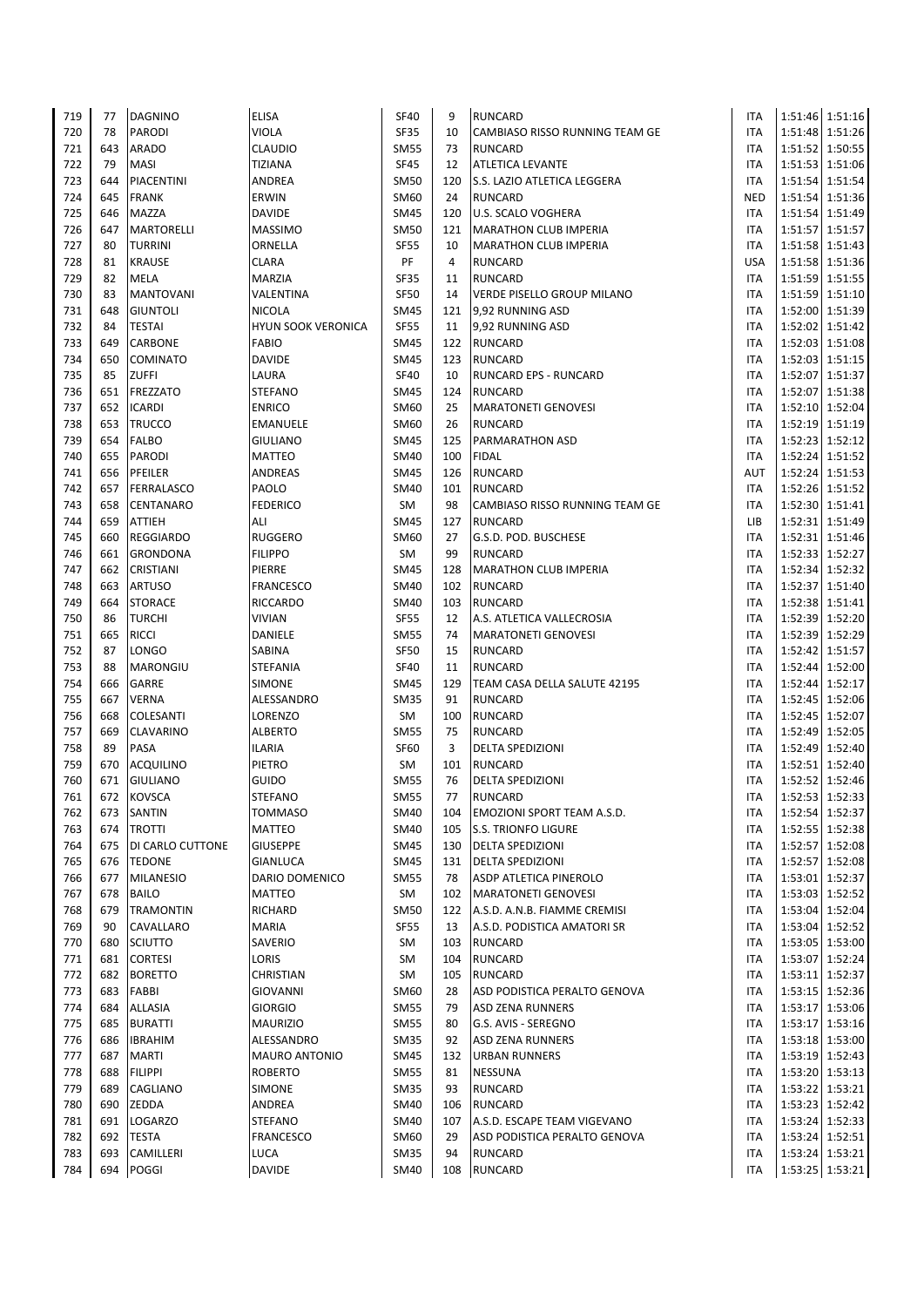| 785 | 695 | <b>MARCHELLI</b>   | LUCA               | <b>SM35</b> | 95             | <b>RUNCARD</b>                          | <b>ITA</b> |         | 1:53:25 1:52:55   |
|-----|-----|--------------------|--------------------|-------------|----------------|-----------------------------------------|------------|---------|-------------------|
| 786 | 91  | <b>DERI</b>        | <b>MARIA LUCIA</b> | <b>SF55</b> | 14             | <b>RUNCARD</b>                          | <b>ITA</b> |         | 1:53:35 1:52:46   |
| 787 | 696 | RATTO              | <b>MICHELE</b>     | <b>SM50</b> | 123            | <b>RUNCARD</b>                          | <b>ITA</b> |         | 1:53:38 1:53:34   |
| 788 | 92  | CAVO               | NICOLETTA          | <b>SF40</b> | 12             | ASD ORTICA TEAM MILANO                  | <b>ITA</b> |         | 1:53:38 1:53:36   |
| 789 | 697 | <b>BARONI</b>      | <b>DAVIDE</b>      | <b>SM35</b> | 96             | <b>RUNCARD</b>                          | <b>ITA</b> |         | 1:53:39 1:53:23   |
| 790 | 698 | RATTI              | <b>GIANLUCA</b>    | PM          | $\overline{4}$ | <b>RUNCARD</b>                          | <b>ITA</b> |         | 1:53:42 1:52:55   |
| 791 | 93  | POLI               | <b>ELENA</b>       | <b>SF40</b> | 13             | RUNCARD EPS - P.C.A. HITACHI RAIL ITALY | <b>ITA</b> |         | 1:53:42 1:53:15   |
| 792 | 699 | DE BIASE           | STEFANO            | <b>SM35</b> | 97             | ATL. NOVESE                             | <b>ITA</b> |         | 1:53:43 1:53:12   |
| 793 | 94  | <b>CEPOLLINA</b>   | <b>ROBERTA</b>     | <b>SF55</b> | 15             | G.A.U. GIOVANI AMICI UNITI              | <b>ITA</b> |         | 1:53:48 1:53:38   |
| 794 | 95  | <b>MICHELONI</b>   | <b>RITA</b>        | <b>SF45</b> | 13             | <b>RUNCARD</b>                          | <b>ITA</b> |         | 1:53:48 1:53:18   |
| 795 | 700 | <b>HUZYUK</b>      | <b>ROMAN</b>       | SM          | 106            | <b>RUNCARD</b>                          | <b>ITA</b> |         | 1:53:50 1:53:02   |
| 796 | 701 | <b>ANTOLINI</b>    | LUCA               | <b>SM45</b> | 133            | <b>RUNCARD</b>                          | <b>ITA</b> |         | 1:53:53 1:53:07   |
| 797 | 96  | <b>BRUZZONE</b>    | <b>ESTER</b>       | <b>SF45</b> | 14             | EMOZIONI SPORT TEAM A.S.D.              | <b>ITA</b> |         | 1:53:53 1:53:46   |
| 798 | 702 | RONCAGLIOLO        | <b>CHRISTIAN</b>   | <b>SM35</b> | 98             | <b>RUNCARD</b>                          | <b>ITA</b> |         | 1:53:57 1:53:06   |
| 799 | 703 | VALLE              | <b>GIOVANNI</b>    | <b>SM50</b> | 124            | EMOZIONI SPORT TEAM A.S.D.              | <b>ITA</b> |         | 1:54:01 1:53:38   |
| 800 | 704 | ARGERI             | <b>RICCARDO</b>    | <b>SM50</b> | 125            | EMOZIONI SPORT TEAM A.S.D.              | <b>ITA</b> |         | 1:54:02 1:53:39   |
|     | 705 | <b>PISCITELLI</b>  | VINCENZO           | <b>SM50</b> | 126            |                                         | <b>ITA</b> |         | 1:54:04 1:53:49   |
| 801 |     |                    |                    |             |                | MONDRAGONE IN CORSA                     |            |         |                   |
| 802 | 706 | CELLINI            | MASSIMILIANO       | <b>SM50</b> | 127            | <b>MARATONETI GENOVESI</b>              | <b>ITA</b> |         | 1:54:05 1:53:41   |
| 803 | 707 | ANSALDO            | <b>GIOVANNI</b>    | SM          | 107            | <b>RUNCARD</b>                          | ITA        |         | 1:54:08 1:54:02   |
| 804 | 97  | <b>BENFANTE</b>    | PAOLA              | <b>SF50</b> | 16             | G.A.U. GIOVANI AMICI UNITI              | <b>ITA</b> |         | 1:54:13 1:53:40   |
| 805 | 708 | GHIA               | <b>MARCO</b>       | <b>SM50</b> | 128            | ASD PODISTICA PERALTO GENOVA            | <b>ITA</b> |         | 1:54:15 1:53:22   |
| 806 | 709 | LENZETTI           | <b>MARCO</b>       | <b>SM40</b> | 109            | <b>RUNCARD</b>                          | <b>ITA</b> |         | 1:54:19 1:52:59   |
| 807 | 710 | <b>BARBIERI</b>    | <b>GIACOMO</b>     | SM          | 108            | <b>RUNCARD</b>                          | <b>ITA</b> |         | 1:54:19 1:53:30   |
| 808 | 98  | <b>BOSSETTI</b>    | CAROLINA           | SF          | 20             | <b>RUNCARD</b>                          | <b>ITA</b> |         | 1:54:19 1:53:40   |
| 809 | 711 | <b>VENTI</b>       | <b>ROBERTO</b>     | <b>SM55</b> | 82             | <b>RUNCARD</b>                          | <b>ITA</b> |         | 1:54:22 1:53:41   |
| 810 | 712 | KENNEDY            | PETER              | SM          | 109            | <b>RUNCARD</b>                          | <b>IRL</b> |         | 1:54:25 1:53:28   |
| 811 | 713 | SCADUTO            | <b>STEFANO</b>     | <b>SM40</b> | 110            | <b>RUNCARD</b>                          | <b>ITA</b> |         | 1:54:29 1:54:26   |
| 812 | 714 | RINALDELLI         | ALESSANDRO         | <b>SM45</b> | 134            | <b>RUNCARD</b>                          | <b>ITA</b> |         | 1:54:31 1:54:07   |
| 813 | 715 | <b>FERRARESE</b>   | <b>MATTEO</b>      | <b>SM45</b> | 135            | <b>RUNCARD</b>                          | <b>ITA</b> |         | 1:54:31 1:53:39   |
| 814 | 99  | CASSANEGO          | CAMILLA            | SF          | 21             | ASD ORTICA TEAM MILANO                  | <b>ITA</b> |         | 1:54:33 1:53:46   |
| 815 | 716 | LAZZARA            | ANDREA             | <b>SM45</b> | 136            | A.S.D. A.N.B. FIAMME CREMISI            | <b>ITA</b> |         | 1:54:33 1:53:32   |
| 816 | 717 | <b>ESPINOZA</b>    | <b>STEFANO</b>     | <b>SM40</b> | 111            | <b>RUNCARD</b>                          | <b>ITA</b> |         | 1:54:39 1:54:05   |
| 817 | 718 | CARROZZINO         | <b>MARIO</b>       | <b>SM50</b> | 129            | <b>RUNCARD</b>                          | <b>ITA</b> |         | 1:54:39 1:54:15   |
| 818 | 719 | <b>FOGLINO</b>     | <b>RICCARDO</b>    | SM          | 110            | <b>RUNCARD</b>                          | <b>ITA</b> |         | 1:54:41 1:54:09   |
| 819 | 720 | DANILO             | D'ANNA             | <b>SM50</b> | 130            | WORLD RUNNING ACADEMY                   | <b>ITA</b> |         | 1:54:42 1:54:27   |
| 820 | 100 | <b>RUGGERI</b>     | <b>SILVIA</b>      | <b>SF55</b> | 16             | A.S.D. ATLETICA ALBA DOCILIA            | <b>ITA</b> |         | 1:54:45 1:54:18   |
| 821 | 721 | AMEGLIO            | <b>STEFANO</b>     | <b>SM60</b> | 30             | <b>EMOZIONI SPORT TEAM A.S.D.</b>       | <b>ITA</b> |         | 1:54:48 1:54:35   |
| 822 | 722 | CANOVA             | <b>FABIO</b>       | <b>SM45</b> | 137            | ASD PODISTICA PERALTO GENOVA            | ITA        | 1:54:48 | 1:54:33           |
| 823 | 723 | <b>ASMINI</b>      | SILVIO             | <b>SM50</b> | 131            | <b>RUNCARD</b>                          | <b>ITA</b> |         | 1:54:50 1:54:28   |
| 824 | 724 | <b>TUNNO</b>       | ANDREA             | <b>SM45</b> | 138            | <b>BASE RUNNING</b>                     | <b>ITA</b> |         | 1:54:54 1:54:20   |
| 825 | 101 | <b>ERITREI</b>     | PAOLA              | <b>SF60</b> | $\overline{4}$ | G.A.U. GIOVANI AMICI UNITI              | <b>ITA</b> |         | 1:54:54 1:54:49   |
| 826 | 725 | DELUCCHI           | <b>MARCO</b>       | <b>SM65</b> | 17             | G.A.U. GIOVANI AMICI UNITI              | ITA        |         | 1:55:05 1:54:34   |
| 827 | 726 | LO SCALZO          | CHRISTIAN          | <b>SM50</b> |                | 132 RUNCARD                             | <b>ITA</b> |         | 1:55:05 1:54:42   |
| 828 | 102 | <b>LORUSSO</b>     | MARIANGELA         | SF45        | 15             | <b>RUNCARD</b>                          | ITA        |         | 1:55:08 1:54:44   |
| 829 | 103 | ANCONA             | ALESSIA            | <b>SF40</b> | 14             | <b>INFINITY CYCLING ASD</b>             | <b>ITA</b> |         | 1:55:10 1:55:00   |
| 830 | 727 | RASETO             | ALESSANDRO         | <b>SM45</b> | 139            | ATLETICA VALLE SCRIVIA                  | <b>ITA</b> |         | 1:55:15 1:54:25   |
| 831 | 728 | ZANESI             | <b>GIANPAOLO</b>   | <b>SM55</b> | 83             | ASD ORTICA TEAM MILANO                  | <b>ITA</b> |         | 1:55:19 1:54:27   |
| 832 | 729 | <b>CRUCIOLI</b>    | RICCARDO           | <b>SM45</b> | 140            | <b>RUNCARD</b>                          | <b>ITA</b> |         | 1:55:24 1:54:51   |
| 833 | 730 | <b>SIRITO</b>      | TOMMASO            | SM          | 111            | <b>RUNCARD</b>                          | ITA        |         | 1:55:25   1:54:42 |
| 834 | 104 | <b>FIRPO</b>       | AGOSTINA           | SF50        | 17             | RENSEN SPORT TEAM ASD                   | ITA        |         | 1:55:27 1:55:13   |
| 835 | 105 | <b>NAVILLI</b>     | <b>FEDERICA</b>    | SF          | 22             | <b>ASD ZENA RUNNERS</b>                 | ITA        |         | 1:55:33 1:55:13   |
| 836 | 106 | VERARDO            | CRISTINA           | SF35        | 12             | <b>ASD ZENA RUNNERS</b>                 | ITA        |         | 1:55:33 1:55:03   |
|     |     |                    |                    |             |                |                                         |            |         |                   |
| 837 | 731 | PROMETTI           | RICCARDO           | <b>SM40</b> | 112            | <b>ASD ZENA RUNNERS</b>                 | ITA        |         | 1:55:34 1:55:34   |
| 838 | 732 | <b>NEGRI</b>       | EMANUELE           | <b>SM65</b> | 18             | ASD PODISTICA PERALTO GENOVA            | ITA        |         | 1:55:35 1:55:15   |
| 839 | 733 | ANELLO             | ANDREA             | <b>SM50</b> | 133            | ASD GLI AMICI DI MARCELLO               | ITA        |         | 1:55:38 1:55:27   |
| 840 | 107 | <b>GUIDALI</b>     | ALESSANDRA         | <b>SF50</b> | 18             | <b>MARATONETI GENOVESI</b>              | <b>ITA</b> |         | 1:55:39 1:55:15   |
| 841 | 108 | BUONADONNA         | <b>MARTA</b>       | <b>SF45</b> | 16             | <b>RUNCARD</b>                          | ITA        |         | 1:55:39 1:55:13   |
| 842 | 734 | <b>MARCHISIO</b>   | LUCA               | <b>SM45</b> | 141            | A.S.D. GATE-CRAL INPS                   | <b>ITA</b> |         | 1:55:40 1:55:11   |
| 843 | 109 | <b>BATTIFARANO</b> | VIVIANA            | <b>SF40</b> | 15             | A.S.D. GATE-CRAL INPS                   | <b>ITA</b> |         | 1:55:43 1:55:16   |
| 844 | 735 | <b>BIONDI</b>      | ANDREA             | <b>SM50</b> | 134            | RENSEN SPORT TEAM ASD                   | <b>ITA</b> |         | 1:55:44 1:55:03   |
| 845 | 110 | <b>SOBRERO</b>     | <b>FRANCESCA</b>   | <b>SF40</b> | 16             | <b>GRUPPO CITTA' DI GENOVA</b>          | <b>ITA</b> |         | 1:56:00 1:55:15   |
| 846 | 736 | <b>STAURENGHI</b>  | ANGELO             | <b>SM45</b> | 142            | <b>ATLETICA BRESCIA MARATHON</b>        | <b>ITA</b> |         | 1:56:01 1:55:20   |
| 847 | 737 | ANCARANI           | ANDREA             | <b>SM55</b> | 84             | RUNCARD EPS - UISP RAVENNA LUGO         | <b>ITA</b> |         | 1:56:09 1:55:35   |
| 848 | 738 | D'AMORE            | <b>DARIO</b>       | <b>SM60</b> | 31             | <b>INFINITY CYCLING ASD</b>             | <b>ITA</b> |         | 1:56:09 1:55:59   |
| 849 | 739 | MAGARAGGIA         | DARIO              | SM60        | 32             | <b>RUNCARD</b>                          | ITA        |         | 1:56:10 1:55:45   |
| 850 | 740 | <b>GIUSTINIANI</b> | <b>ENRICO</b>      | <b>SM55</b> | 85             | <b>RUNFOREVER APRILIA</b>               | <b>ITA</b> |         | 1:56:11 1:55:43   |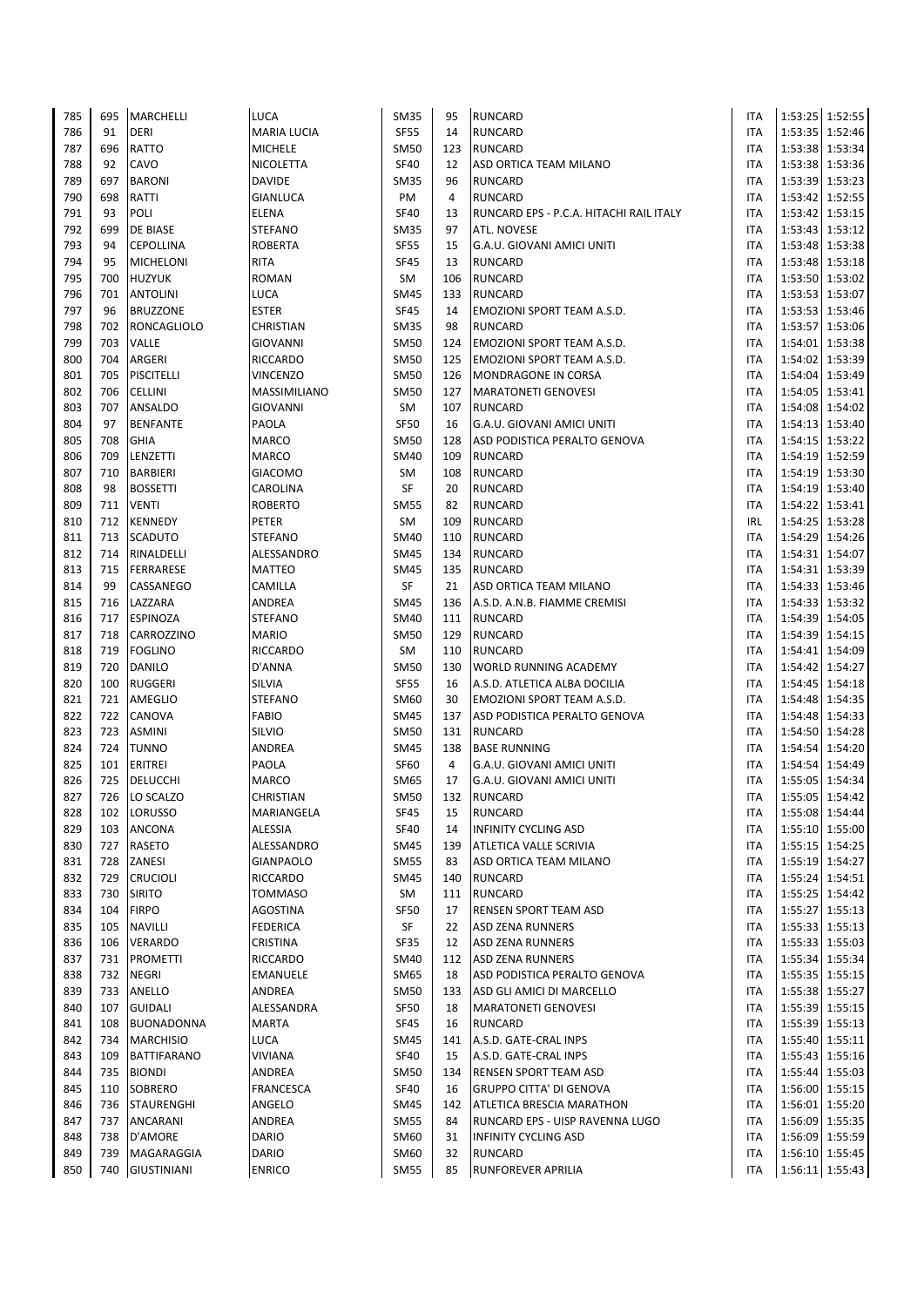| 851        | 741        | VACCHIERI                        | <b>MARCO</b>                    | <b>SM35</b>         | 99         | <b>RUNCARD</b>                           | <b>ITA</b>               |         | 1:56:11 1:55:57                    |
|------------|------------|----------------------------------|---------------------------------|---------------------|------------|------------------------------------------|--------------------------|---------|------------------------------------|
| 852        | 742        | <b>HESSE</b>                     | <b>RICCARDO</b>                 | <b>SM40</b>         | 113        | <b>RUNCARD</b>                           | <b>ITA</b>               |         | 1:56:12 1:56:12                    |
| 853        | 111        | <b>SICUSO</b>                    | <b>CLAUDIA</b>                  | SF55                | 17         | A.S.D. PODISTICA AMATORI SR              | <b>ITA</b>               |         | 1:56:19 1:56:06                    |
| 854        | 743        | <b>COMISI</b>                    | <b>STEFANO</b>                  | <b>SM35</b>         | 100        | <b>RUNCARD</b>                           | <b>ITA</b>               |         | 1:56:20 1:55:43                    |
| 855        | 744        | <b>PARODI</b>                    | <b>MATTIA</b>                   | PM                  | 5          | <b>RUNCARD</b>                           | ITA                      |         | 1:56:27   1:55:50                  |
| 856        | 112        | <b>BERTOLAZZI</b>                | <b>GIULIA</b>                   | SF35                | 13         | SPORT&FITNESS SRL SSD                    | <b>ITA</b>               |         | 1:56:27 1:56:09                    |
| 857        | 745        | CALDERA                          | <b>RICCARDO</b>                 | SM65                | 19         | <b>MARATHON CLUB IMPERIA</b>             | <b>ITA</b>               |         | 1:56:30 1:56:15                    |
| 858        | 746        | CAROLEO                          | <b>MIRKO</b>                    | SM                  | 112        | <b>RUNCARD</b>                           | <b>ITA</b>               |         | 1:56:30 1:56:16                    |
| 859        | 747        | PERAZZO                          | <b>MASSIMO</b>                  | <b>SM55</b>         | 86         | <b>MARATONETI GENOVESI</b>               | ITA                      |         | 1:56:32 1:56:09                    |
| 860        | 748        | <b>FINETTI</b>                   | <b>FEDERICO</b>                 | <b>SM35</b>         | 101        | <b>DELTA SPEDIZIONI</b>                  | <b>ITA</b>               |         | 1:56:35 1:55:46                    |
| 861        | 113        | <b>GALATI</b>                    | <b>MANUELA</b>                  | <b>SF40</b>         | 17         | <b>RUNCARD</b>                           | ITA                      |         | 1:56:35 1:56:29                    |
| 862        | 749        | <b>SIMPSI</b>                    | <b>DAVIDE</b>                   | <b>SM50</b>         | 135        | G.S. MONTEGARGNANO                       | <b>ITA</b>               |         | 1:56:38 1:56:11                    |
| 863        | 114        | <b>PORTA</b>                     | <b>ALESSIA</b>                  | <b>SF55</b>         | 18         | G.S. MONTEGARGNANO                       | <b>ITA</b>               |         | 1:56:38 1:56:12                    |
| 864        | 750        | PERASSO                          | <b>SIMONE</b>                   | <b>SM45</b>         | 143        | TRIATHLON DUATHLON CREMONA               | <b>ITA</b>               |         | 1:56:39 1:56:18                    |
| 865        | 115        | <b>IAZZI</b>                     | <b>ILARIA</b>                   | SF50                | 19         | TRIATHLON DUATHLON CREMONA               | ITA                      |         | 1:56:39 1:56:17                    |
| 866        | 751        | <b>BIDDAU</b>                    | <b>MARIO</b>                    | <b>SM55</b>         | 87         | <b>RUNCARD</b>                           | ITA                      |         | 1:56:44 1:55:54                    |
| 867        | 752<br>753 | ALBANESE<br><b>PONCHIA</b>       | ANDREA<br><b>SIMONE</b>         | SM<br><b>SM35</b>   | 113<br>102 | <b>RUNCARD</b><br><b>RUNCARD</b>         | <b>ITA</b><br><b>ITA</b> |         | 1:56:45 1:55:58                    |
| 868        | 754        | ANGELUCCI                        |                                 | SM                  |            |                                          |                          | 1:56:49 | 1:56:48 1:56:48                    |
| 869        | 116        |                                  | <b>FRANCESCO</b>                |                     | 114<br>14  | <b>RUNCARD</b>                           | <b>ITA</b><br><b>ITA</b> |         | 1:56:38                            |
| 870<br>871 | 755        | REBUZZINI<br><b>BOLZONI</b>      | <b>CINZIA</b><br><b>CLAUDIO</b> | SF35<br>SM60        | 33         | <b>RUNCARD</b><br><b>RUNCARD</b>         | ITA                      |         | 1:56:56 1:56:56<br>1:56:56 1:56:10 |
| 872        | 756        | DI GERONIMO                      | <b>MICHELE</b>                  | <b>SM50</b>         | 136        | <b>RUNCARD</b>                           | <b>ITA</b>               |         | 1:56:58 1:56:38                    |
| 873        | 757        | <b>FABBRI</b>                    | AMEDEO                          | SM65                | 20         | G.A.U. GIOVANI AMICI UNITI               | ITA                      | 1:56:58 | 1:56:39                            |
| 874        | 758        | <b>TOMASELLI</b>                 | ALESSANDRO                      | <b>SM55</b>         | 88         | RENSEN SPORT TEAM ASD                    | ITA                      |         | 1:56:58 1:56:21                    |
| 875        | 759        | <b>STRINO</b>                    | ALESSANDRO                      | SM                  | 115        | <b>RUNCARD</b>                           | ITA                      |         | 1:57:00 1:56:53                    |
| 876        | 760        | <b>ANCIDONI</b>                  | <b>ROBERTO</b>                  | <b>SM35</b>         | 103        | <b>RUNCARD</b>                           | <b>ITA</b>               | 1:57:00 | 1:56:32                            |
| 877        | 761        | <b>ALLOISIO</b>                  | <b>MICHELE</b>                  | <b>SM55</b>         | 89         | ASD PODISTICA PERALTO GENOVA             | ITA                      | 1:57:04 | 1:56:14                            |
| 878        | 762        | <b>CUTTICA</b>                   | <b>PATRICK</b>                  | SM45                | 144        | ZEROTRIUNO TRIATHLON TEAM COMO           | ITA                      |         | 1:57:05 1:56:29                    |
| 879        | 117        | LAZZARINO                        | <b>MARIA FEDERICA</b>           | SF65                | 3          | G.A.U. GIOVANI AMICI UNITI               | ITA                      |         | 1:57:05 1:56:40                    |
| 880        | 763        | ODDI                             | LUCA                            | SM                  | 116        | RUNCARD                                  | ITA                      |         | 1:57:06 1:57:06                    |
| 881        | 764        | <b>TRONCONI</b>                  | <b>FLAVIO</b>                   | SM45                | 145        | A.S. AMP                                 | <b>ITA</b>               |         | 1:57:07 1:56:08                    |
| 882        | 765        | <b>SCHNABL</b>                   | <b>MAURIZIO</b>                 | <b>SM45</b>         | 146        | RUNCARD EPS - RUNCARD                    | ITA                      |         | 1:57:07 1:56:17                    |
| 883        | 766        | <b>GRILLO</b>                    | <b>STEFANO</b>                  | <b>SM55</b>         | 90         | <b>RUNCARD</b>                           | ITA                      |         | 1:57:08 1:56:18                    |
| 884        | 767        | <b>PARODI</b>                    | PAOLO                           | <b>SM55</b>         | 91         | <b>RUNCARD</b>                           | ITA                      | 1:57:10 | 1:56:33                            |
| 885        | 768        | LA FORGIA                        | <b>MARCO</b>                    | <b>SM50</b>         | 137        | EMOZIONI SPORT TEAM A.S.D.               | <b>ITA</b>               |         | 1:57:11 1:57:05                    |
| 886        | 769        | <b>GHISLETTI</b>                 | <b>MAURIZIO</b>                 | <b>SM70</b>         | 3          | ASD ORTICA TEAM MILANO                   | ITA                      |         | 1:57:15 1:56:44                    |
| 887        | 770        | MACRI'                           | <b>VINCENZO</b>                 | <b>SM55</b>         | 92         | <b>RUNCARD</b>                           | ITA                      |         | 1:57:20 1:56:27                    |
| 888        | 771        | <b>BASTA</b>                     | <b>DONATO</b>                   | <b>SM50</b>         | 138        | A.S.D. GOLFO DEI POETI ARCIGNI           | ITA                      |         | 1:57:23 1:56:31                    |
| 889        | 772        | <b>TROGU</b>                     | <b>FABRIZIO</b>                 | SM45                | 147        | <b>RUNCARD</b>                           | ITA                      |         | 1:57:29 1:57:09                    |
| 890        | 773        | VALENTI                          | <b>VALTER</b>                   | SM60                | 34         | <b>RUNCARD</b>                           | ITA                      |         | 1:57:30 1:56:37                    |
| 891        | 118        | SAETTA                           | MADDALENA                       | <b>SF45</b>         | 17         | <b>RUNCARD</b>                           | ITA                      |         | 1:57:30 1:57:03                    |
| 892        | 774        | <b>BARBIERI</b>                  | <b>SERGIO</b>                   | SM60                | 35         | N/A                                      | ITA                      |         | 1:57:33 1:56:50                    |
| 893        | 775        | PIETRINI                         | <b>ALESSIO</b>                  | SM40                | 114        | <b>RUNCARD</b>                           | <b>ITA</b>               |         | 1:57:33 1:56:45                    |
| 894        | 776        | <b>BRUNO</b>                     | ANDREA                          | SM40                | 115        | <b>RUNCARD</b>                           | ITA                      |         | 1:57:34 1:57:14                    |
| 895        | 119        | <b>BUSI</b>                      | SILVIA                          | <b>SF40</b>         | 18         | A.S.D. ESCAPE TEAM VIGEVANO              | <b>ITA</b>               |         | 1:57:35 1:56:56                    |
| 896        | 777        | <b>MACRI</b>                     | <b>MATTIA</b>                   | SM                  | 117        | <b>RUNCARD</b>                           | ITA                      |         | 1:57:36 1:56:29                    |
| 897        | 778        | <b>MARINONI</b>                  | <b>ANDREA</b>                   | <b>SM50</b>         | 139        | CROCERA STADIUM S.S.D.R.L.               | <b>ITA</b>               |         | 1:57:36 1:57:02                    |
| 898        | 779        | <b>GIANNETTONI</b>               | <b>MARCO</b>                    | <b>SM50</b>         | 140        | RUNCARD EPS - PODISTI DEL GOLFO PARADISO | ITA                      |         | 1:57:37 1:57:08                    |
| 899        | 780        | <b>GALLIZIA</b>                  | <b>ROBERTO</b>                  | <b>SM55</b>         | 93         | ASD ZENA RUNNERS                         | ITA                      |         | 1:57:37 1:56:51                    |
| 900        | 120        | <b>FOGLIETTA</b>                 | CRISTINA                        | SF                  | 23         | <b>RUNCARD</b>                           | ITA                      |         | 1:57:39 1:57:18                    |
| 901        | 781        | PELIZZA                          | <b>FABIO</b>                    | <b>SM55</b>         | 94         | ATL. NOVESE                              | <b>ITA</b>               |         | 1:57:40 1:57:07                    |
| 902        | 782        | <b>GALLO</b>                     | AGUSTÍN                         | <b>SM40</b>         | 116        |                                          | ARG                      |         | 1:57:40 1:56:44                    |
| 903        | 121        | LO SORDO                         | LUISA                           | SF                  | 24         | <b>RUNCARD EPS - RUNCARD</b>             | ITA                      |         | 1:57:40 1:56:49                    |
| 904        | 122        | NITTILLI                         | <b>GIAMPIERA</b>                | SF50                | 20         | RUNCARD                                  | ITA                      |         | 1:57:42 1:57:09                    |
| 905        | 783        | <b>BARISCIANI</b>                | <b>MARCO</b>                    | <b>SM45</b>         | 148        | <b>MARATHON CLUB IMPERIA</b>             | ITA                      |         | 1:57:45 1:57:27                    |
| 906        | 784        | LAMIA                            | <b>MAURIZIO</b>                 | SM60                | 36         | G. S. DILET. 'LA VOLATA'                 | <b>ITA</b>               |         | 1:57:50 1:57:29                    |
| 907<br>908 | 785<br>786 | <b>KNIGHT</b>                    | LIAM JUDE<br><b>ALFREDO</b>     | <b>SM35</b><br>SM60 | 104<br>37  | <b>RUNCARD</b>                           | <b>RSA</b><br>ITA        |         | 1:57:51   1:57:29                  |
| 909        | 787        | <b>BUONSANTE</b><br><b>ROSSI</b> | PAOLO                           | <b>SM50</b>         | 141        | <b>ASD RUN LIFE</b><br><b>RUNCARD</b>    | <b>ITA</b>               |         | 1:57:54 1:57:53<br>1:57:58 1:57:41 |
| 910        | 788        | SAMBATARO                        | <b>LUCA</b>                     | <b>SM35</b>         | 105        | <b>RUNCARD</b>                           | ITA                      |         | 1:58:04 1:57:24                    |
| 911        | 789        | <b>CEVASCO</b>                   | <b>STEFANO</b>                  | <b>SM55</b>         | 95         | <b>ASD ZENA RUNNERS</b>                  | ITA                      |         | 1:58:05   1:58:05                  |
| 912        | 790        | <b>VERONESE</b>                  | <b>ALESSIO</b>                  | SM35                | 106        | <b>RUNCARD</b>                           | ITA                      |         | 1:58:07 1:57:37                    |
| 913        | 791        | <b>MATTEUCCI</b>                 | <b>ROBERTO</b>                  | <b>SM55</b>         | 96         | RUNNING TWEET TEAM                       | ITA                      |         | 1:58:10 1:57:30                    |
| 914        | 792        | MENNA                            | <b>FABRIZIO</b>                 | SM45                | 149        | <b>RUNCARD</b>                           | ITA                      |         | 1:58:12 1:57:34                    |
| 915        | 793        | CARBONE                          | <b>LUIGI</b>                    | <b>SM55</b>         | 97         | ASD PODISTICA PERALTO GENOVA             | ITA                      |         | 1:58:13 1:57:43                    |
| 916        | 794        | <b>QUARTINO</b>                  | <b>MARCO</b>                    | SM                  | 118        | EMOZIONI SPORT TEAM A.S.D.               | ITA                      |         | 1:58:18 1:57:32                    |
|            |            |                                  |                                 |                     |            |                                          |                          |         |                                    |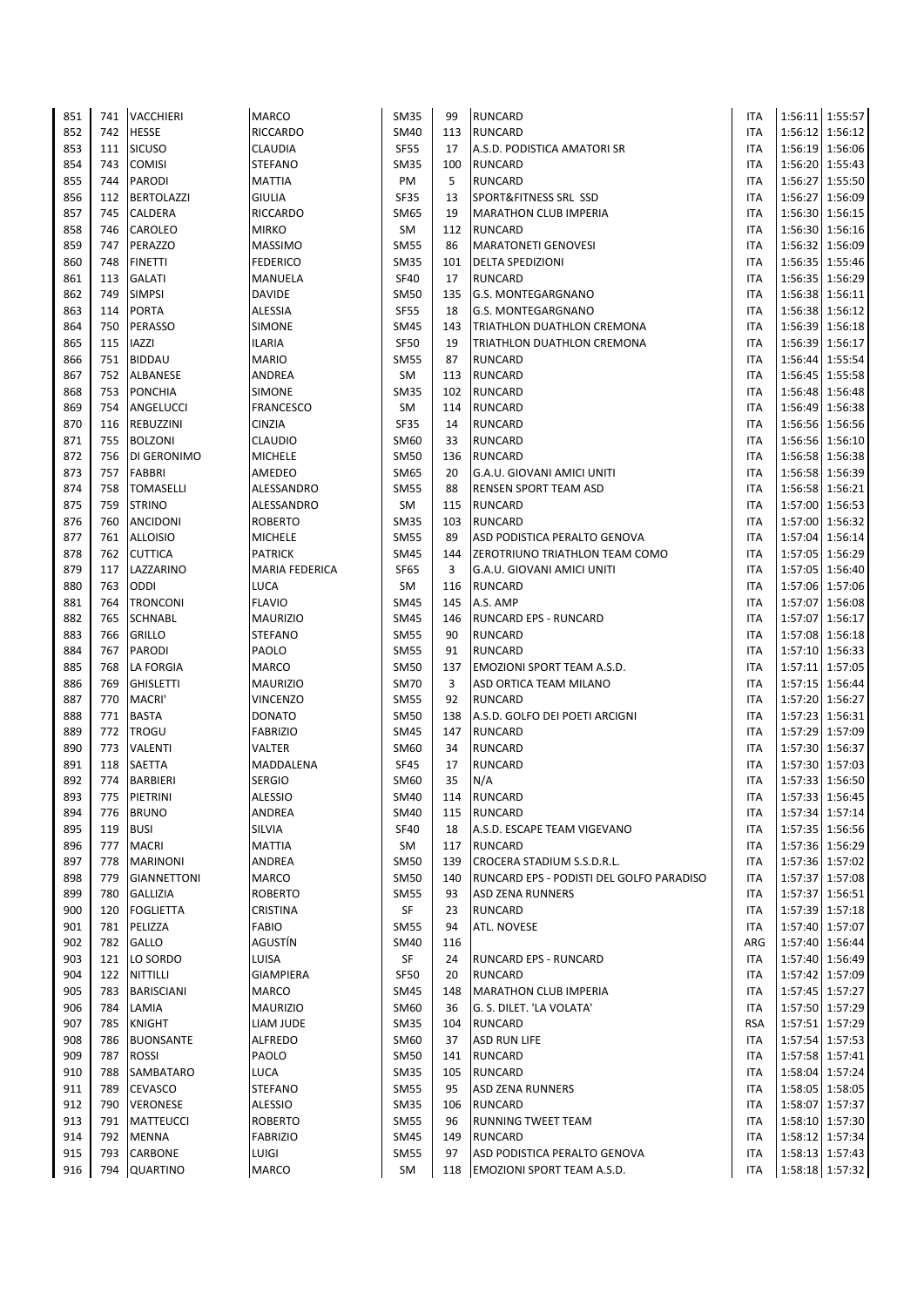| 917        | 123        | <b>ROGGERO</b>                  | <b>ALICE</b>               | SF                         | 25           | <b>EMOZIONI SPORT TEAM A.S.D.</b>                     | <b>ITA</b>        |         | 1:58:22 1:57:37                    |
|------------|------------|---------------------------------|----------------------------|----------------------------|--------------|-------------------------------------------------------|-------------------|---------|------------------------------------|
| 918        | 795        | PANIMOLLE                       | <b>GIUSEPPE</b>            | <b>SM40</b>                | 117          | <b>RUNCARD</b>                                        | <b>ITA</b>        |         | 1:58:22 1:57:46                    |
| 919        | 124        | <b>MARTURANO</b>                | <b>CINZIA</b>              | <b>SF50</b>                | 21           | <b>RUNCARD</b>                                        | <b>ITA</b>        |         | 1:58:22 1:57:56                    |
| 920        | 796        | <b>GRAZIANI</b>                 | <b>GIACOMO</b>             | <b>SM50</b>                | 142          | <b>RUNCARD</b>                                        | ITA               |         | 1:58:26 1:57:42                    |
| 921        | 125        | <b>BAGALA'</b>                  | ANNUNZIATA                 | <b>SF60</b>                | 5            | A.S.D. GRAVELLONA VCO                                 | <b>ITA</b>        |         | 1:58:27 1:57:46                    |
| 922        | 797        | <b>BESTETTI</b>                 | <b>GIULIO MARIA</b>        | SM                         | 119          | <b>RUNCARD</b>                                        | <b>ITA</b>        |         | 1:58:33 1:57:50                    |
| 923        | 798        | <b>TUMBARELLO</b>               | SALVATORE                  | <b>SM55</b>                | 98           | <b>RUNCARD</b>                                        | <b>ITA</b>        | 1:58:37 | 1:57:59                            |
| 924        | 799        | <b>CORRADO</b>                  | NICOLO'                    | <b>SM35</b>                | 107          | <b>RUNCARD</b>                                        | ITA               |         | 1:58:38 1:57:50                    |
| 925        | 126        | POZZUOLI                        | SARA ADRIANA               | <b>SF40</b>                | 19           | TEAM CASA DELLA SALUTE 42195                          | <b>ITA</b>        |         | 1:58:38 1:58:13                    |
| 926        | 127        | <b>BEYER</b>                    | SYLVIA                     | <b>SF40</b>                | 20           | <b>RUNCARD</b>                                        | <b>ITA</b>        |         | 1:58:39 1:57:45                    |
| 927        | 800        | PALOMBO                         | <b>AURELIO</b>             | <b>SM55</b>                | 99           | POL. UNICREDIT                                        | ITA               |         | 1:58:39 1:57:46                    |
| 928        | 801        | <b>LUMACHI</b>                  | <b>FULVIO</b>              | <b>SM50</b>                | 143          | RUNCARD                                               | ITA               |         | 1:58:40 1:58:29                    |
| 929        | 802        | <b>ELEFANTE</b>                 | DAVID                      | <b>SM35</b>                | 108          | <b>RUNCARD</b>                                        | <b>ITA</b>        |         | 1:58:42 1:57:53                    |
| 930        | 128<br>129 | <b>BRAULT</b><br><b>MEIRANA</b> | <b>ANNE-LAURE</b><br>LUISA | <b>SF45</b>                | 18<br>19     | S/L ESM CHALLANS                                      | <b>FRA</b>        |         | 1:58:49 1:58:24                    |
| 931<br>932 | 130        | <b>OTTONELLO</b>                | <b>MICHELA</b>             | <b>SF55</b><br>SF35        | 15           | <b>DELTA SPEDIZIONI</b><br>EMOZIONI SPORT TEAM A.S.D. | ITA<br>ITA        |         | 1:58:50 1:58:41<br>1:58:51 1:58:27 |
| 933        | 803        | <b>MASSONE</b>                  | <b>ROBERTO</b>             | <b>SM55</b>                | 100          | <b>RUNCARD</b>                                        | ITA               |         | 1:58:52 1:58:23                    |
| 934        | 804        | BLE'                            | <b>FABIO</b>               | <b>SM45</b>                | 150          | <b>RUNCARD</b>                                        | <b>ITA</b>        |         | 1:58:55 1:58:39                    |
| 935        | 131        | <b>BRUZZO</b>                   | VALENTINA                  | SF                         | 26           | <b>DELTA SPEDIZIONI</b>                               | ITA               |         | 1:58:56 1:58:03                    |
| 936        | 805        | <b>REZZONICO</b>                | <b>ALAIN</b>               | <b>SM35</b>                | 109          | <b>RUNCARD</b>                                        | SUI               |         | 1:58:56 1:58:19                    |
| 937        | 132        | <b>BOIDO</b>                    | <b>AZZURRA</b>             | SF35                       | 16           | <b>RUNCARD</b>                                        | ITA               |         | 1:59:00 1:58:10                    |
| 938        | 806        | <b>PUPPO</b>                    | PAOLO                      | <b>SM50</b>                | 144          | <b>RUNCARD</b>                                        | ITA               |         | 1:59:00 1:58:57                    |
| 939        | 133        | <b>FAELLI</b>                   | <b>FEDERICA</b>            | <b>SF45</b>                | 19           | C.U.S. PARMA                                          | ITA               |         | 1:59:03 1:58:49                    |
| 940        | 807        | <b>FRANCONERI</b>               | ANDREA                     | SM                         | 120          | <b>RUNCARD</b>                                        | <b>ITA</b>        |         | 1:59:06 1:58:18                    |
| 941        | 808        | <b>ORFEO</b>                    | NICOLO'                    | <b>SM35</b>                | 110          | G.A.U. GIOVANI AMICI UNITI                            | <b>ITA</b>        |         | 1:59:10 1:58:35                    |
| 942        | 809        | <b>PASTORINI</b>                | LEONARDO                   | <b>SM50</b>                | 145          | <b>G.S. LE PANCHE CASTELQUARTO</b>                    | <b>ITA</b>        |         | 1:59:11 1:58:48                    |
| 943        | 810        | <b>PITTO</b>                    | <b>NICOLA</b>              | <b>SM40</b>                | 118          | <b>RUNCARD</b>                                        | <b>ITA</b>        |         | 1:59:14 1:58:37                    |
| 944        | 134        | <b>ALTISSIMO</b>                | DANIELA                    | <b>SF35</b>                | 17           | <b>FRIESIAN TEAM</b>                                  | <b>ITA</b>        |         | 1:59:16 1:58:56                    |
| 945        | 811        | <b>BOTTARDI</b>                 | <b>MATHIAS</b>             | SM                         | 121          | RUNCARD EPS - RUNCARD                                 | <b>ITA</b>        |         | 1:59:20 1:58:59                    |
| 946        | 135        | <b>ROMANI</b>                   | ARIANNA                    | SF                         | 27           | RUNCARD EPS - RUNCARD                                 | <b>ITA</b>        |         | 1:59:21 1:59:21                    |
| 947        | 812        | SANDRI                          | RAFFAELLO                  | <b>SM45</b>                | 151          | VERDE PISELLO GROUP MILANO                            | ITA               |         | 1:59:22 1:58:51                    |
| 948        | 813        | <b>RUVA</b>                     | <b>VINCENZO</b>            | <b>SM55</b>                | 101          | TEAM MARATHON S.S.D.                                  | <b>ITA</b>        |         | 1:59:24 1:58:41                    |
| 949        | 814        | <b>DEMARTINI</b>                | ANDREA                     | <b>SM45</b>                | 152          | <b>RUNCARD</b>                                        | <b>ITA</b>        |         | 1:59:26 1:58:48                    |
| 950        | 815        | <b>SUOZZO</b>                   | <b>GIUSEPPE MASSIMILI</b>  | <b>SM45</b>                | 153          | <b>RUNCARD</b>                                        | <b>ITA</b>        | 1:59:27 | 1:59:19                            |
| 951        | 816        | <b>MARZONI</b>                  | LUCIANO                    | SM60                       | 38           | <b>ATLETICA 3V</b>                                    | ITA               | 1:59:27 | 1:58:34                            |
| 952        | 817        | RONCALLO                        | MARCO                      | SM60                       | 39           | <b>RUNCARD</b>                                        | ITA               |         | 1:59:27 1:58:45                    |
| 953        | 136        | <b>VILLA</b>                    | CRISTINA                   | <b>SF55</b>                | 20           | <b>URBAN RUNNERS</b>                                  | ITA               |         | 1:59:29 1:58:54                    |
| 954        | 818        | <b>NAPOLI</b>                   | EMANUELE                   | SM45                       | 154          | <b>GRUPPO CITTA' DI GENOVA</b>                        | ITA               |         | 1:59:30 1:58:36                    |
| 955        | 819        | <b>MOSCA</b>                    | <b>GIUSEPPE</b>            | <b>SM40</b>                | 119          | EMOZIONI SPORT TEAM A.S.D.                            | ITA               |         | 1:59:31 1:59:23<br>1:59:31 1:58:53 |
| 956<br>957 | 820<br>821 | <b>PENSA</b><br><b>PACILLI</b>  | <b>DONATO</b><br>LORENZO   | <b>SM40</b><br><b>SM45</b> | 120<br>155   | <b>RUNCARD</b><br>PODISTICA PONTELUNGO BOLOGNA        | ITA<br><b>ITA</b> |         | 1:59:32 1:59:31                    |
| 958        | 822        | <b>CATROPPA</b>                 | <b>ANTONINO</b>            | <b>SM55</b>                | 102          | <b>RIVIERA TRIATHLON 1992</b>                         | <b>ITA</b>        |         | 1:59:35 1:59:35                    |
| 959        |            | 823 SUPRANI                     | <b>FRANCESCO</b>           | SM                         |              | 122 RUNCARD                                           | <b>ITA</b>        |         | 1:59:35 1:59:14                    |
| 960        | 137        | <b>STEFANI</b>                  | ROSSANA                    | <b>SF40</b>                | 21           | CHIAVARI-TIGULLIO OUTDOOR                             | ITA               |         | 1:59:36 1:58:46                    |
| 961        | 824        | <b>FASSONE</b>                  | <b>ALBERTO</b>             | <b>SM35</b>                | 111          | <b>RUNCARD</b>                                        | ITA               |         | 1:59:36 1:59:00                    |
| 962        | 825        | <b>CLAVARINO</b>                | GIOVANNI BATTISTA          | <b>SM50</b>                | 146          | <b>RUNCARD</b>                                        | ITA               |         | 1:59:37 1:58:48                    |
| 963        | 826        | <b>PIPITONE</b>                 | <b>FRANCESCO</b>           | <b>SM40</b>                | 121          | <b>RUNCARD</b>                                        | ITA               |         | 1:59:38 1:58:47                    |
| 964        | 138        | <b>DE GIORGI</b>                | <b>ISABELLA</b>            | SF35                       | 18           | <b>RUNCARD</b>                                        | ITA               |         | 1:59:39 1:58:46                    |
| 965        | 827        | <b>MINUTO</b>                   | <b>FILIPPO</b>             | SM45                       | 156          | <b>RUNCARD</b>                                        | ITA               |         | 1:59:39 1:58:46                    |
| 966        | 828        | <b>MUNERATI</b>                 | <b>MICHELE</b>             | <b>SM50</b>                | 147          | <b>UISP</b>                                           | <b>ITA</b>        |         | 1:59:42 1:59:05                    |
| 967        | 829        | ANGELUCCI                       | <b>EMANUELE</b>            | SM60                       | 40           | RUNCARD                                               | <b>ITA</b>        |         | 1:59:42 1:59:33                    |
| 968        | 830        | <b>RISSO</b>                    | <b>GIANLUCA</b>            | <b>SM45</b>                | 157          | <b>RUNCARD</b>                                        | <b>ITA</b>        |         | 1:59:43 1:58:55                    |
| 969        | 831        | <b>SERAFINI</b>                 | <b>MARCO</b>               | SM60                       | 41           | RENSEN SPORT TEAM ASD                                 | <b>ITA</b>        |         | 1:59:47 1:59:47                    |
| 970        | 832        | <b>OLIMPO</b>                   | <b>STEFANO</b>             | <b>SM50</b>                | 148          | DELTA SPEDIZIONI                                      | <b>ITA</b>        |         | 1:59:47 1:59:28                    |
| 971        | 833        | <b>CROSETTI</b>                 | DANIELE                    | SM35                       | 112          | <b>GRUPPO CITTA' DI GENOVA</b>                        | <b>ITA</b>        |         | 1:59:50 1:58:54                    |
| 972        | 834        | <b>PIANA</b>                    | MARCO                      | <b>SM35</b>                | 113          | <b>GRUPPO CITTA' DI GENOVA</b>                        | <b>ITA</b>        |         | 1:59:51 1:58:53                    |
| 973        | 139        | <b>BORELLO</b>                  | <b>ALICE</b>               | SF                         | 28           | <b>BASE RUNNING</b>                                   | <b>ITA</b>        |         | 1:59:52 1:59:12                    |
| 974        | 835        | <b>LA TORRE</b>                 | LUIS JAVIER                | <b>SM45</b>                | 158          | <b>RUNCARD</b>                                        | <b>ITA</b>        |         | 1:59:53 1:59:07                    |
| 975        | 836        | <b>BAZZURRO</b>                 | <b>ENRICO</b>              | SM65                       | 21           | <b>RUNCARD</b>                                        | <b>ITA</b>        |         | 1:59:54 1:59:15                    |
| 976        | 837        | RUNGGALDIER                     | <b>KONRAD</b>              | SM40                       | 122          | VERDE PISELLO GROUP MILANO                            | <b>ITA</b>        |         | 1:59:54 1:59:25                    |
| 977        | 140        | RAINERI                         | MARGHERITA                 | <b>SF70</b>                | $\mathbf{1}$ | G.A.U. GIOVANI AMICI UNITI                            | <b>ITA</b>        |         | 1:59:56 1:59:18                    |
| 978        | 838        | <b>GAGINO</b>                   | <b>FRANCO</b>              | SM45                       | 159          | <b>RUNCARD</b>                                        | <b>ITA</b>        |         | 2:00:00 1:59:23                    |
| 979        | 839        | <b>MANNUCCI</b>                 | MARCO                      | SM45                       | 160          | <b>RUNCARD</b>                                        | ITA               |         | 2:00:01 1:59:40                    |
| 980        | 840        | <b>BLANCO</b>                   | RICCARDO                   | SM50                       | 149          | <b>RUNCARD</b>                                        | ITA<br><b>ITA</b> |         | 2:00:01 1:59:39                    |
| 981<br>982 | 141        | VARGETTO<br>841 MUSCARELLA      | SARA<br><b>ROBERTO</b>     |                            |              | ATHLETICA VATICANA A.S.D.<br><b>RUNCARD</b>           | ITA               |         | 2:00:02 2:00:02<br>2:00:02 1:59:48 |
|            |            |                                 |                            | <b>SM50</b>                | 150          |                                                       |                   |         |                                    |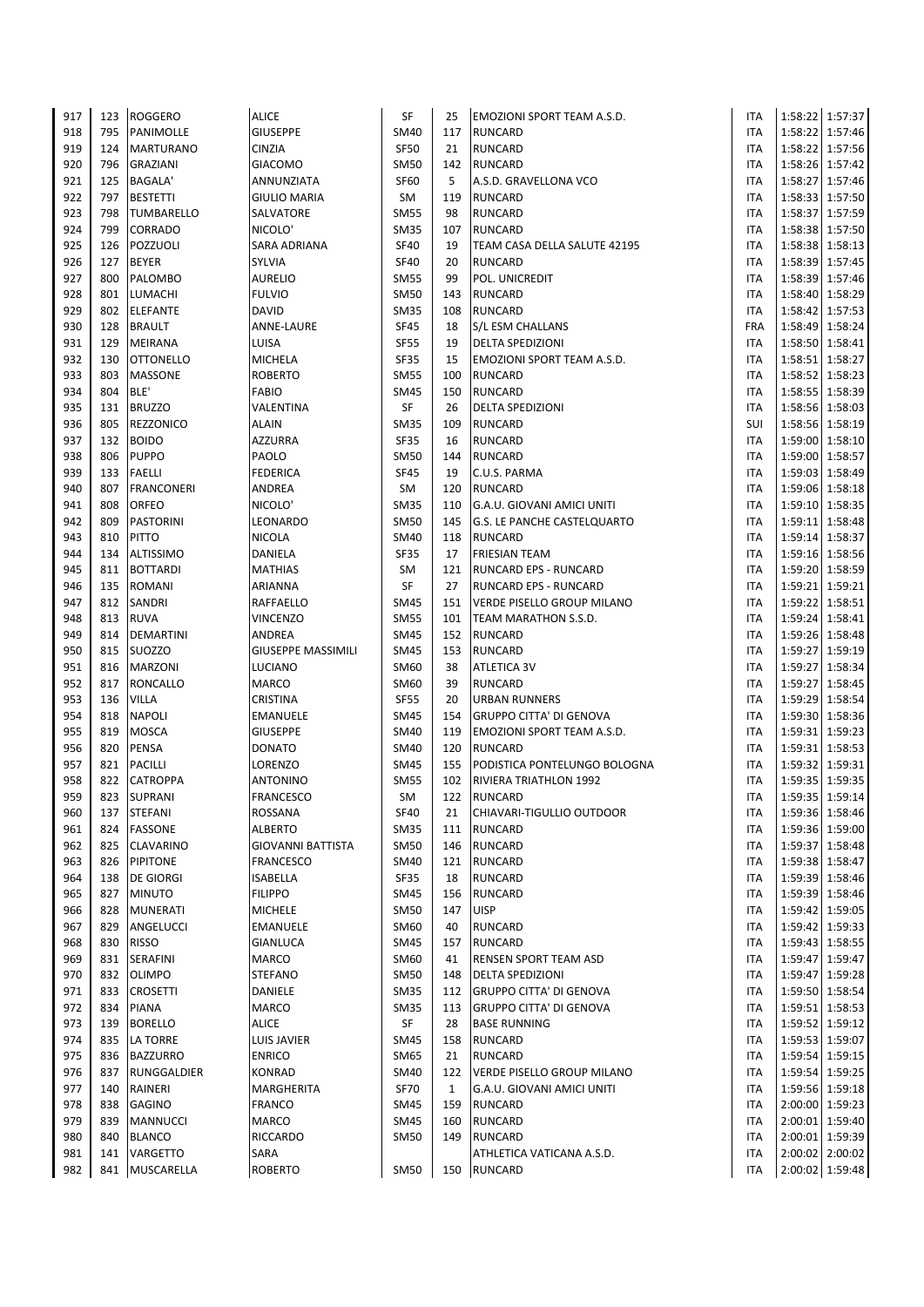| 983          | 842        | <b>SACCHETTI</b>                | <b>VINCENZO</b>          | <b>SM50</b>         | 151        | <b>RUNCARD</b>                                 | ITA                      | 2:00:02 1:59:28                    |
|--------------|------------|---------------------------------|--------------------------|---------------------|------------|------------------------------------------------|--------------------------|------------------------------------|
| 984          | 843        | <b>GAGLIOSTRO</b>               | DANIELE                  | <b>SM35</b>         | 114        | 0131RUN OF MADE A.S.D.                         | <b>ITA</b>               | 2:00:02 1:59:30                    |
| 985          | 844        | <b>BONAMIGO</b>                 | <b>MARCO</b>             | <b>SM40</b>         | 123        | <b>RUNCARD</b>                                 | <b>ITA</b>               | 2:00:02 2:00:00                    |
| 986          | 142        | <b>NOLI</b>                     | PAOLA                    | <b>SF35</b>         | 19         | <b>DELTA SPEDIZIONI</b>                        | ITA                      | 2:00:03 1:59:43                    |
| 987          | 845        | <b>TRAPELLA</b>                 | <b>EMANUELE</b>          | <b>SM50</b>         | 152        | <b>RUNCARD</b>                                 | <b>ITA</b>               | 2:00:03 1:59:29                    |
| 988          | 143        | <b>GLIORI</b>                   | <b>ANTONELLA</b>         | <b>SF45</b>         | 20         | <b>ASD ZENA RUNNERS</b>                        | ITA                      | 2:00:04 1:59:44                    |
| 989          | 144        | <b>GALLI</b>                    | LAURA                    | <b>SF40</b>         | 22         | ASD ORTICA TEAM MILANO                         | <b>ITA</b>               | 2:00:04 2:00:01                    |
| 990          | 846        | <b>VARGETTO</b>                 | PAOLO                    | <b>SM45</b>         | 161        | ATHLETICA VATICANA A.S.D.                      | ITA                      | 2:00:04 2:00:03                    |
| 991          | 847        | PALMERINI                       | ALESSANDRO               | <b>SM50</b>         | 153        | <b>RUNCARD</b>                                 | <b>ITA</b>               | 2:00:14 1:59:52                    |
| 992          | 145        | <b>GAUDIO</b>                   | <b>ELVIRA</b>            | <b>SF55</b>         | 21         | <b>RUNCARD</b>                                 | ITA                      | 2:00:14 1:59:53                    |
| 993          | 146        | <b>TRENTA</b>                   | <b>ELISABETTA</b>        | <b>SF45</b>         | 21         | <b>INFINITY CYCLING ASD</b>                    | <b>ITA</b>               | 2:00:21 2:00:09                    |
| 994          | 147        | <b>BARBERIS</b>                 | ORIETTA                  | <b>SF50</b>         | 22         | <b>RUNCARD</b>                                 | <b>ITA</b>               | 2:00:21 2:00:11                    |
| 995          | 848        | <b>COSTABILE</b>                | <b>UGO</b>               | SM60                | 42         | A.S.D. PODISTI ALTO SANNIO                     | <b>ITA</b>               | 2:00:27 1:59:29                    |
| 996          | 849        | <b>PASSONI</b>                  | STEFANO ALESSIO          | SM40                | 124        | <b>GS AVIS TREVIGLIO G.BRUSAFERRI</b>          | <b>ITA</b>               | 2:00:29 1:59:47                    |
| 997          | 850        | <b>CAMMAROTA</b>                | <b>ALBERTO</b>           | <b>SM45</b>         | 162        | ATL. NOVESE                                    | <b>ITA</b>               | 2:00:37 1:59:57                    |
| 998          | 148        | VALLARINO                       | ANGELA                   | <b>SF55</b>         | 22         | EMOZIONI SPORT TEAM A.S.D.                     | <b>ITA</b>               | 2:00:43 2:00:32                    |
| 999          | 149        | <b>MASTROLONARDO</b>            | <b>MARINA</b>            | <b>SF45</b>         | 22         | <b>RUNCARD</b>                                 | <b>ITA</b>               | 2:00:46 2:00:00                    |
| 1000         | 851        | <b>BATANI</b>                   | <b>MATTEO</b>            | <b>SM40</b>         | 125        | A.S.D. FRANCESCO FRANCIA                       | <b>ITA</b>               | 2:00:46 2:00:01                    |
| 1001<br>1002 | 852        | <b>BONIFACIO</b>                | <b>FABRIZIO</b>          | SM                  | 123        | <b>RUNCARD</b>                                 | ITA                      | 2:00:51 1:45:48                    |
| 1003         | 853<br>854 | <b>GUERRIERI</b>                | <b>GIORGIO</b><br>ANDREA | SM45<br><b>SM45</b> | 163<br>164 | <b>RUNCARD</b>                                 | <b>ITA</b><br><b>ITA</b> | 2:00:52 2:00:20<br>2:00:58 1:59:56 |
| 1004         | 150        | <b>FRANCESCON</b><br>CECCARELLO | CHIARA                   | SF                  | 29         | A.S.D. A.N.B. FIAMME CREMISI<br><b>RUNCARD</b> | <b>ITA</b>               | 2:01:02 2:00:21                    |
| 1005         | 855        | PERRET                          | <b>HENRY</b>             | SM65                | 22         | <b>RUNCARD</b>                                 | ARG                      | 2:01:11 2:00:32                    |
| 1006         | 856        | <b>DELFINO</b>                  | VALERIO                  | SM60                | 43         | C.F.F.S.D. COGOLETO ATLETICA                   | <b>ITA</b>               | 2:01:14 2:01:04                    |
| 1007         | 857        | <b>STEFANELLI</b>               | <b>TIZIANO</b>           | <b>SM55</b>         | 103        | <b>RUNCARD</b>                                 | <b>ITA</b>               | 2:01:23 2:00:29                    |
| 1008         | 858        | SQUILLACE                       | LUCA                     | SM40                | 126        | <b>RUNCARD</b>                                 | <b>ITA</b>               | 2:01:25 2:00:58                    |
| 1009         | 859        | <b>GALLUCCIO</b>                | <b>ROBERTO</b>           | SM40                | 127        | <b>RUNCARD</b>                                 | ITA                      | 2:01:33 2:00:56                    |
| 1010         | 860        | <b>FLORIDDIA</b>                | SANTO                    | <b>SM45</b>         | 165        | <b>ASD ISPICA RUNNING</b>                      | <b>ITA</b>               | 2:01:36 2:01:10                    |
| 1011         | 151        | <b>MALTZAMAN</b>                | <b>OFIR</b>              | SF                  | 30         | <b>RUNCARD</b>                                 | <b>ISR</b>               | 2:01:41 2:01:22                    |
| 1012         | 152        | <b>D'AGNELLI</b>                | SIMONA                   | SF                  | 31         | ATLETICA PRO CANOSA                            | <b>ITA</b>               | 2:01:44 2:01:11                    |
| 1013         | 861        | <b>SOLA</b>                     | <b>RINO</b>              | <b>SM35</b>         | 115        | <b>RUNCARD Trail - RUNCARD</b>                 | ITA                      | 2:01:47 2:01:25                    |
| 1014         | 862        | <b>CARELLA</b>                  | <b>VITO</b>              | <b>SM50</b>         | 154        | SETTE LAGHI RUNNERS                            | <b>ITA</b>               | 2:01:49 2:01:30                    |
| 1015         | 153        | <b>DI PIETRO</b>                | DANIELA                  | <b>SF45</b>         | 23         | <b>RUNCARD</b>                                 | <b>ITA</b>               | 2:01:49 2:01:25                    |
| 1016         | 154        | <b>BERNARDELLO</b>              | SIMONA                   | <b>SF40</b>         | 23         | ASD PODISTICA PERALTO GENOVA                   | <b>ITA</b>               | 2:01:55 2:01:33                    |
| 1017         | 863        | <b>BOTTACINI</b>                | <b>MASSIMILIANO</b>      | SM65                | 23         | ATL. OVADESE ORMIG                             | ITA                      | 2:02:01 2:01:22                    |
| 1018         | 155        | <b>BOIDO</b>                    | <b>MARIA PIA</b>         | <b>SF45</b>         | 24         | LA MICHETTA                                    | <b>ITA</b>               | 2:02:09 2:01:27                    |
| 1019         | 864        | <b>DEMARTINI</b>                | <b>MARCO</b>             | <b>SM45</b>         | 166        | <b>RUNCARD</b>                                 | <b>ITA</b>               | 2:02:09 2:01:31                    |
| 1020         | 865        | <b>BORELLO</b>                  | ANGELO                   | <b>SM65</b>         | 24         | G.P. CARTOTECNICA PIEMONTESE A                 | <b>ITA</b>               | 2:02:13 2:01:34                    |
| 1021         | 156        | PARESCHI                        | CAROLA                   | <b>SF40</b>         | 24         | ASD PODISTICA PERALTO GENOVA                   | <b>ITA</b>               | 2:02:16 2:01:42                    |
| 1022         | 866        | <b>ROVALI</b>                   | <b>DAVIDE</b>            | SM                  | 124        | <b>CANAVESE TRIATHLON ASD</b>                  | ITA                      | 2:02:18 2:01:58                    |
| 1023         | 867        | <b>BRUNI</b>                    | <b>VALTER</b>            | SM65                | 25         | ASD PODISTICA PERALTO GENOVA                   | ITA                      | 2:02:18 2:01:31                    |
| 1024         | 157        | <b>REBUZZINI</b>                | <b>CLAUDIA CHIARA</b>    | <b>SF40</b>         | 25         | <b>RUNCARD</b>                                 | <b>ITA</b>               | 2:02:19 2:01:42                    |
| 1025         | 868        | <b>BISACCHI</b>                 | ANDREA                   | SM65                | 26         | <b>MARATONETI GENOVESI</b>                     | <b>ITA</b>               | 2:02:19 2:01:42                    |
| 1026<br>1027 | 158<br>869 | <b>ZIBETTI</b><br>MACRI'        | ANNA<br><b>DAVIDE</b>    | <b>SF45</b>         | 25         | <b>RUNCARD</b><br><b>RUNCARD</b>               | ITA                      | 2:02:21 2:02:00                    |
| 1028         |            |                                 | <b>ENRICA</b>            | SM<br><b>SF50</b>   | 125        |                                                | ITA                      | 2:02:26 2:01:22<br>2:02:40 2:02:00 |
| 1029         | 159<br>160 | <b>DODI</b><br><b>FRIXIONE</b>  | <b>FRANCESCA</b>         | <b>SF50</b>         | 23<br>24   | PASSO CAPPONI ASD<br><b>RUNCARD</b>            | ITA<br>ITA               | 2:02:46 2:02:25                    |
| 1030         | 870        | <b>ROERO</b>                    | MARCO                    | <b>SM45</b>         | 167        | A.S.D. GATE-CRAL INPS                          | ITA                      | 2:02:51 2:02:04                    |
| 1031         | 161        | <b>GAMONDI</b>                  | LIVIA MARCELLA           | <b>SF55</b>         | 23         | URBAN RUNNERS                                  | ITA                      | 2:02:51 2:02:16                    |
| 1032         | 871        | <b>ROSSETTO</b>                 | ANDREA                   | SM45                | 168        | ASD ZENA RUNNERS                               | ITA                      | 2:02:51 2:02:22                    |
| 1033         | 162        | <b>ROMANO</b>                   | ELEONORA ANNA            | SF                  | 32         | RUNCARD                                        | ITA                      | 2:02:53 2:02:28                    |
| 1034         | 163        | <b>BORGONOVO</b>                | <b>GIULIA</b>            | SF                  | 33         | <b>RUNCARD</b>                                 | ITA                      | 2:03:01 2:02:33                    |
| 1035         | 872        | <b>GHIGLIONE</b>                | PAOLO                    | SM50                | 155        | <b>RUNCARD</b>                                 | ITA                      | 2:03:04 2:02:08                    |
| 1036         | 164        | <b>FALCO</b>                    | LAURA                    | <b>SF55</b>         | 24         | G.S. TOCCALMATTO                               | ITA                      | 2:03:06 2:02:46                    |
| 1037         | 165        | <b>GAMBINO</b>                  | VALENTINA                | SF                  | 34         | RUNCARD                                        | ITA                      | 2:03:11 2:02:23                    |
| 1038         | 873        | <b>CATTARI</b>                  | <b>GIOVANNI</b>          | <b>SM40</b>         | 128        | <b>RUNCARD</b>                                 | ITA                      | 2:03:11 2:02:41                    |
| 1039         | 166        | PIERONI                         | SILVIA                   | SF45                | 26         | <b>ASD ZENA RUNNERS</b>                        | ITA                      | 2:03:16 2:02:57                    |
| 1040         | 874        | <b>CARMAGNINI</b>               | <b>GIORGIO</b>           | <b>SM50</b>         | 156        | <b>ASD ZENA RUNNERS</b>                        | ITA                      | 2:03:16 2:02:28                    |
| 1041         | 167        | <b>VERSACE</b>                  | MICAELA                  | <b>SF50</b>         | 25         | G.A.U. GIOVANI AMICI UNITI                     | ITA                      | 2:03:19 2:02:28                    |
| 1042         | 875        | VALENTINI                       | <b>ILARIO</b>            | <b>SM35</b>         | 116        | <b>MARATONETI GENOVESI</b>                     | ITA                      | 2:03:20 2:03:08                    |
| 1043         | 876        | <b>CHIRICO</b>                  | <b>FRANCO</b>            | <b>SM50</b>         | 157        | G.A.U. GIOVANI AMICI UNITI                     | ITA                      | 2:03:21 2:03:21                    |
| 1044         | 877        | <b>BRUZZONE</b>                 | LUCA                     | <b>SM45</b>         | 169        | ASV GHERDEINA RUNNERS                          | ITA                      | 2:03:21 2:02:30                    |
| 1045         | 168        | MARTINELLI                      | SARA                     | <b>SF40</b>         | 26         | PODISTICA SOLIDARIETA'                         | ITA                      | 2:03:22 2:02:29                    |
| 1046         | 878        | <b>TRINGALI</b>                 | PAOLO                    | <b>SM35</b>         | 117        | <b>GRUPPO CITTA' DI GENOVA</b>                 | ITA                      | 2:03:22 2:03:06                    |
| 1047         | 879        | LIZZANI                         | MARCO                    | <b>SM40</b>         | 129        | G.A.U. GIOVANI AMICI UNITI                     | ITA                      | 2:03:22 2:02:30                    |
| 1048         | 880        | AMIRFEIZ                        | ALEX                     | <b>SM50</b>         | 158        | <b>RUNCARD</b>                                 | ITA                      | 2:03:35 2:03:20                    |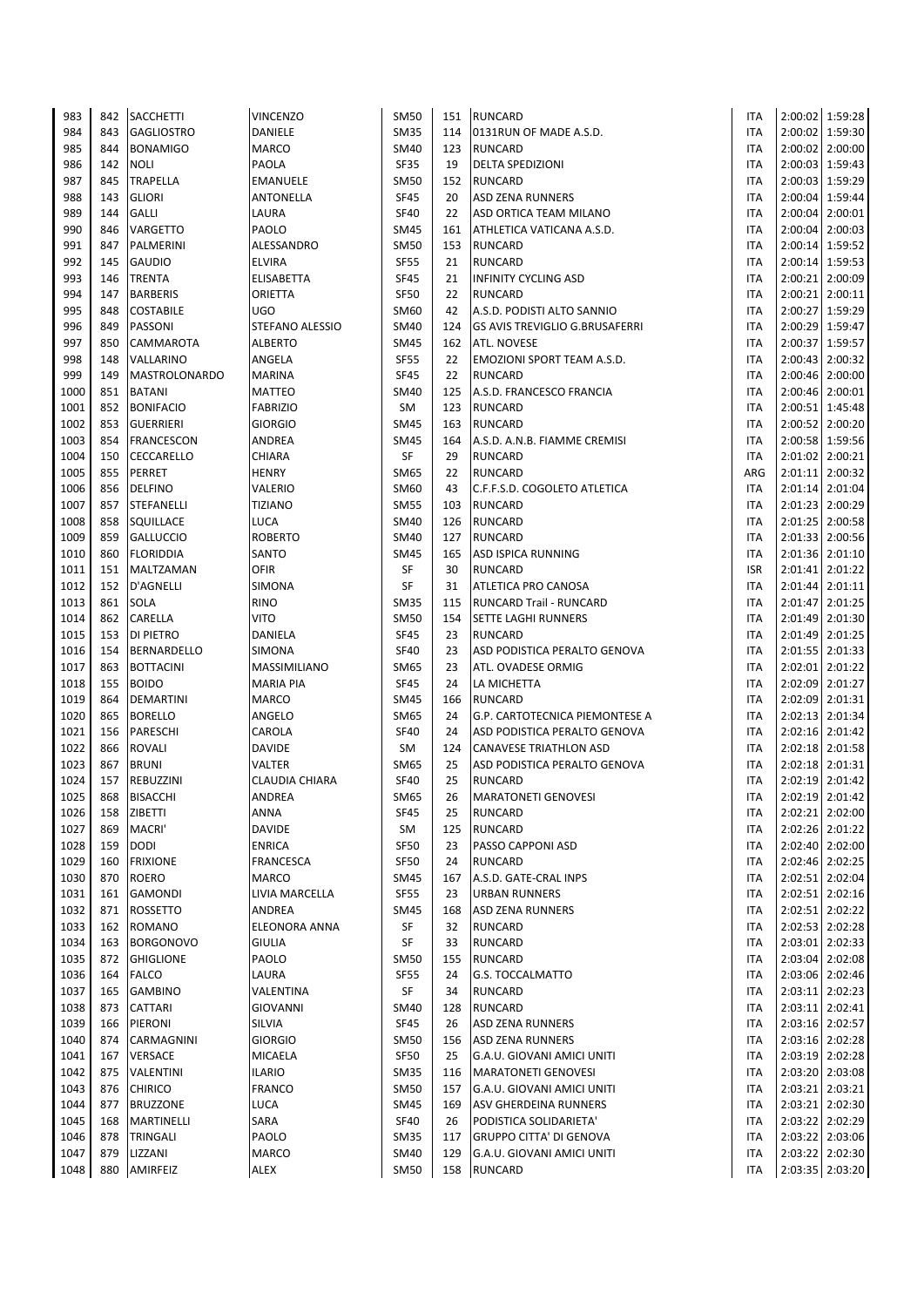| 1049         | 881        | <b>TALON</b>             | <b>DAVIDE</b>                    | <b>SM</b>           | 126            | <b>RUNCARD</b>                  | <b>ITA</b>               |                    | 2:03:44 2:02:57                    |
|--------------|------------|--------------------------|----------------------------------|---------------------|----------------|---------------------------------|--------------------------|--------------------|------------------------------------|
| 1050         | 882        | <b>SIMONETTI</b>         | <b>FRANCESCO</b>                 | <b>SM70</b>         | 4              | <b>RUNCARD</b>                  | ITA                      | 2:03:52            | 2:03:24                            |
| 1051         | 883        | MAZZITELLI               | <b>DOMENICO</b>                  | <b>SM70</b>         | 5              | ASD PODISTICA PERALTO GENOVA    | ITA                      | 2:03:52            | 2:03:29                            |
| 1052         | 884        | <b>GRAZIOLI</b>          | <b>GIUSEPPE</b>                  | <b>SM55</b>         | 104            | <b>RUNCARD</b>                  | <b>ITA</b>               | 2:03:55            | 2:03:55                            |
| 1053         | 169        | <b>GANGI</b>             | <b>FRANCESCA</b>                 | <b>SF55</b>         | 25             | <b>PACECO RUNNERS</b>           | ITA                      | 2:03:56            | 2:03:20                            |
| 1054         | 885        | <b>DODERO</b>            | <b>EDOARDO</b>                   | SM40                | 130            | <b>RUNCARD</b>                  | SUI                      | 2:04:01            | 2:03:23                            |
| 1055         | 170        | <b>CONTI</b>             | <b>STEFANIA</b>                  | <b>SF45</b>         | 27             | RUNCARD EPS - RUNCARD           | ITA                      | 2:04:06            | 2:03:37                            |
| 1056         | 886        | <b>FERRANTE</b>          | <b>FLAVIO</b>                    | SM50                | 159            | ATLETICA VARAZZE                | <b>ITA</b>               | 2:04:07            | 2:03:35                            |
| 1057         | 887        | SASSOS                   | <b>ROBERTO</b>                   | SM65                | 27             | <b>ASD ZENA RUNNERS</b>         | <b>ITA</b>               | 2:04:14            | 2:03:33                            |
| 1058         | 171        | <b>FULIANO</b>           | SARA                             | <b>SF40</b>         | 27             | <b>RUNCARD</b>                  | <b>ITA</b>               | 2:04:27            | 2:03:55                            |
| 1059         | 172        | <b>FUSARO</b>            | MARIANNA                         | SF                  | 35             | RUNCARD                         | <b>ITA</b>               | 2:04:33            | 2:03:53                            |
| 1060         | 888        | <b>GROSSO</b>            | <b>FAUSTO</b>                    | <b>SM35</b>         | 118            | RUNCARD                         | <b>ITA</b>               | 2:04:35            | 2:03:41                            |
| 1061         | 889        | RIDELLA                  | LUIGI                            | SM60                | 44             | LIBERO                          | ITA                      | 2:04:36            | 2:03:45                            |
| 1062<br>1063 | 173        | <b>ROSELLI</b>           | <b>MARIA DOMENICA</b>            | <b>SF50</b>         | 26             | MONZA MARATHON TEAM - A.S.D.    | ITA                      | 2:04:52            | 2:03:57                            |
| 1064         | 890<br>891 | PELLEGRINI<br>PELLEGRINI | <b>GIUSEPPE</b>                  | <b>SM55</b><br>SM   | 105<br>127     | RUNCARD FIDAL<br><b>RUNCARD</b> | ITA<br><b>ITA</b>        | 2:04:57<br>2:04:57 | 2:04:40<br>2:04:40                 |
| 1065         | 892        | <b>COMITE</b>            | <b>FRANCESCO</b><br>LUIGI        | <b>SM55</b>         | 106            | <b>RUNCARD</b>                  | <b>ITA</b>               | 2:05:02            | 2:04:34                            |
| 1066         | 893        | <b>BRIVIO</b>            | <b>FEDERICO</b>                  | <b>SM45</b>         | 170            | <b>RUNCARD</b>                  | <b>ITA</b>               | 2:05:04            | 2:04:04                            |
| 1067         | 894        | BALBI                    | <b>MARCO GIUSEPPE</b>            | SM65                | 28             | <b>MARATONETI GENOVESI</b>      | <b>ITA</b>               | 2:05:05            | 2:05:05                            |
| 1068         | 895        | CANNISTRACI              | <b>DOMENICO</b>                  | <b>SM50</b>         | 160            | <b>RUNCARD</b>                  | <b>ITA</b>               | 2:05:06            | 2:04:49                            |
| 1069         | 896        | <b>GAVUGLIO</b>          | <b>FRANCESCO</b>                 | <b>SM70</b>         | 6              | <b>ATL. NOVESE</b>              | <b>ITA</b>               | 2:05:12            | 2:05:12                            |
| 1070         | 174        | <b>FABBRI</b>            | <b>BARBARA</b>                   | <b>SF40</b>         | 28             | <b>ASD ZENA RUNNERS</b>         | <b>ITA</b>               | 2:05:21            | 2:05:01                            |
| 1071         | 175        | <b>DENEGRI</b>           | <b>MARINA</b>                    | <b>SF55</b>         | 26             | G.A.U. GIOVANI AMICI UNITI      | <b>ITA</b>               | 2:05:29            | 2:05:19                            |
| 1072         | 176        | <b>AGENO</b>             | <b>CRISTINA</b>                  | <b>SF50</b>         | 27             |                                 | <b>ITA</b>               | 2:05:34            | 2:04:44                            |
| 1073         | 897        | <b>BRUZZONE</b>          | PAOLO                            | <b>SM40</b>         | 131            | C.F.F.S.D. COGOLETO ATLETICA    | <b>ITA</b>               | 2:05:35            | 2:05:24                            |
| 1074         | 898        | <b>BRUGNOLO</b>          | <b>FEDERICO</b>                  | SM60                | 45             | ATLETICA VALLE SCRIVIA          | ITA                      | 2:05:43            | 2:04:54                            |
| 1075         | 899        | <b>BRUZZONE</b>          | <b>GIORGIO</b>                   | <b>SM55</b>         | 107            | <b>RUNCARD EPS - RUNCARD</b>    | <b>ITA</b>               | 2:05:47            | 2:05:31                            |
| 1076         | 177        | <b>MAZZA</b>             | LAURA                            | SF                  | 36             | RUNCARD EPS - RUNCARD           | <b>ITA</b>               | 2:05:52            | 2:05:16                            |
| 1077         | 900        | ALBERTINELLI             | PAOLO UGO                        | <b>SM55</b>         | 108            | <b>BERGAMO STARS ATLETICA</b>   | <b>ITA</b>               | 2:05:54            | 2:05:13                            |
| 1078         | 901        | CANTARELLA               | <b>FILIPPO</b>                   | SM45                | 171            | <b>RUNCARD</b>                  | ITA                      | 2:06:00            | 2:05:23                            |
| 1079         | 178        | <b>ROSSO</b>             | ALESSANDRA                       | SF50                | 28             | G.P. TRINESE                    | <b>ITA</b>               | 2:06:07            | 2:06:05                            |
| 1080         | 179        | <b>GIARDINA</b>          | SANTA                            | <b>SF70</b>         | $\overline{2}$ | ASD PODISTICA PERALTO GENOVA    | ITA                      |                    | 2:06:11 1:56:11                    |
| 1081         | 902        | LORETO                   | <b>CLAUDIO</b>                   | SM60                | 46             | <b>RUNCARD</b>                  | <b>ITA</b>               | 2:06:21            | 1:50:48                            |
| 1082         | 903        | <b>GIACCHETTA</b>        | <b>ACHILLE</b>                   | SM65                | 29             | ATL. OVADESE ORMIG              | ITA                      | 2:06:22            | 2:05:41                            |
| 1083         | 904        | <b>IACOBINO</b>          | MICHELE TOMMASO                  | <b>SM55</b>         | 109            | RUNCARD EPS - RUNCARD           | <b>ITA</b>               | 2:06:32            | 2:05:58                            |
| 1084         | 905        | <b>VACANTE</b>           | <b>ANTONINO</b>                  | SM65                | 30             | EMOZIONI SPORT TEAM A.S.D.      | ITA                      | 2:06:42            | 2:06:17                            |
| 1085         | 906        | <b>RAPUANO</b>           | <b>GIUSEPPE</b>                  | SM60                | 47             | A.S.D. PODISTI ALTO SANNIO      | ITA                      | 2:06:52            | 2:05:54                            |
| 1086         | 180        | <b>BALZAROTTI</b>        | <b>ISABELLA</b>                  | SF                  | 37             | RUNCARD                         | ITA                      | 2:06:55            | 2:06:13                            |
| 1087         | 907        | <b>FANINI</b>            | MARCO                            | <b>SM</b>           | 128            | PODISTICA SOLIDARIETA'          | <b>ITA</b>               |                    | 2:07:05 2:07:05                    |
| 1088         | 181        | VOLPARA                  | <b>MICHELA</b>                   | SF                  | 38             | ASD ALBENGA RUNNERS             | ITA                      | 2:07:16            | 2:07:04                            |
| 1089         | 908        | <b>COSTA</b>             | <b>ENRICO</b>                    | <b>SM55</b>         | 110            | <b>RUNCARD</b>                  | <b>ITA</b>               |                    | 2:07:16 2:06:49                    |
| 1090<br>1091 | 909<br>910 | SINI<br>PELISSA          | <b>ANTONIO</b><br><b>TIZIANO</b> | <b>SM50</b><br>SM40 | 161            | <b>RUNCARD</b><br>132 RUNCARD   | <b>ITA</b><br><b>ITA</b> |                    | 2:07:24 2:07:05<br>2:07:26 2:06:29 |
| 1092         | 911        | <b>VEARDO</b>            | LUIGI                            | SM40                | 133            | <b>ASD ZENA RUNNERS</b>         | ITA                      |                    | 2:07:27 2:06:59                    |
| 1093         | 912        | <b>BELLONI</b>           | <b>STEFANO</b>                   | <b>SM55</b>         | 111            | ASD ORTICA TEAM MILANO          | ITA                      |                    | 2:07:30 2:06:37                    |
| 1094         | 913        | PADOVANI                 | <b>STEFANO</b>                   | <b>SM40</b>         | 134            | <b>ASD ZENA RUNNERS</b>         | <b>ITA</b>               |                    | 2:07:30 2:06:44                    |
| 1095         | 182        | <b>DALY</b>              | CATRINA                          | SF                  | 39             | <b>RUNCARD</b>                  | <b>ITA</b>               |                    | 2:07:34 2:07:13                    |
| 1096         | 183        | <b>GORLANDI</b>          | LAURA PAMELA                     | <b>SF40</b>         | 29             | <b>RUNCARD</b>                  | ITA                      |                    | 2:07:35 2:07:09                    |
| 1097         | 184        | <b>NEGRI</b>             | <b>PATRIZIA</b>                  | <b>SF60</b>         | 6              | <b>MARATHON CLUB IMPERIA</b>    | ITA                      |                    | 2:07:36 2:07:35                    |
| 1098         | 185        | <b>NICASTRO</b>          | <b>MARIA FELICIA</b>             | SF                  | 40             | <b>RUNCARD</b>                  | <b>ITA</b>               |                    | 2:07:37 2:07:37                    |
| 1099         | 914        | <b>TERRANOVA</b>         | <b>AGOSTINO</b>                  | <b>SM50</b>         | 162            | A.S.D. PI8 RUNNING              | ITA                      |                    | 2:07:47 2:07:12                    |
| 1100         | 186        | PALMIERI                 | ANDREA LISA                      | SF                  | 41             | <b>RUNCARD</b>                  | <b>ITA</b>               |                    | 2:07:50 2:07:17                    |
| 1101         | 915        | <b>MUSSO</b>             | <b>ELIO</b>                      | <b>SM50</b>         | 163            | <b>RUNCARD</b>                  | ITA                      | 2:07:50            | 2:07:22                            |
| 1102         | 916        | <b>TAFANI</b>            | ANDREA                           | SM60                | 48             | RUNCARD                         | <b>ITA</b>               |                    | 2:07:51 2:07:50                    |
| 1103         | 917        | <b>CANEPA</b>            | <b>MIRCO</b>                     | <b>SM70</b>         | 7              | ASD PODISTICA PERALTO GENOVA    | ITA                      | 2:08:17            | 2:07:25                            |
| 1104         | 187        | <b>PRUNER</b>            | SARA                             | SF35                | 20             | <b>GRUPPO CITTA' DI GENOVA</b>  | ITA                      |                    | 2:08:22 2:07:39                    |
| 1105         | 188        | SARTI MAGI               | LAURA                            | SF60                | $\overline{7}$ | INFINITY CYCLING ASD            | ITA                      | 2:08:27            | 2:08:17                            |
| 1106         | 189        | <b>FORTES RODRIGUES</b>  | MAXIMILIANA                      | SF35                | 21             | ASD ZENA RUNNERS                | ITA                      |                    | 2:08:31 2:08:09                    |
| 1107         | 918        | <b>CROCE</b>             | PAOLO                            | <b>SM50</b>         | 164            | A.S.D. ATLETICA L'AQUILA        | ITA                      |                    | 2:08:32 2:08:11                    |
| 1108         | 919        | <b>VENTURI</b>           | PAOLO                            | <b>SM50</b>         | 165            | <b>ASD RUNRIVIERARUN</b>        | ITA                      |                    | 2:08:55 2:07:54                    |
| 1109         | 920        | PANDORO                  | <b>GIANNI</b>                    | <b>SM70</b>         | 8              | RUNCARD                         | ITA                      | 2:09:03            | 2:08:27                            |
| 1110         | 921        | <b>MANGRONI</b>          | PAOLO                            | <b>SM75</b>         | 1              | CAMBIASO RISSO RUNNING TEAM GE  | <b>ITA</b>               | 2:09:05            | 2:08:21                            |
| 1111         | 922        | PAPPALARDO               | MARCO                            | <b>SM50</b>         | 166            | <b>ASD ZENA RUNNERS</b>         | ITA                      |                    | 2:09:16 2:08:34                    |
| 1112         | 923        | PAGLIERI                 | LEONARDO                         | JM                  | 3              | A.S.D. C.U.S. GENOVA            | ITA                      |                    | 2:09:19 2:08:42                    |
| 1113         | 924        | <b>CARTOSIO</b>          | <b>DAVIDE</b>                    | SM                  | 129            | <b>RUNCARD</b>                  | ITA                      |                    | 2:09:23 2:08:47                    |
| 1114         | 925        | CASTALDO                 | <b>NICOLA</b>                    | <b>SM55</b>         | 112            | <b>BASE RUNNING</b>             | <b>ITA</b>               |                    | 2:09:24 2:09:05                    |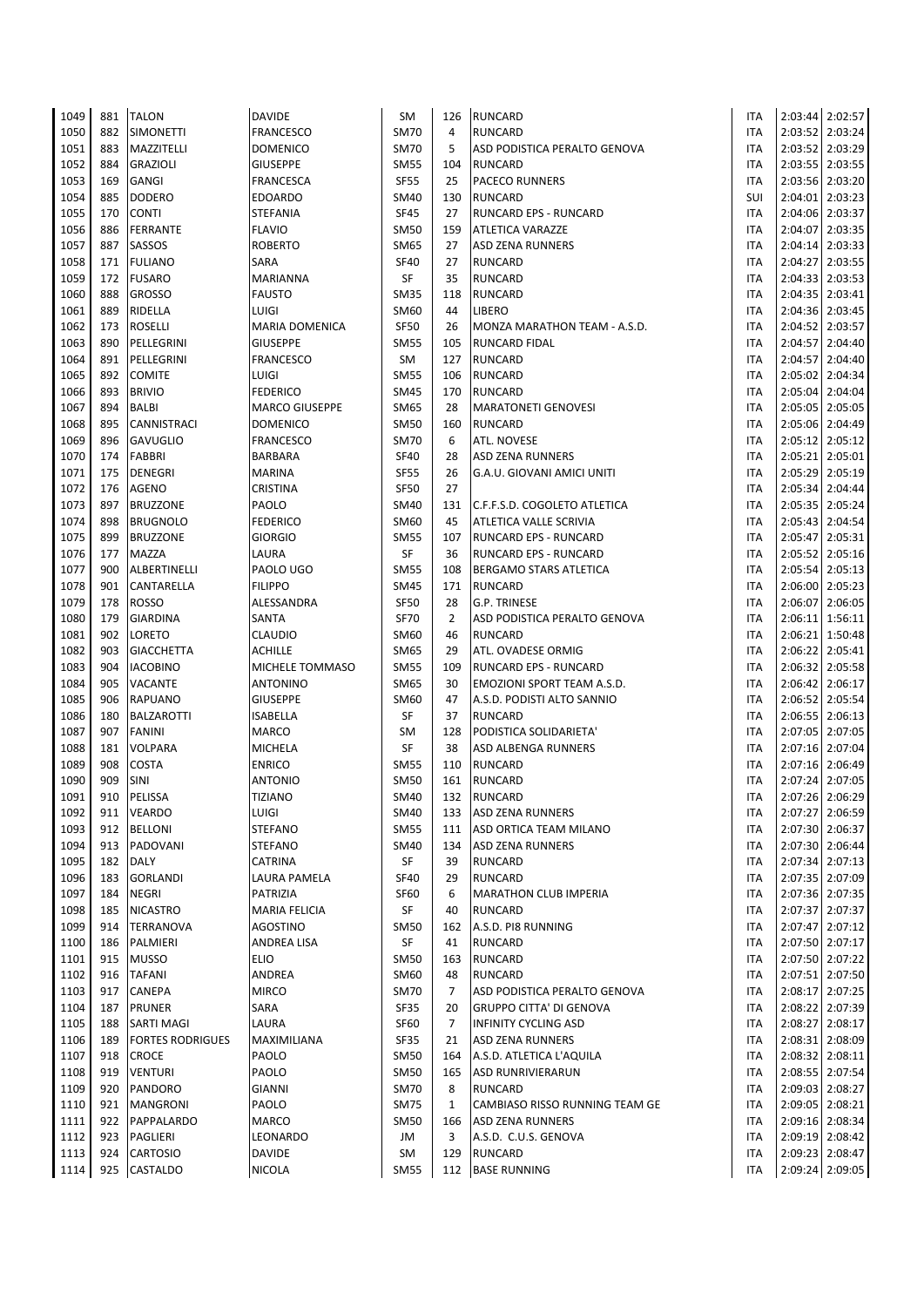| 1115         | 926        | CATALANO                           | <b>GIOVANNI</b>             | <b>SM50</b>       | 167       | <b>RUNCARD</b>                               | <b>ITA</b>               |                 | 2:09:40 2:09:13                    |
|--------------|------------|------------------------------------|-----------------------------|-------------------|-----------|----------------------------------------------|--------------------------|-----------------|------------------------------------|
| 1116         | 927        | <b>GAETANI</b>                     | <b>FULVIO</b>               | <b>SM55</b>       | 113       | RUNCARD EPS - A.S.D. ATLETICA VITA           | ITA                      |                 | 2:09:51 2:09:06                    |
| 1117         | 928        | GARLASCHI                          | ALESSANDRO                  | <b>SM45</b>       | 172       | <b>RUNCARD</b>                               | ITA                      | 2:09:55         | 2:09:20                            |
| 1118         | 929        | <b>LODI</b>                        | <b>FRANCESCO</b>            | SM45              | 173       | ATLETICA DUE PERLE                           | <b>ITA</b>               | 2:09:56         | 2:09:11                            |
| 1119         | 930        | SOTTIMANO                          | <b>CLAUDIO</b>              | <b>SM55</b>       | 114       | <b>RUNCARD</b>                               | ITA                      | 2:10:05         | 2:09:42                            |
| 1120         | 931        | <b>SENFET</b>                      | <b>GIUSEPPE</b>             | <b>SM50</b>       | 168       | <b>RUNCARD</b>                               | <b>ITA</b>               | 2:10:07         | 2:09:36                            |
| 1121         | 190        | PAGGETTI                           | <b>BARBARA</b>              | <b>SF50</b>       | 29        | RUNCARD                                      | ITA                      | 2:10:08         | 2:09:38                            |
| 1122         | 932        | <b>GALLI</b>                       | <b>FLAVIO</b>               | SM50              | 169       | RUNCARD EPS - RUNCARD                        | <b>ITA</b>               | 2:10:36         | 2:10:36                            |
| 1123         | 933        | <b>MINCHILLO</b>                   | <b>GERARDO</b>              | SM60              | 49        | <b>GS AVIS TREVIGLIO G.BRUSAFERRI</b>        | ITA                      | 2:10:36         | 2:09:54                            |
| 1124         | 934        | <b>SILVESTRO</b>                   | ANDREA                      | SM                | 130       | <b>RUNCARD</b>                               | <b>ITA</b>               |                 | 2:10:40 2:10:30                    |
| 1125         | 191        | <b>TORRE</b>                       | <b>RITA</b>                 | <b>SF65</b>       | 4         | <b>MARATONETI GENOVESI</b>                   | <b>ITA</b>               | 2:10:42         | 2:10:42                            |
| 1126         | 192        | <b>SOLIGO</b>                      | <b>ENRICA</b>               | SF                | 42        | A.S.D. OLIMPIA RUNNERS                       | <b>ITA</b>               |                 | 2:10:45 2:10:09                    |
| 1127         | 935        | DE BENEDICTIS                      | <b>ISACCO</b>               | <b>SM45</b>       | 174       | <b>RUNCARD</b>                               | ITA                      |                 | 2:10:50 2:10:24                    |
| 1128         | 936        | <b>GIORIO</b>                      | <b>MARCO</b>                | SM50              | 170       | ASD TEAM GRANAROLO                           | ITA                      |                 | 2:10:53 2:10:18                    |
| 1129         | 937        | VAGGE                              | DANILO                      | SM60              | 50        | ASD PODISTICA PERALTO GENOVA                 | <b>ITA</b>               | 2:11:07         | 2:10:24                            |
| 1130<br>1131 | 938<br>193 | <b>STOPPINI</b><br><b>IMPARATO</b> | LUCA<br><b>MARIA TERESA</b> | SM<br><b>SF60</b> | 131<br>8  | <b>RUNCARD</b><br>A.S.D. PODISTI ALTO SANNIO | <b>ITA</b><br><b>ITA</b> | 2:11:19 2:10:20 | 2:11:17 2:10:31                    |
| 1132         | 194        | <b>PARODI</b>                      | <b>ROBERTA</b>              | <b>SF40</b>       | 30        | <b>RUNCARD</b>                               | <b>ITA</b>               | 2:11:23         | 2:10:33                            |
| 1133         | 939        | ZARRELLA                           | <b>ROBERTO</b>              | SM50              | 171       | <b>RUNCARD</b>                               | <b>ITA</b>               | 2:11:41         | 2:11:19                            |
| 1134         | 195        | <b>BLANGETTI</b>                   | <b>VIVIANA</b>              | SF                | 43        | <b>RUNCARD</b>                               | <b>ITA</b>               |                 | 2:11:45 2:11:37                    |
| 1135         | 196        | <b>VINAI</b>                       | MARGHERITA                  | <b>SF45</b>       | 28        | <b>RUNCARD</b>                               | <b>ITA</b>               |                 | 2:11:47 2:11:39                    |
| 1136         | 940        | <b>VALENTINI</b>                   | <b>WALTER</b>               | <b>SM55</b>       | 115       | ATLETICA ISOLA D'ELBA                        | <b>ITA</b>               |                 | 2:11:55 2:11:26                    |
| 1137         | 941        | <b>BISCALDI</b>                    | <b>MASSIMO</b>              | <b>SM55</b>       | 116       | ATLETICA INTESA                              | <b>ITA</b>               | 2:11:55         | 2:11:00                            |
| 1138         | 197        | <b>NASUTI</b>                      | STEFANIA                    | <b>SF50</b>       | 30        | <b>RUNCARD</b>                               | <b>ITA</b>               |                 | 2:11:58 2:11:02                    |
| 1139         | 198        | APADULA                            | DANIELA                     | <b>SF50</b>       | 31        | <b>INFINITY CYCLING ASD</b>                  | <b>ITA</b>               |                 | 2:12:01 2:11:52                    |
| 1140         | 942        | <b>TARABUSI</b>                    | MARCO                       | <b>SM50</b>       | 172       | PASSO CAPPONI ASD                            | ITA                      | 2:12:03         | 2:11:07                            |
| 1141         | 943        | <b>MELOTTI</b>                     | LORENZO                     | SM50              | 173       | PASSO CAPPONI ASD                            | <b>ITA</b>               | 2:12:03         | 2:11:07                            |
| 1142         | 199        | DI MAURO                           | FRANCESCA                   | <b>SF45</b>       | 29        | <b>ASD ZENA RUNNERS</b>                      | <b>ITA</b>               |                 | 2:12:03 2:11:35                    |
| 1143         | 944        | <b>FUMAGALLI</b>                   | <b>ALBERTO</b>              | SM60              | 51        | <b>RUNCARD</b>                               | <b>ITA</b>               |                 | 2:12:10 2:12:01                    |
| 1144         | 945        | <b>MARTINO</b>                     | <b>ANDREA</b>               | SM45              | 175       | <b>RUNCARD</b>                               | ITA                      |                 | 2:12:16 2:11:45                    |
| 1145         | 200        | <b>BURGIO SARDELLA</b>             | <b>SIMONA</b>               | <b>SF45</b>       | 30        | RUNCARD                                      | <b>ITA</b>               |                 | 2:12:18 2:11:35                    |
| 1146         | 946        | <b>FOGATO</b>                      | ANDREA                      | <b>SM35</b>       | 119       | <b>RUNCARD</b>                               | ITA                      | 2:12:41 2:11:13 |                                    |
| 1147         | 201        | ZANFRINI                           | LAURA                       | <b>SF55</b>       | 27        | CANOTTIERI MILANO                            | ITA                      |                 | 2:12:58 2:12:20                    |
| 1148         | 947        | <b>FERRARI</b>                     | <b>STEFANO</b>              | SM45              | 176       | <b>RUNCARD</b>                               | ITA                      | 2:12:59         | 2:12:20                            |
| 1149         | 948        | LISSI                              | <b>CLAUDIO</b>              | <b>SM55</b>       | 117       | RUNCARD                                      | ITA                      |                 | 2:13:03 2:12:09                    |
| 1150         | 202        | <b>GNECCO</b>                      | ALLEGRA                     | SF                | 44        | <b>RUNCARD</b>                               | ITA                      |                 | 2:13:22 2:12:26                    |
| 1151         | 949        | <b>BASTIA</b>                      | CARLO                       | <b>SM55</b>       | 118       | <b>RUNCARD</b>                               | ITA                      |                 | 2:13:23 2:12:47                    |
| 1152         | 950        | <b>SERRA</b>                       | <b>ESTERINO</b>             | <b>SM55</b>       | 119       | PODISTICA SAVONESE                           | ITA                      |                 | 2:13:28 2:12:54                    |
| 1153         | 951        | PASA                               | <b>DAVIDE FURIO</b>         | SM65              | 31        | <b>DELTA SPEDIZIONI</b>                      | <b>ITA</b>               |                 | 2:13:48 2:13:34                    |
| 1154         | 203        | PESTARINO                          | ENZA                        | <b>SF60</b>       | 9         | ATL. OVADESE ORMIG                           | ITA                      |                 | 2:13:59 2:13:22                    |
| 1155         | 952        | <b>CERRONE</b>                     | <b>ANDREA</b>               | SM60              | 52        | <b>RUNCARD</b>                               | <b>ITA</b>               |                 | 2:14:08 2:13:27                    |
| 1156         | 953        | <b>GUAZZI SCAVONE</b>              | RICCARDO                    | SM50              | 174       | RUNCARD                                      | <b>ITA</b>               |                 | 2:14:21 2:13:34                    |
| 1157         | 954        | <b>SALVIDIO</b>                    | SEBASTIANO                  | SM60              | 53        | <b>ASD ZENA RUNNERS</b>                      | <b>ITA</b>               |                 | 2:14:27 2:13:38                    |
| 1158         | 955        | <b>AIACHINI</b>                    | <b>SIMONE MARIO</b>         | SM60              | 54        | <b>G.P. CARTOTECNICA PIEMONTESE A</b>        | ITA                      |                 | 2:14:30 2:13:50                    |
| 1159         | 956        | <b>BOSIA</b>                       | PAOLO                       | <b>SM55</b>       | 120       | <b>ASD ZENA RUNNERS</b>                      | ITA                      |                 | 2:14:31 2:13:33                    |
| 1160<br>1161 | 204<br>957 | <b>VESCI</b><br><b>ROMEO</b>       | MARIATERESA<br><b>MAURO</b> | <b>SF55</b><br>SM | 28<br>132 | RUNCARD<br><b>RUNCARD</b>                    | <b>ITA</b><br><b>ITA</b> |                 | 2:14:53 2:14:39<br>2:14:54 2:13:58 |
| 1162         | 205        | <b>MAURICI</b>                     | CRISTINA                    | <b>SF55</b>       | 29        | PODISTICA SOLIDARIETA'                       | ITA                      |                 | 2:15:08 2:14:34                    |
| 1163         | 958        | <b>TROMBETTA</b>                   | <b>SIMONE</b>               | SM35              | 120       | <b>RUNCARD</b>                               | ITA                      |                 | 2:15:26 2:15:12                    |
| 1164         | 206        | <b>ORADINI</b>                     | GERMANA                     | <b>SF60</b>       | 10        | RUNCARD EPS - RUNCARD                        | <b>ITA</b>               |                 | 2:15:26 2:14:32                    |
| 1165         | 959        | <b>MALOBERTI</b>                   | MASSIMILIANO                | <b>SM50</b>       | 175       | <b>ATLETICA FRECCE ZENA</b>                  | ITA                      |                 | 2:15:28 2:15:04                    |
| 1166         | 960        | <b>BARBAGALLO</b>                  | <b>MARCELLO</b>             | SM60              | 55        | <b>RUNCARD FIDAL</b>                         | ITA                      |                 | 2:15:47 2:15:45                    |
| 1167         | 207        | <b>PASSI</b>                       | ELISA MARIA                 | <b>SF45</b>       | 31        | <b>RUNCARD</b>                               | ITA                      |                 | 2:15:54 2:15:14                    |
| 1168         | 961        | <b>COLETTA</b>                     | <b>GIANCLAUDIO</b>          | SM45              | 177       | <b>RUNCARD</b>                               | <b>ITA</b>               |                 | 2:15:59 2:15:59                    |
| 1169         | 962        | <b>GIOVANNONE</b>                  | PIER MARIO                  | <b>SM45</b>       | 178       | <b>RUNCARD</b>                               | ITA                      |                 | 2:16:09 2:15:11                    |
| 1170         | 963        | <b>MINISOLA</b>                    | <b>ANTONIO</b>              | SM65              | 32        | I GUERRIERI DEL PAVONE                       | ITA                      |                 | 2:16:09 2:15:20                    |
| 1171         | 964        | <b>CUNEO</b>                       | <b>FILIPPO</b>              | SM35              | 121       | <b>RUNCARD</b>                               | ITA                      |                 | 2:16:13 2:14:44                    |
| 1172         | 965        | ALIBERTI                           | <b>EMILIANO</b>             | SM45              | 179       | <b>RUNCARD</b>                               | ITA                      |                 | 2:16:15 2:15:31                    |
| 1173         | 966        | DONEGA'                            | ANDREA                      | <b>SM50</b>       | 176       | ASD PODISTICA PERALTO GENOVA                 | ITA                      |                 | 2:16:35 2:15:53                    |
| 1174         | 967        | <b>BELFIORE</b>                    | <b>FABIANO</b>              | <b>SM35</b>       | 122       | <b>RUNCARD</b>                               | ITA                      |                 | 2:16:54 2:16:00                    |
| 1175         | 968        | CAMINADA                           | ANDREA                      | SM65              | 33        | <b>CUS PRO PATRIA MILANO</b>                 | ITA                      |                 | 2:17:03 2:16:19                    |
| 1176         | 208        | <b>ISOLA</b>                       | <b>STEFANIA</b>             | <b>SF50</b>       | 32        | VERDE PISELLO GROUP MILANO                   | ITA                      |                 | 2:17:06 2:16:15                    |
| 1177         | 969        | <b>FRESA</b>                       | <b>ANTONIO</b>              | <b>SM50</b>       | 177       | <b>GRUPPO CITTA' DI GENOVA</b>               | ITA                      |                 | 2:17:21 2:16:53                    |
| 1178         | 209        | CANALE                             | FRANCESCA                   | <b>SF45</b>       | 32        | <b>ASD RUNRIVIERARUN</b>                     | ITA                      |                 | 2:17:29 2:16:29                    |
| 1179         | 210        | LONATI                             | MARILENA                    | SF65              | 5         | RUNCARD                                      | ITA                      |                 | 2:17:29 2:16:36                    |
| 1180         | 970        | ZAVATTARO                          | <b>FABRIZIO</b>             | <b>SM50</b>       | 178       | <b>GRUPPO CITTA' DI GENOVA</b>               | ITA                      |                 | 2:17:33 2:17:05                    |